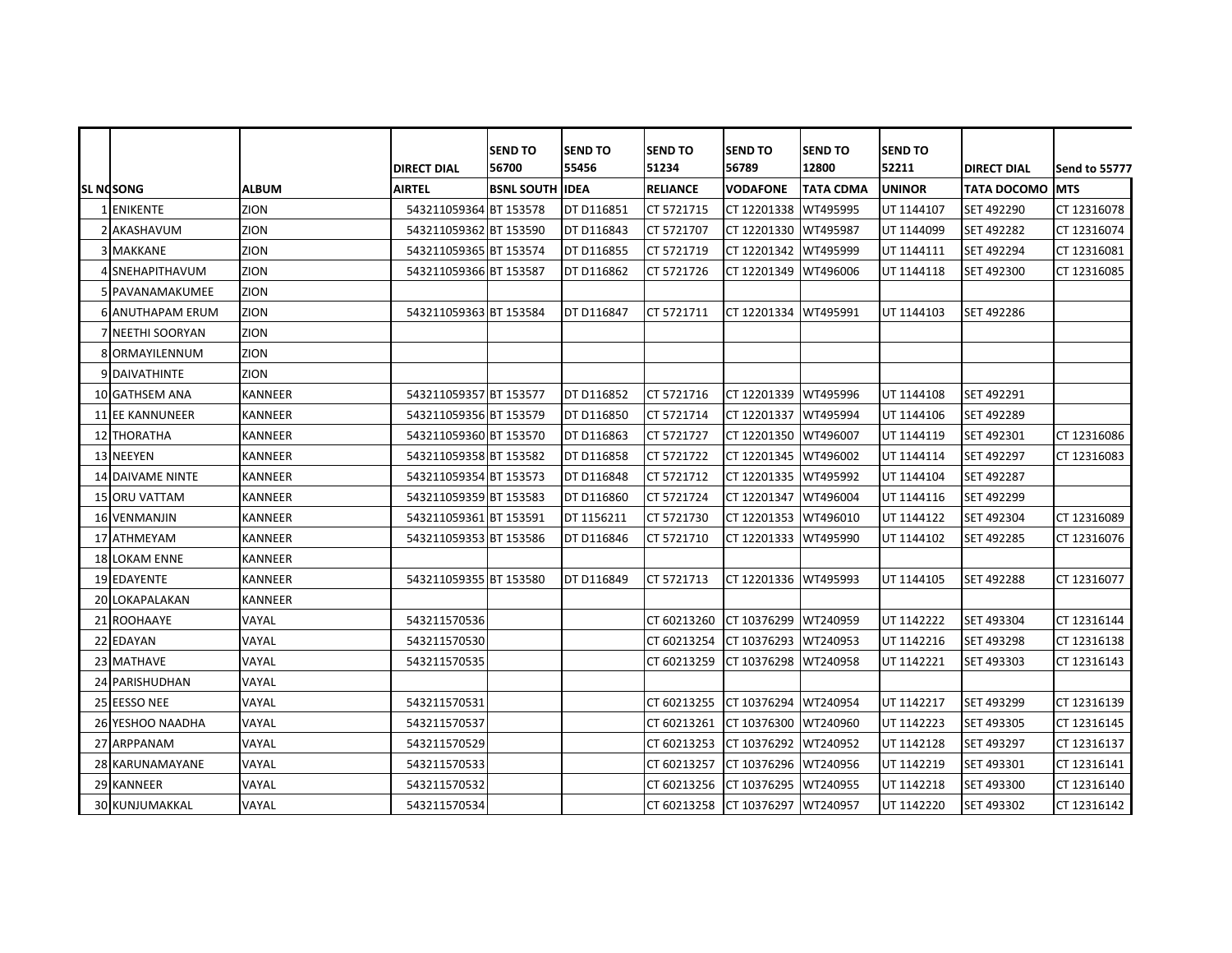| 31 NADHA                | <b>NADHAN</b> | 543211059370 BT 153551   | DTD116211  | CT 5721524  | CT 12201321 WT497903 |          | UT 1144090 | SET 493140 | CT 12316120 |
|-------------------------|---------------|--------------------------|------------|-------------|----------------------|----------|------------|------------|-------------|
| <b>32 YESU VANNENNE</b> | <b>NADHAN</b> |                          |            |             |                      |          |            |            |             |
| <b>33 KANATHE</b>       | NADHAN        | 543211059369 BT 153555   | DTD116207  | CT 5721520  | CT 12201317 WT497899 |          |            | SET 493136 | CT 12316116 |
| 34 IDAYAN N             | NADHAN        |                          |            |             |                      |          |            |            |             |
| 35 JESUS                | <b>NADHAN</b> | 543211059368 BT 153557   | DTD116205  | CT 5721518  | CT 12201315 WT497897 |          | UT 1144084 | SET 493134 | CT 12316114 |
| 36 ORU YATHRA           | NADHAN        | 543211059371 BT 153548   | DTD116212  | CT 5721525  | CT 12201322          | WT497904 | UT 1144091 | SET 493141 |             |
| 37 SWRAYUTHAM           | <b>NADHAN</b> | 543211059373 BT 153563   | DTD116215  | CT 5721528  | CT 12201325 WT497907 |          | UT 1144094 | SET 493144 | CT 12316122 |
| 38 SNEHARAGAM           | NADHAN        | 543211059372 BT 153544   | DTD116214  | CT 5721527  | CT 12201324 WT497906 |          | UT 1144093 | SET 493143 | CT 12316121 |
| 39 UDANJUPOYORU         | <b>NADHAN</b> |                          |            |             |                      |          |            |            |             |
| 40 ETHRAKALAM           | <b>NADHAN</b> | 543211059367 BT 153559   | DTD116203  | CT 5721516  | CT 12201313 WT497895 |          | UT 1144082 | SET 493132 | CT 12316112 |
| 41 NADHA SREE           | NADHAN        |                          |            |             |                      |          |            |            |             |
| 42 VARU VARU            | NADHAN        | 543211059374 BT 153564   | DTD116216  | CT 5721529  | CT 12201326 WT497908 |          | UT 1144095 | SET 493145 |             |
| <b>43 PALLI MANI</b>    | PRIYAN        | 5432111843625 BT 1172676 | DT 1172676 | CT 60213164 |                      | WT497851 | UT 2148097 | SET 510387 |             |
| 44 JAGA JANATHA         | PRIYAN        | 5432111843621 BT 1172660 | DT 1172660 | CT 60213152 |                      | WT497847 | UT 2148098 | SET 510383 |             |
| 45 KANIVEKANE           | PRIYAN        | 5432111843622 BT 1172666 | DT 1172666 | CT 60213153 |                      | WT497848 | UT 2148099 | SET 510384 |             |
| 46 YAHE                 | PRIYAN        | 5432111843628 BT 1172675 | DT 1172675 | CT 60213167 |                      | WT497854 | UT 2148100 | SET 510390 |             |
| 47 NIN PAPAM (M)        | PRIYAN        | 5432111843624 BT 1172673 | DT 1172673 | CT 60213163 |                      | WT497850 | UT 2148105 | SET 510386 |             |
| 48 ARILUM               | PRIYAN        | 5432111843617 BT 1172662 | DT 1172662 | CT 60213148 |                      | WT497843 | UT 2148102 | SET 510379 |             |
| 49 EN JANMAM            | PRIYAN        | 5432111843620 BT 1172665 | DT 1172665 | CT 60213151 |                      | WT497846 | UT 2148103 | SET 510382 |             |
| 50 VARUNNU NJAN         | PRIYAN        | 5432111843627 BT 1172672 | DT 1172672 | CT 60213166 |                      | WT497853 | UT 2148104 | SET 510389 |             |
| 51 NIN PAPAM (F)        | PRIYAN        | 5432111843623 BT 1172670 | DT 1172670 | CT 60213154 |                      | WT497849 | UT 2148101 | SET 510385 |             |
| 52 BHOOMIYIL            | PRIYAN        | 5432111843618 BT 1172669 | DT 1172669 | CT 60213149 |                      | WT497844 | UT 2148106 | SET 510380 |             |
| 53 DAIVAPUTHRAN         | PRIYAN        | 5432111843619 BT 1172668 | DT 1172668 | CT 60213150 |                      | WT497845 | UT 2148107 | SET 510381 |             |
| 54 SWARGAM NINAKKAI     | PRIYAN        | 5432111843626 BT 1172679 | DT 1172679 | CT 60213165 |                      | WT497852 | UT 2148108 | SET 510388 |             |
| 55 YESOYE               | <b>SENAI</b>  | 543211059383 BT 153540   | DTD116218  | CT 5721531  | CT 12201328          | WT497910 | UT 1144097 | SET 493147 | CT 12316124 |
| 56 VARUMO               | <b>SENAI</b>  | 543211059382 BT 153541   | DTD116217  | CT 5721530  | CT 12201327          | WT497909 | UT 1144096 | SET 493146 | CT 12316123 |
| 57 ATHMAVIN             | <b>SENAI</b>  | 543211059376 BT 153545   | DTD116197  | CT 5721510  | CT 12201307          | WT497889 | UT 1144076 | SET 493127 | CT 12316107 |
| 58 ADYAMAYI             | <b>SENAI</b>  | 543211059375 BT 153565   | DTD116192  | CT 5721505  | CT 12201303          | WT497885 | UT 1144071 | SET 493123 | CT 12316102 |
| 59 KALVARY              | <b>SENAI</b>  | 543211059380 BT 153556   | DTD116206  | CT 5721519  | CT 12201316 WT497898 |          | UT 1144085 | SET 493135 | CT 12316115 |
| 60 BHOJANAMAI           | <b>SENAI</b>  |                          |            |             |                      |          |            |            |             |
| 61 DAIVAME              | <b>SENAI</b>  | 543211059379 BT 153560   | DTD116202  | CT 5721515  | CT 12201312 WT497894 |          | UT 1144081 | SET 493131 | CT 12316111 |
| 62 BALIYAYE             | <b>SENAI</b>  | 543211059378 BT 153549   | DTD116199  | CT 5721512  | CT 12201309          | WT497891 | UT 1144078 | SET 493129 | CT 12316109 |
| 63 KARAUNNA             | <b>SENAI</b>  | 543211059381 BT 153553   | DTD116208  | CT 5721522  | CT 12201319 WT497901 |          | UT 1144088 | SET 493138 | CT 12316118 |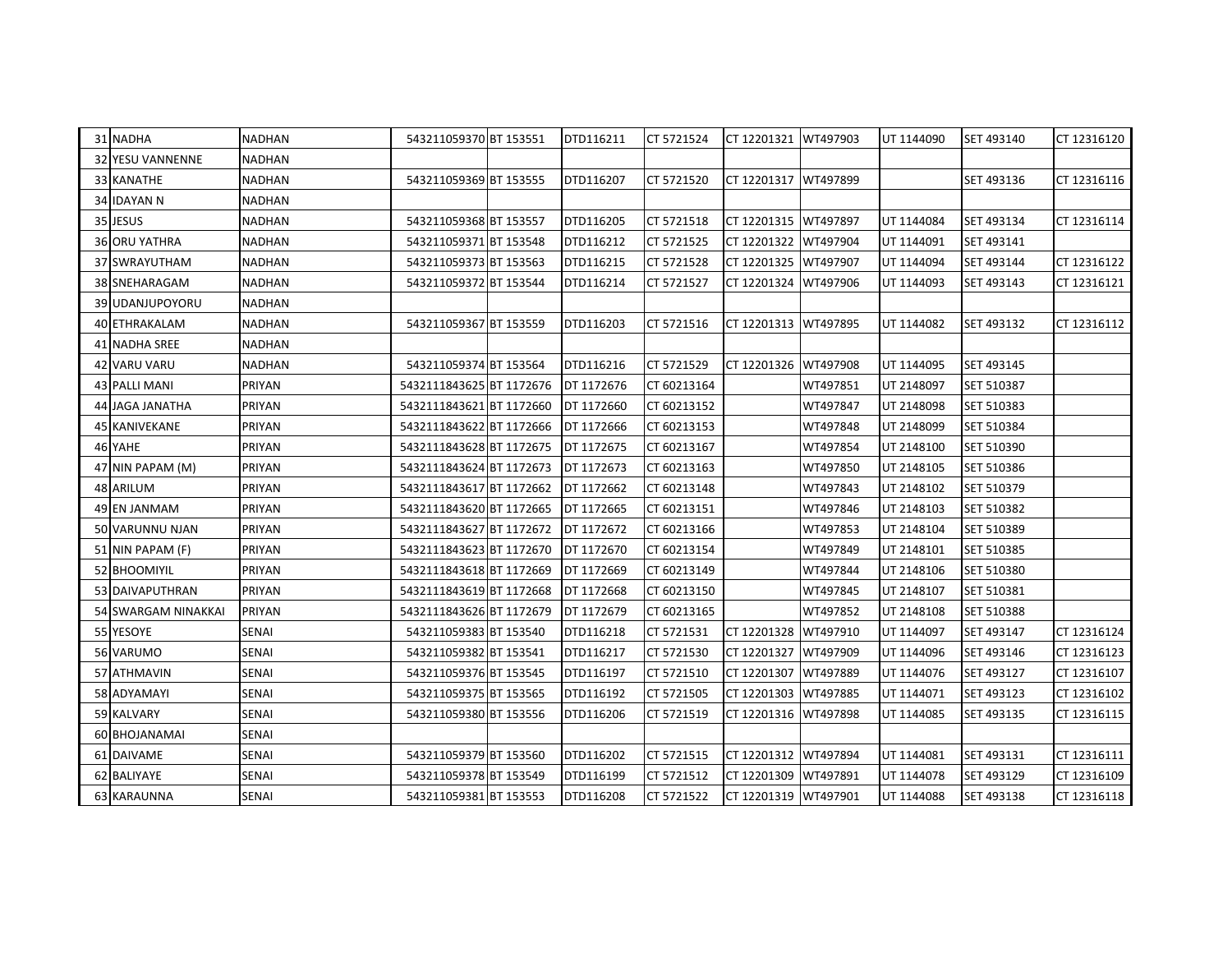| 64 ATHYUNNATHAM                          | <b>SENAI</b>       | 543211059377 BT 153547   | DTD116198  | CT 5721511  | CT 12201308 WT497890 |          | UT 1144077 | SET 493128 | CT 12316108 |
|------------------------------------------|--------------------|--------------------------|------------|-------------|----------------------|----------|------------|------------|-------------|
| 65 THRIPPADAM                            | THRIPPADAM         | 5432111843614 BT 1172690 | DT 1172690 | CT 60213177 |                      | WT497864 | UT 2148085 | SET 510402 |             |
| <b>66 ARADHIKKUNNU</b>                   | THRIPPADAM         | 5432111843606 BT 1172674 | DT 1172674 | CT 60213169 |                      | WT497856 | UT 2148086 | SET 510392 |             |
| 67 JAGADEESHA                            | THRIPPADAM         | 5432111843610 BT 1172689 | DT 1172689 | CT 60213173 |                      | WT497860 | UT 2148087 | SET 510396 |             |
| 68 INNU NIN                              | THRIPPADAM         | 5432111843609 BT 1172687 | DT 1172687 | CT 60213172 |                      | WT497859 | UT 2148088 | SET 510395 |             |
| 69 ARUMA NADHA                           | THRIPPADAM         | 5432111843607 BT 1172677 | DT 1172677 | CT 60213170 |                      | WT497857 | UT 2148089 | SET 510393 |             |
| 70 THANDRIKAL                            | THRIPPADAM         | 5432111843613 BT 1172680 | DT 1172680 | CT 60213176 |                      | WT497863 | UT 2148090 | SET 510399 |             |
| 71 PRANANADHA                            | THRIPPADAM         | 5432111843611 BT 1172684 | DT 1172684 | CT 60213174 |                      | WT497861 | UT 2148091 | SET 510397 |             |
| <b>72 YAKKOBIN</b>                       | THRIPPADAM         | 5432111843615 BT 1172691 | DT 1172691 | CT 60213178 |                      | WT497865 | UT 2148092 | SET 510400 |             |
| 73 THALARUNNA                            | THRIPPADAM         | 5432111843612 BT 1172681 | DT 1172681 | CT 60213175 |                      | WT497862 | UT 2148093 | SET 510398 |             |
| 74 DAYAYULLA                             | THRIPPADAM         | 5432111843608 BT 1172671 | DT 1172671 | CT 60213171 |                      | WT497858 | UT 2148094 | SET 510394 |             |
| 75 ARADHANAKKAI                          | THRIPPADAM         | 5432111843605 BT 1172678 | DT 1172678 | CT 60213168 |                      | WT497855 | UT 2148095 | SET 510391 |             |
| <b>76 YOUR GRACE</b>                     | THRIPPADAM         | 5432111843616 BT 1172692 | DT 1172692 | CT 60213179 |                      | WT497866 | UT 2148096 | SET 510401 |             |
| 77 VISHUDHA GRANDAM                      | <b>RAFFA</b>       | 5432111843883 BT 1158435 | DT 1158435 | CT 60213350 |                      | WT503052 | UT 2148119 | SET 498099 | CT 12316022 |
| 78 SWARGAKAVADAM                         | <b>RAFFA</b>       | 5432111843882 BT 1158429 | DT 1158429 | CT 60213349 |                      | WT503051 | UT 2148120 | SET 498098 | CT 12316023 |
| 79 EN HRIDAYAM                           | <b>RAFFA</b>       | 5432111843877 BT 1158420 | DT 1158420 | CT 60213344 |                      | WT503046 | UT 2148121 | SET 498093 | CT 12316024 |
| 80 APPAMAI                               | <b>RAFFA</b>       | 5432111843874 BT 1158428 | DT 1158428 | CT 60213341 |                      | WT503043 | UT 2148122 | SET 498090 | CT 12316025 |
| 81 ORIKKAL                               | <b>RAFFA</b>       | 5432111843879 BT 1158424 | DT 1158424 | CT 60213346 |                      | WT503048 | UT 2148123 | SET 498095 | CT 12316026 |
| 82 OZHUKIVARUM                           | <b>RAFFA</b>       | 5432111843880 BT 1158421 | DT 1158421 | CT 60213347 |                      | WT503049 | UT 2148124 | SET 498096 | CT 12316027 |
| 83 KADALOLAM                             | <b>RAFFA</b>       | 5432111843878 BT 1158426 | DT 1158426 | CT 60213345 |                      | WT503047 | UT 2148125 | SET 498094 | CT 12316028 |
| 84 ARIYUNNEN                             | <b>RAFFA</b>       | 5432111843875 BT 1158425 | DT 1158425 | CT 60213342 |                      | WT503044 | UT 2148126 | SET 498091 | CT 12316029 |
| 85 ANALLA                                | <b>RAFFA</b>       | 5432111843873 BT 1158427 | DT 1158427 | CT 60213340 |                      | WT503042 | UT 2148127 | SET 498089 | CT 12316030 |
| 86 SEENAI MAMALA                         | <b>RAFFA</b>       | 5432111843881 BT 1158423 | DT 1158423 | CT 60213348 |                      | WT503050 | UT 2148128 | SET 498097 | CT 12316031 |
| 87 EN HRIDAYAM                           | <b>RAFFA</b>       | 5432111843876 BT 1158422 | DT 1158422 | CT 60213343 |                      | WT503045 | UT 2148129 | SET 498092 | CT 12316032 |
| 88 AANIPPAZHUTHU                         | <b>RAFFA</b>       | 5432111843872 BT 1158419 | DT 1158419 | CT 60213339 |                      | WT503041 | UT 2148130 | SET 498088 | CT 12316033 |
| 89 YAHOVAYAI                             | ONNU THOTTAL MATHI | 5432111843871 BT 1158415 | DT 1158415 | CT 60213338 |                      | WT503040 | UT 2148109 | SET 498087 | CT 12316002 |
| 90 THIRUBALIYAKUM                        | ONNU THOTTAL MATHI | 5432111843870 BT 1158502 | DT 1158502 | CT 60213337 |                      | WT503039 | UT 2148110 | SET 498086 | CT 12316003 |
| 91 ORU VATTOM KOODI                      | ONNU THOTTAL MATHI | 5432111843867 BT 1158500 | DT 1158500 | CT 60213334 |                      | WT503036 | UT 2148111 | SET 498081 | CT 12316004 |
| 92 MANAME PADOO                          | ONNU THOTTAL MATHI | 5432111843864 BT 1158498 | DT 1158498 | CT 60213331 |                      | WT503033 | UT 2148112 | SET 498078 | CT 12316005 |
| 93 NIN NAMAM ONNE                        | ONNU THOTTAL MATHI | 5432111843865 BT 1158499 | DT 1158499 | CT 60213332 |                      | WT503034 | UT 2148113 | SET 498079 | CT 12316006 |
| 94 KSHMICHAL                             | ONNU THOTTAL MATHI | 5432111843863 BT 1158494 | DT 1158494 | CT 60213330 |                      | WT503032 | UT 2148114 | SET 498077 | CT 12316007 |
| 95 HRIDAYAM KAZHCHAYA ONNU THOTTAL MATHI |                    | 5432111843862 BT 1158493 | DT 1158493 | CT 60213329 |                      | WT503031 | UT 2148115 | SET 498076 | CT 12316008 |
| 96 ONNU THOTTAL MATHI ONNU THOTTAL MATHI |                    | 5432111843866 BT 1158504 | DT 1158504 | CT 60213333 |                      | WT503035 | UT 2148116 | SET 498080 | CT 12316009 |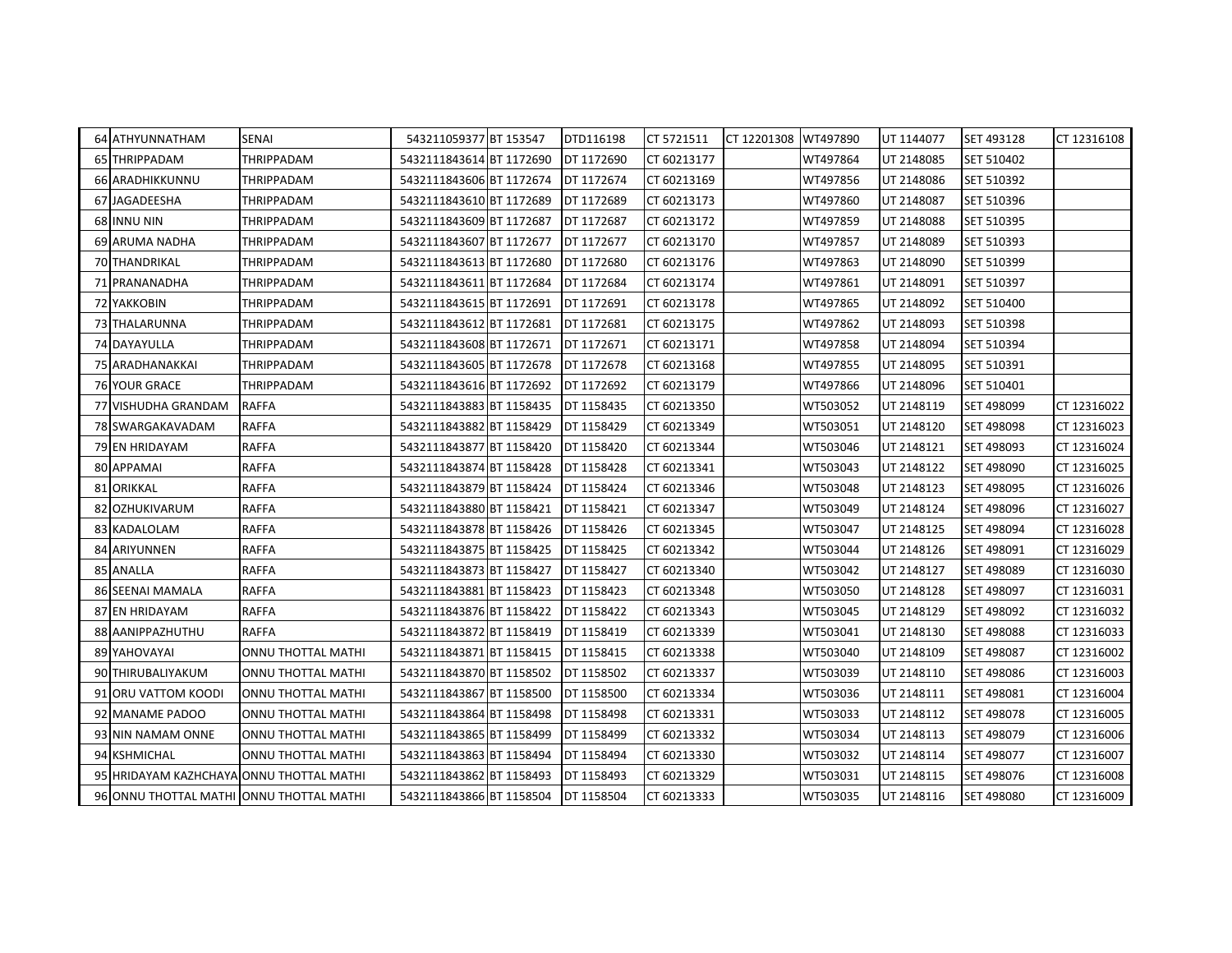| 97 ORUPADU VAKKUKAL               | <b>ONNU THOTTAL MATHI</b> | 5432111843868 BT 1158501 | DT 1158501 | CT 60213335 |                      | WT503037 | UT 2148117 | SET 498083 | CT 12316010 |
|-----------------------------------|---------------------------|--------------------------|------------|-------------|----------------------|----------|------------|------------|-------------|
| 98 OSHANA                         | ONNU THOTTAL MATHI        | 5432111843869 BT 1158503 | DT 1158503 | CT 60213336 |                      | WT503038 | UT 2148118 | SET 498085 | CT 12316011 |
| 99 UNNIYESSU                      | <b>HAPPY X'MAS</b>        | 543211059351 BT 153589   | DTD116864  | CT 5721728  | CT 12201351          | WT496008 | UT 1144120 | SET 492302 | CT 12316087 |
| 100 VANANGIDUNNU                  | <b>HAPPY X'MAS</b>        | 543211059352 BT 153568   | DTD116865  | CT 5721729  | CT 12201352          | WT496009 | UT 1144121 | SET 492303 | CT 12316088 |
| 101 AARADHANAKATTOM               | DIVYADANAM                | 543211059341 BT 153567   | DT D116842 | CT 5721706  | CT 12201329          | WT495986 | UT 1144098 | SET 492281 | CT 12316073 |
| 102 ALTHARA                       | DIVYADANAM                | 543211059343 BT 153588   | DT D116845 | CT 5721709  | CT 12201332          | WT495989 | UT 1144111 | SET 492284 | CT 12316075 |
| 103 NEEYARIYATHE                  | DIVYADANAM                | 543211059347 BT 153572   | DT D116857 | CT 5721721  | CT 12201344          | WT496001 | UT 1144113 | SET 492296 | CT 12316082 |
| 104 YESSOYE                       | DIVYADANAM                | 543211059350 BT 153592   | DT D116867 | CT 5721731  | CT 12201354          | WT496011 | UT 1144123 | SET 492305 | CT 12316090 |
| 105 ORUKODI                       | DIVYADANAM                | 543211059349 BT 153585   | DT 1156204 | CT 5721725  | CT 12201348          | WT496005 | UT 1144117 | SET 492306 | CT 12316084 |
| 106 KANIVINTE                     | DIVYADANAM                | 543211059345 BT 153575   | DT D116854 | CT 5721718  | CT 12201341          | WT495998 | UT 1144110 | SET 492293 | CT 12316080 |
| 107 ALLAM NIN                     | DIVYADANAM                | 543211059342 BT 153569   | DT D116844 | CT 5721708  | CT 12201331          | WT495988 | UT 1144100 | SET 492283 |             |
| 108 NADHA SREEYESSU               | DIVYADANAM                | 543211059346 BT 153581   | DT D116856 | CT 5721720  | CT 12201343          | WT496000 | UT 1144112 | SET 492295 |             |
| 109 ORU KODI(F)                   | <b>DIVYADANAM</b>         | 543211059348 BT 153571   | DTD116859  | CT 5721723  | CT 12201346          | WT496003 | UT 1144115 | SET 492298 |             |
| 110 JEEVITHATHONI                 | DIVYADANAM                | 543211059344 BT 153576   | DTD116853  | CT 5721717  | CT 12201340          | WT495997 | UT 1144109 | SET 492292 | CT 12316079 |
| 111 ENIKKAY                       | DIVYASAMMANAM             | 543211570720             |            | CT 60213183 | CT 10378611          | WT496042 | UT 1142158 | SET 493165 | CT 12315928 |
| 112 SWARGATHIL                    | DIVYASAMMANAM             | 543211570729             |            | CT 60213192 | CT 10378620          | WT496051 | UT 1142165 | SET 493174 | CT 12315937 |
| 113 PARUDEESA                     | DIVYASAMMANAM             | 543211570726             |            | CT 60213189 | CT 10378617          | WT496048 | UT 1142162 | SET 493171 | CT 12315934 |
| 114 NENJINTE(M)                   | DIVYASAMMANAM             | 543211570722             |            | CT 60213185 | CT 10378613          | WT496044 | UT 1141986 | SET 493167 | CT 12315930 |
| 115 NINMADIYIL                    | DIVYASAMMANAM             | 543211570724             |            | CT 60213187 | CT 10378615          | WT496046 | UT 1142160 | SET 493169 | CT 12315932 |
| 116 NINGALKUVENDI                 | DIVYASAMMANAM             | 543211570725             |            | CT 60213188 | CT 10378616          | WT496047 | UT 1142161 | SET 493170 | CT 12315933 |
| 117 SNEHARPPANAM                  | DIVYASAMMANAM             | 543211570728             |            | CT 60213191 | CT 10378619          | WT496050 | UT 1142164 | SET 493173 | CT 12315936 |
| 118 APPATHIN                      | DIVYASAMMANAM             | 543211570719             |            | CT 60213182 | CT 10378610          | WT493531 | UT 1141985 | SET 490695 | CT 12315927 |
| 119 PRANANADHAN                   | DIVYASAMMANAM             | 543211570727             |            | CT 60213190 | CT 10378618          | WT496049 | UT 1142163 | SET 493172 | CT 12315935 |
| 120 ENTHENTHU                     | DIVYASAMMANAM             | 543211570721             |            | CT 60213184 | CT 10378612          | WT496043 | UT 1142159 | SET 493166 | CT 12315929 |
| 121 NENJINTE (JINO)               | DIVYASAMMANAM             | 543211570723             |            | CT 60213186 | CT 10378614          | WT496045 | UT 1141987 | SET 493168 | CT 12315931 |
| 122 VISUDHIKARANATHIN             | DIVYASAMMANAM             | 543211570730             |            | CT 60213193 | CT 10378621          | WT496052 | UT 1142166 | SET 493175 | CT 12315938 |
| 123 NAVAJEEVAN                    | SHISHYAN                  | 5432111843888 BT 1158439 | DT 1158439 | CT 60213355 |                      | WT507345 | UT 2148131 | SET 498158 | CT 12316034 |
| 124 EESHOYENNULLIL                | SHISHYAN                  | 5432111843885 BT 1158432 | DT 1158432 | CT 60213352 |                      | WT507342 | UT 2148132 | SET 498155 | CT 12316035 |
| 125 NEEYILLATHASRAYAMILI SHISHYAN |                           | 5432111843889 BT 1158434 | DT 1158434 | CT 60213356 |                      | WT507346 | UT 2148133 | SET 498159 | CT 12316036 |
| 126 NALLORIDAYANEN                | SHISHYAN                  | 5432111843887 BT 1158437 | DT 1158437 | CT 60213354 |                      | WT507344 | UT 2148134 | SET 498157 | CT 12316037 |
| 127 LOKATHINASRAYAMEKIN SHISHYAN  |                           | 5432111843886 BT 1158431 | DT 1158431 | CT 60213353 |                      | WT507343 | UT 2148135 | SET 498156 | CT 12316038 |
| 128 APPAMAI                       | SHISHYAN                  | 5432111843884 BT 1158436 | DT 1158436 | CT 60213351 |                      | WT507341 | UT 2148136 | SET 498154 | CT 12316039 |
| 129 AA VIRAL(MALE)                | THE FATHER                | 543211059385 BT 153566   | DTD116194  | CT 5721507  | CT 12201302 WT497884 |          | UT 1144073 | SET 493122 | CT 12316104 |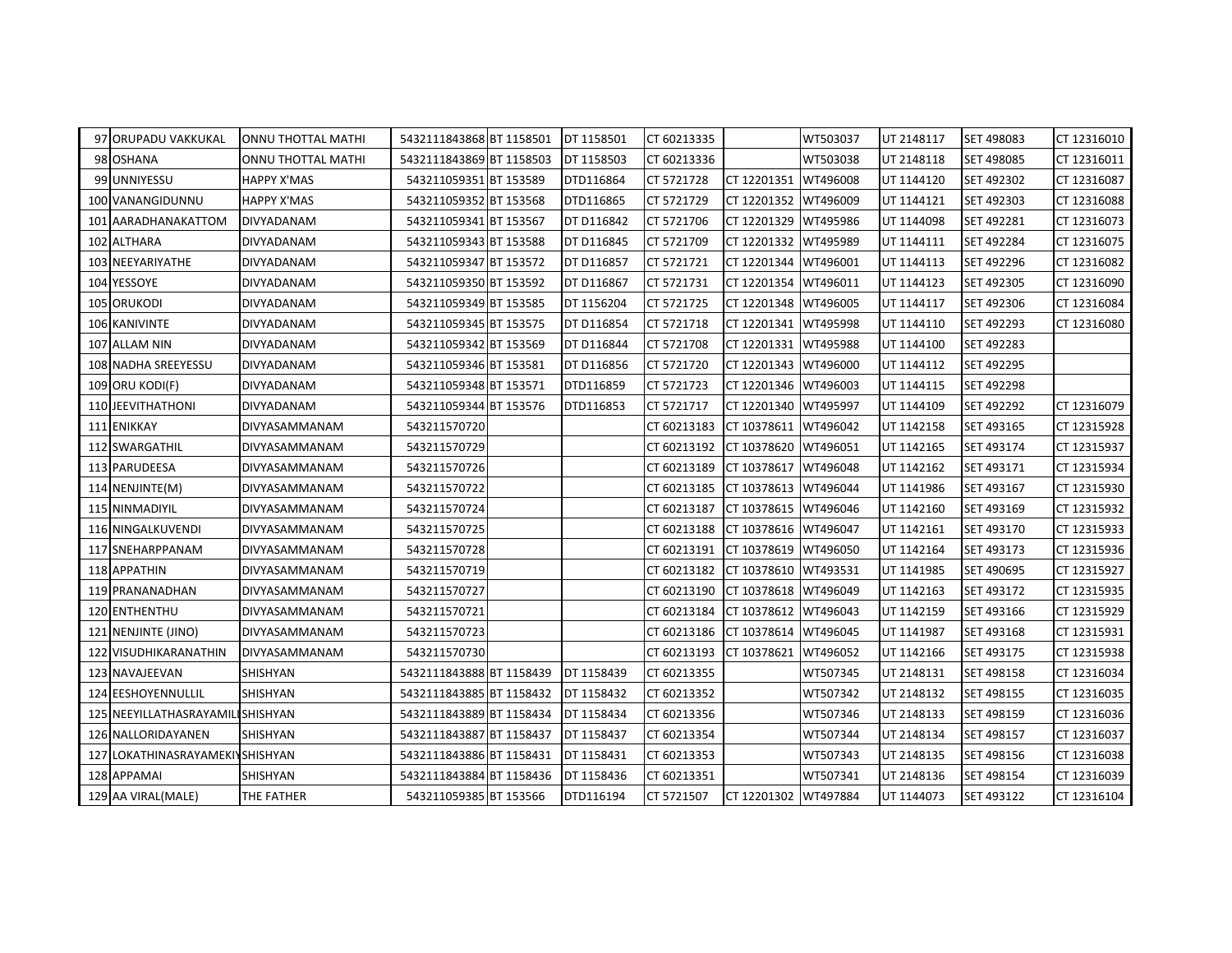| CT 12201306 WT497888<br>131 ARADHANAYENNUM(M/THE FATHER<br>543211059388 BT 153562<br>DTD116196<br>CT 5721509<br>UT 1144075<br>SET 493126<br>CT 12316106<br>132 GATHSEMEN<br>543211059391 BT 153558<br>DTD116204<br>CT 5721517<br>CT 12201314<br>WT497896<br>UT 1144083<br>SET 493133<br>CT 12316113<br>THE FATHER<br>133 BALIYIL<br>543211059389 BT 153561<br>DTD116200<br>THE FATHER<br>CT 5721513<br>CT 12201310<br>WT497892<br>UT 1144079<br>SET 493148<br>CT 12316110<br>WT497902<br>134 LOKATHIN<br>543211059393 BT 153552<br>DTD116210<br>CT 5721523<br>CT 12201320<br>UT 1144089<br>SET 493139<br>CT 12316119<br>THE FATHER<br>135 AA VIRAL(FEMALE)<br>543211059384 BT 153539<br>DTD116191<br>CT 5721705<br>CT 12201301<br>WT497883<br>CT 12316101<br><b>THE FATHER</b><br>UT 1144070<br>SET 493121<br>WT497893<br>136 DAIVAM VASIKKUM<br><b>THE FATHER</b><br>543211059390 BT 153550<br>DTD116201<br>CT 5721514<br>CT 12201311<br>UT 1144080<br>SET 493130<br>137 KANNUNA<br>THE FATHER<br>543211059392 BT 153554<br>DTD116209<br>CT 5721521<br>CT 12201318 WT497900<br>UT 1144087<br>SET 493137<br>CT 12316117<br>138 ARADHANAYENNUM (FE THE FATHER<br>543211059387 BT 153543<br>DTD116195<br>WT497887<br>CT 5721508<br>CT 12201305<br>UT 1144074<br>SET 493125<br>CT 12316105<br>139 DAIVAMENNE<br><b>THE FATHER</b><br>543211059394 BT 153546<br>WT497905<br>140 PRAPACHAM AKE<br>THE FATHER<br>CT 5721526<br>CT 12201323<br>UT 1144092<br>SET 493142<br>141 EE JANMAM<br>MARIYAM<br>142 SAMARPPANAM<br><b>MARIYAM</b><br>543211479209<br>DT D224196<br>CT 6024320<br>CT 10367399 WT171196<br>SET 496337<br>143 ROSSAAPPOOVE<br><b>MARIYAM</b><br>UT 1142064<br><b>MARIYAM</b><br>543211479206<br>DT D224197<br>CT 6024317<br>CT 10367396 WT171198<br>UT 1142061<br>SET 496334<br>144 MARIYAAMBIKE<br>543211479205 BT 155780<br>DT D224198<br>CT 6024316<br>CT 10367395<br>WT171197<br>UT 1142060<br>SET 496333<br><b>145 KAVAL VILAKKE</b><br>MARIYAM<br>543211479203<br>DT D224199<br>CT 6024314<br>CT 10367393<br>WT496064<br>146 ANUPAMASNEHAM<br><b>MARIYAM</b><br>UT 1142058<br>SET 496331<br><b>MARIYAM</b><br>543211479201 BT 155778<br>DT D224200<br>CT 6024312<br>CT 10367391<br>WT171194<br>UT 1142056<br>SET 496329<br>147 AMALAMANOHARI<br>543211479204 BT 155779<br>DT D224201<br>CT 6024315<br>WT171192<br>148 EATTAVUM PARISHUTH MARIYAM<br>CT 10367394<br>UT 1142059<br>SET 496332<br>543211479210 BT 155782<br>149 USHAKALA<br>MARIYAM<br>DT D224202<br>CT 6024321<br>CT 10367400<br>WT171199<br>UT 1142065<br>SET 496338<br><b>MARIYAM</b><br>543211479207<br>DT D224203<br>CT 6024318<br>CT 10367397<br>WT171195<br>UT 1142062<br>SET 496335<br>150 PAARIJAATHA<br>CT 6024313<br>151 AMMAKORUMMA<br><b>MARIYAM</b><br>543211479202<br>DT D224204<br>CT 10367392<br>WT171190<br>UT 1142057<br>SET 496330<br><b>MARIYAM</b><br>543211479208 BT 155781<br>DT D224205<br>CT 6024319<br>CT 10367398<br>WT171191<br>UT 1142063<br>SET 496336<br>152 PATHINAAYIIRANGALIL<br>153 VIJAYAM<br>543211479211 BT 155783<br>DT D224206<br>CT 6024322<br>CT 10367401<br>WT171193<br>UT 1142066<br>SET 496339<br><b>MARIYAM</b><br>154 PAADAAM PAADAAM<br>DT D224188<br>CT 6024296<br>CT 10367387<br>WT171177<br><b>ENTE X'MAS</b><br>543211479197<br>UT 1141992<br>SET 496256<br><b>ENTE X'MAS</b><br>543211479193 BT 155731<br>DT D224189<br>CT 6024292<br>CT 10367383<br>WT171174<br>UT 1141988<br>SET 490696<br><b>155 ANNORUNALIL</b><br><b>ENTE X'MAS</b><br>543211479195<br>DT D224190<br>CT 6024294<br>CT 10367385<br>WT171175<br>UT 1141990<br>SET 496255<br><b>156 EE THIRU RAVIL</b><br>543211479198 BT 155734<br>WT171172<br><b>ENTE X'MAS</b><br><b>DT D224191</b><br>CT 6024297<br>CT 10367388<br>UT 1141993<br>SET 496257<br>157 SAKALA JANANGAL<br><b>ENTE X'MAS</b><br>543211479200 BT 155736<br>DT D224192<br>CT 6024299<br>CT 10367390<br>WT171173<br>158 UNNEEYURANGU<br>UT 1141995<br>SET 496259<br>DT D224193<br>CT 6024293<br>WT171170<br>159 BEDLAHEMILE<br><b>ENTE X'MAS</b><br>543211479194 BT 155732<br>CT 10367384<br>UT 1141989<br>SET 496254<br><b>ENTE X'MAS</b><br>543211479196 BT 155733<br>DT D224194<br>CT 6024295<br>CT 10367386 WT171171<br>UT 1141991<br>SET 490697<br>160 MAANATHORU<br>543211479199 BT 155735<br>CT 6024298<br>CT 10367389<br>WT171176<br><b>161 SUDINAM SUDINAM</b><br><b>ENTE X'MAS</b><br>DT D224195<br>UT 1141994<br>SET 496258<br>162 JESUS IS THE ONLY SAVILIESUS ONLY SAVIOUR<br>5432111843833 BT 1158496<br>DT 1158496<br>CT 60213317<br>WT507338<br>SET 498151 | 130 ADHARANGALIL | THE FATHER | 543211059386 BT 153542 | DTD116193 | CT 5721506 | CT 12201304 | WT497886 | UT 1144072 | SET 493124 | CT 12316103 |
|------------------------------------------------------------------------------------------------------------------------------------------------------------------------------------------------------------------------------------------------------------------------------------------------------------------------------------------------------------------------------------------------------------------------------------------------------------------------------------------------------------------------------------------------------------------------------------------------------------------------------------------------------------------------------------------------------------------------------------------------------------------------------------------------------------------------------------------------------------------------------------------------------------------------------------------------------------------------------------------------------------------------------------------------------------------------------------------------------------------------------------------------------------------------------------------------------------------------------------------------------------------------------------------------------------------------------------------------------------------------------------------------------------------------------------------------------------------------------------------------------------------------------------------------------------------------------------------------------------------------------------------------------------------------------------------------------------------------------------------------------------------------------------------------------------------------------------------------------------------------------------------------------------------------------------------------------------------------------------------------------------------------------------------------------------------------------------------------------------------------------------------------------------------------------------------------------------------------------------------------------------------------------------------------------------------------------------------------------------------------------------------------------------------------------------------------------------------------------------------------------------------------------------------------------------------------------------------------------------------------------------------------------------------------------------------------------------------------------------------------------------------------------------------------------------------------------------------------------------------------------------------------------------------------------------------------------------------------------------------------------------------------------------------------------------------------------------------------------------------------------------------------------------------------------------------------------------------------------------------------------------------------------------------------------------------------------------------------------------------------------------------------------------------------------------------------------------------------------------------------------------------------------------------------------------------------------------------------------------------------------------------------------------------------------------------------------------------------------------------------------------------------------------------------------------------------------------------------------------------------------------------------------------------------------------------------------------------------------------------------------------------------------------------------------------------------------------------------------------------------------------------------------------------------------------------------------------------------------------------------------------------------------------------------------------------------------------------------------------------------------------------------------------------------------------------------------------------------------------------------------------------------------------------------|------------------|------------|------------------------|-----------|------------|-------------|----------|------------|------------|-------------|
|                                                                                                                                                                                                                                                                                                                                                                                                                                                                                                                                                                                                                                                                                                                                                                                                                                                                                                                                                                                                                                                                                                                                                                                                                                                                                                                                                                                                                                                                                                                                                                                                                                                                                                                                                                                                                                                                                                                                                                                                                                                                                                                                                                                                                                                                                                                                                                                                                                                                                                                                                                                                                                                                                                                                                                                                                                                                                                                                                                                                                                                                                                                                                                                                                                                                                                                                                                                                                                                                                                                                                                                                                                                                                                                                                                                                                                                                                                                                                                                                                                                                                                                                                                                                                                                                                                                                                                                                                                                                                                                                                |                  |            |                        |           |            |             |          |            |            |             |
|                                                                                                                                                                                                                                                                                                                                                                                                                                                                                                                                                                                                                                                                                                                                                                                                                                                                                                                                                                                                                                                                                                                                                                                                                                                                                                                                                                                                                                                                                                                                                                                                                                                                                                                                                                                                                                                                                                                                                                                                                                                                                                                                                                                                                                                                                                                                                                                                                                                                                                                                                                                                                                                                                                                                                                                                                                                                                                                                                                                                                                                                                                                                                                                                                                                                                                                                                                                                                                                                                                                                                                                                                                                                                                                                                                                                                                                                                                                                                                                                                                                                                                                                                                                                                                                                                                                                                                                                                                                                                                                                                |                  |            |                        |           |            |             |          |            |            |             |
|                                                                                                                                                                                                                                                                                                                                                                                                                                                                                                                                                                                                                                                                                                                                                                                                                                                                                                                                                                                                                                                                                                                                                                                                                                                                                                                                                                                                                                                                                                                                                                                                                                                                                                                                                                                                                                                                                                                                                                                                                                                                                                                                                                                                                                                                                                                                                                                                                                                                                                                                                                                                                                                                                                                                                                                                                                                                                                                                                                                                                                                                                                                                                                                                                                                                                                                                                                                                                                                                                                                                                                                                                                                                                                                                                                                                                                                                                                                                                                                                                                                                                                                                                                                                                                                                                                                                                                                                                                                                                                                                                |                  |            |                        |           |            |             |          |            |            |             |
|                                                                                                                                                                                                                                                                                                                                                                                                                                                                                                                                                                                                                                                                                                                                                                                                                                                                                                                                                                                                                                                                                                                                                                                                                                                                                                                                                                                                                                                                                                                                                                                                                                                                                                                                                                                                                                                                                                                                                                                                                                                                                                                                                                                                                                                                                                                                                                                                                                                                                                                                                                                                                                                                                                                                                                                                                                                                                                                                                                                                                                                                                                                                                                                                                                                                                                                                                                                                                                                                                                                                                                                                                                                                                                                                                                                                                                                                                                                                                                                                                                                                                                                                                                                                                                                                                                                                                                                                                                                                                                                                                |                  |            |                        |           |            |             |          |            |            |             |
|                                                                                                                                                                                                                                                                                                                                                                                                                                                                                                                                                                                                                                                                                                                                                                                                                                                                                                                                                                                                                                                                                                                                                                                                                                                                                                                                                                                                                                                                                                                                                                                                                                                                                                                                                                                                                                                                                                                                                                                                                                                                                                                                                                                                                                                                                                                                                                                                                                                                                                                                                                                                                                                                                                                                                                                                                                                                                                                                                                                                                                                                                                                                                                                                                                                                                                                                                                                                                                                                                                                                                                                                                                                                                                                                                                                                                                                                                                                                                                                                                                                                                                                                                                                                                                                                                                                                                                                                                                                                                                                                                |                  |            |                        |           |            |             |          |            |            |             |
|                                                                                                                                                                                                                                                                                                                                                                                                                                                                                                                                                                                                                                                                                                                                                                                                                                                                                                                                                                                                                                                                                                                                                                                                                                                                                                                                                                                                                                                                                                                                                                                                                                                                                                                                                                                                                                                                                                                                                                                                                                                                                                                                                                                                                                                                                                                                                                                                                                                                                                                                                                                                                                                                                                                                                                                                                                                                                                                                                                                                                                                                                                                                                                                                                                                                                                                                                                                                                                                                                                                                                                                                                                                                                                                                                                                                                                                                                                                                                                                                                                                                                                                                                                                                                                                                                                                                                                                                                                                                                                                                                |                  |            |                        |           |            |             |          |            |            |             |
|                                                                                                                                                                                                                                                                                                                                                                                                                                                                                                                                                                                                                                                                                                                                                                                                                                                                                                                                                                                                                                                                                                                                                                                                                                                                                                                                                                                                                                                                                                                                                                                                                                                                                                                                                                                                                                                                                                                                                                                                                                                                                                                                                                                                                                                                                                                                                                                                                                                                                                                                                                                                                                                                                                                                                                                                                                                                                                                                                                                                                                                                                                                                                                                                                                                                                                                                                                                                                                                                                                                                                                                                                                                                                                                                                                                                                                                                                                                                                                                                                                                                                                                                                                                                                                                                                                                                                                                                                                                                                                                                                |                  |            |                        |           |            |             |          |            |            |             |
|                                                                                                                                                                                                                                                                                                                                                                                                                                                                                                                                                                                                                                                                                                                                                                                                                                                                                                                                                                                                                                                                                                                                                                                                                                                                                                                                                                                                                                                                                                                                                                                                                                                                                                                                                                                                                                                                                                                                                                                                                                                                                                                                                                                                                                                                                                                                                                                                                                                                                                                                                                                                                                                                                                                                                                                                                                                                                                                                                                                                                                                                                                                                                                                                                                                                                                                                                                                                                                                                                                                                                                                                                                                                                                                                                                                                                                                                                                                                                                                                                                                                                                                                                                                                                                                                                                                                                                                                                                                                                                                                                |                  |            |                        |           |            |             |          |            |            |             |
|                                                                                                                                                                                                                                                                                                                                                                                                                                                                                                                                                                                                                                                                                                                                                                                                                                                                                                                                                                                                                                                                                                                                                                                                                                                                                                                                                                                                                                                                                                                                                                                                                                                                                                                                                                                                                                                                                                                                                                                                                                                                                                                                                                                                                                                                                                                                                                                                                                                                                                                                                                                                                                                                                                                                                                                                                                                                                                                                                                                                                                                                                                                                                                                                                                                                                                                                                                                                                                                                                                                                                                                                                                                                                                                                                                                                                                                                                                                                                                                                                                                                                                                                                                                                                                                                                                                                                                                                                                                                                                                                                |                  |            |                        |           |            |             |          |            |            |             |
|                                                                                                                                                                                                                                                                                                                                                                                                                                                                                                                                                                                                                                                                                                                                                                                                                                                                                                                                                                                                                                                                                                                                                                                                                                                                                                                                                                                                                                                                                                                                                                                                                                                                                                                                                                                                                                                                                                                                                                                                                                                                                                                                                                                                                                                                                                                                                                                                                                                                                                                                                                                                                                                                                                                                                                                                                                                                                                                                                                                                                                                                                                                                                                                                                                                                                                                                                                                                                                                                                                                                                                                                                                                                                                                                                                                                                                                                                                                                                                                                                                                                                                                                                                                                                                                                                                                                                                                                                                                                                                                                                |                  |            |                        |           |            |             |          |            |            |             |
|                                                                                                                                                                                                                                                                                                                                                                                                                                                                                                                                                                                                                                                                                                                                                                                                                                                                                                                                                                                                                                                                                                                                                                                                                                                                                                                                                                                                                                                                                                                                                                                                                                                                                                                                                                                                                                                                                                                                                                                                                                                                                                                                                                                                                                                                                                                                                                                                                                                                                                                                                                                                                                                                                                                                                                                                                                                                                                                                                                                                                                                                                                                                                                                                                                                                                                                                                                                                                                                                                                                                                                                                                                                                                                                                                                                                                                                                                                                                                                                                                                                                                                                                                                                                                                                                                                                                                                                                                                                                                                                                                |                  |            |                        |           |            |             |          |            |            |             |
|                                                                                                                                                                                                                                                                                                                                                                                                                                                                                                                                                                                                                                                                                                                                                                                                                                                                                                                                                                                                                                                                                                                                                                                                                                                                                                                                                                                                                                                                                                                                                                                                                                                                                                                                                                                                                                                                                                                                                                                                                                                                                                                                                                                                                                                                                                                                                                                                                                                                                                                                                                                                                                                                                                                                                                                                                                                                                                                                                                                                                                                                                                                                                                                                                                                                                                                                                                                                                                                                                                                                                                                                                                                                                                                                                                                                                                                                                                                                                                                                                                                                                                                                                                                                                                                                                                                                                                                                                                                                                                                                                |                  |            |                        |           |            |             |          |            |            |             |
|                                                                                                                                                                                                                                                                                                                                                                                                                                                                                                                                                                                                                                                                                                                                                                                                                                                                                                                                                                                                                                                                                                                                                                                                                                                                                                                                                                                                                                                                                                                                                                                                                                                                                                                                                                                                                                                                                                                                                                                                                                                                                                                                                                                                                                                                                                                                                                                                                                                                                                                                                                                                                                                                                                                                                                                                                                                                                                                                                                                                                                                                                                                                                                                                                                                                                                                                                                                                                                                                                                                                                                                                                                                                                                                                                                                                                                                                                                                                                                                                                                                                                                                                                                                                                                                                                                                                                                                                                                                                                                                                                |                  |            |                        |           |            |             |          |            |            |             |
|                                                                                                                                                                                                                                                                                                                                                                                                                                                                                                                                                                                                                                                                                                                                                                                                                                                                                                                                                                                                                                                                                                                                                                                                                                                                                                                                                                                                                                                                                                                                                                                                                                                                                                                                                                                                                                                                                                                                                                                                                                                                                                                                                                                                                                                                                                                                                                                                                                                                                                                                                                                                                                                                                                                                                                                                                                                                                                                                                                                                                                                                                                                                                                                                                                                                                                                                                                                                                                                                                                                                                                                                                                                                                                                                                                                                                                                                                                                                                                                                                                                                                                                                                                                                                                                                                                                                                                                                                                                                                                                                                |                  |            |                        |           |            |             |          |            |            |             |
|                                                                                                                                                                                                                                                                                                                                                                                                                                                                                                                                                                                                                                                                                                                                                                                                                                                                                                                                                                                                                                                                                                                                                                                                                                                                                                                                                                                                                                                                                                                                                                                                                                                                                                                                                                                                                                                                                                                                                                                                                                                                                                                                                                                                                                                                                                                                                                                                                                                                                                                                                                                                                                                                                                                                                                                                                                                                                                                                                                                                                                                                                                                                                                                                                                                                                                                                                                                                                                                                                                                                                                                                                                                                                                                                                                                                                                                                                                                                                                                                                                                                                                                                                                                                                                                                                                                                                                                                                                                                                                                                                |                  |            |                        |           |            |             |          |            |            |             |
|                                                                                                                                                                                                                                                                                                                                                                                                                                                                                                                                                                                                                                                                                                                                                                                                                                                                                                                                                                                                                                                                                                                                                                                                                                                                                                                                                                                                                                                                                                                                                                                                                                                                                                                                                                                                                                                                                                                                                                                                                                                                                                                                                                                                                                                                                                                                                                                                                                                                                                                                                                                                                                                                                                                                                                                                                                                                                                                                                                                                                                                                                                                                                                                                                                                                                                                                                                                                                                                                                                                                                                                                                                                                                                                                                                                                                                                                                                                                                                                                                                                                                                                                                                                                                                                                                                                                                                                                                                                                                                                                                |                  |            |                        |           |            |             |          |            |            |             |
|                                                                                                                                                                                                                                                                                                                                                                                                                                                                                                                                                                                                                                                                                                                                                                                                                                                                                                                                                                                                                                                                                                                                                                                                                                                                                                                                                                                                                                                                                                                                                                                                                                                                                                                                                                                                                                                                                                                                                                                                                                                                                                                                                                                                                                                                                                                                                                                                                                                                                                                                                                                                                                                                                                                                                                                                                                                                                                                                                                                                                                                                                                                                                                                                                                                                                                                                                                                                                                                                                                                                                                                                                                                                                                                                                                                                                                                                                                                                                                                                                                                                                                                                                                                                                                                                                                                                                                                                                                                                                                                                                |                  |            |                        |           |            |             |          |            |            |             |
|                                                                                                                                                                                                                                                                                                                                                                                                                                                                                                                                                                                                                                                                                                                                                                                                                                                                                                                                                                                                                                                                                                                                                                                                                                                                                                                                                                                                                                                                                                                                                                                                                                                                                                                                                                                                                                                                                                                                                                                                                                                                                                                                                                                                                                                                                                                                                                                                                                                                                                                                                                                                                                                                                                                                                                                                                                                                                                                                                                                                                                                                                                                                                                                                                                                                                                                                                                                                                                                                                                                                                                                                                                                                                                                                                                                                                                                                                                                                                                                                                                                                                                                                                                                                                                                                                                                                                                                                                                                                                                                                                |                  |            |                        |           |            |             |          |            |            |             |
|                                                                                                                                                                                                                                                                                                                                                                                                                                                                                                                                                                                                                                                                                                                                                                                                                                                                                                                                                                                                                                                                                                                                                                                                                                                                                                                                                                                                                                                                                                                                                                                                                                                                                                                                                                                                                                                                                                                                                                                                                                                                                                                                                                                                                                                                                                                                                                                                                                                                                                                                                                                                                                                                                                                                                                                                                                                                                                                                                                                                                                                                                                                                                                                                                                                                                                                                                                                                                                                                                                                                                                                                                                                                                                                                                                                                                                                                                                                                                                                                                                                                                                                                                                                                                                                                                                                                                                                                                                                                                                                                                |                  |            |                        |           |            |             |          |            |            |             |
|                                                                                                                                                                                                                                                                                                                                                                                                                                                                                                                                                                                                                                                                                                                                                                                                                                                                                                                                                                                                                                                                                                                                                                                                                                                                                                                                                                                                                                                                                                                                                                                                                                                                                                                                                                                                                                                                                                                                                                                                                                                                                                                                                                                                                                                                                                                                                                                                                                                                                                                                                                                                                                                                                                                                                                                                                                                                                                                                                                                                                                                                                                                                                                                                                                                                                                                                                                                                                                                                                                                                                                                                                                                                                                                                                                                                                                                                                                                                                                                                                                                                                                                                                                                                                                                                                                                                                                                                                                                                                                                                                |                  |            |                        |           |            |             |          |            |            |             |
|                                                                                                                                                                                                                                                                                                                                                                                                                                                                                                                                                                                                                                                                                                                                                                                                                                                                                                                                                                                                                                                                                                                                                                                                                                                                                                                                                                                                                                                                                                                                                                                                                                                                                                                                                                                                                                                                                                                                                                                                                                                                                                                                                                                                                                                                                                                                                                                                                                                                                                                                                                                                                                                                                                                                                                                                                                                                                                                                                                                                                                                                                                                                                                                                                                                                                                                                                                                                                                                                                                                                                                                                                                                                                                                                                                                                                                                                                                                                                                                                                                                                                                                                                                                                                                                                                                                                                                                                                                                                                                                                                |                  |            |                        |           |            |             |          |            |            |             |
|                                                                                                                                                                                                                                                                                                                                                                                                                                                                                                                                                                                                                                                                                                                                                                                                                                                                                                                                                                                                                                                                                                                                                                                                                                                                                                                                                                                                                                                                                                                                                                                                                                                                                                                                                                                                                                                                                                                                                                                                                                                                                                                                                                                                                                                                                                                                                                                                                                                                                                                                                                                                                                                                                                                                                                                                                                                                                                                                                                                                                                                                                                                                                                                                                                                                                                                                                                                                                                                                                                                                                                                                                                                                                                                                                                                                                                                                                                                                                                                                                                                                                                                                                                                                                                                                                                                                                                                                                                                                                                                                                |                  |            |                        |           |            |             |          |            |            |             |
|                                                                                                                                                                                                                                                                                                                                                                                                                                                                                                                                                                                                                                                                                                                                                                                                                                                                                                                                                                                                                                                                                                                                                                                                                                                                                                                                                                                                                                                                                                                                                                                                                                                                                                                                                                                                                                                                                                                                                                                                                                                                                                                                                                                                                                                                                                                                                                                                                                                                                                                                                                                                                                                                                                                                                                                                                                                                                                                                                                                                                                                                                                                                                                                                                                                                                                                                                                                                                                                                                                                                                                                                                                                                                                                                                                                                                                                                                                                                                                                                                                                                                                                                                                                                                                                                                                                                                                                                                                                                                                                                                |                  |            |                        |           |            |             |          |            |            |             |
|                                                                                                                                                                                                                                                                                                                                                                                                                                                                                                                                                                                                                                                                                                                                                                                                                                                                                                                                                                                                                                                                                                                                                                                                                                                                                                                                                                                                                                                                                                                                                                                                                                                                                                                                                                                                                                                                                                                                                                                                                                                                                                                                                                                                                                                                                                                                                                                                                                                                                                                                                                                                                                                                                                                                                                                                                                                                                                                                                                                                                                                                                                                                                                                                                                                                                                                                                                                                                                                                                                                                                                                                                                                                                                                                                                                                                                                                                                                                                                                                                                                                                                                                                                                                                                                                                                                                                                                                                                                                                                                                                |                  |            |                        |           |            |             |          |            |            |             |
|                                                                                                                                                                                                                                                                                                                                                                                                                                                                                                                                                                                                                                                                                                                                                                                                                                                                                                                                                                                                                                                                                                                                                                                                                                                                                                                                                                                                                                                                                                                                                                                                                                                                                                                                                                                                                                                                                                                                                                                                                                                                                                                                                                                                                                                                                                                                                                                                                                                                                                                                                                                                                                                                                                                                                                                                                                                                                                                                                                                                                                                                                                                                                                                                                                                                                                                                                                                                                                                                                                                                                                                                                                                                                                                                                                                                                                                                                                                                                                                                                                                                                                                                                                                                                                                                                                                                                                                                                                                                                                                                                |                  |            |                        |           |            |             |          |            |            |             |
|                                                                                                                                                                                                                                                                                                                                                                                                                                                                                                                                                                                                                                                                                                                                                                                                                                                                                                                                                                                                                                                                                                                                                                                                                                                                                                                                                                                                                                                                                                                                                                                                                                                                                                                                                                                                                                                                                                                                                                                                                                                                                                                                                                                                                                                                                                                                                                                                                                                                                                                                                                                                                                                                                                                                                                                                                                                                                                                                                                                                                                                                                                                                                                                                                                                                                                                                                                                                                                                                                                                                                                                                                                                                                                                                                                                                                                                                                                                                                                                                                                                                                                                                                                                                                                                                                                                                                                                                                                                                                                                                                |                  |            |                        |           |            |             |          |            |            |             |
|                                                                                                                                                                                                                                                                                                                                                                                                                                                                                                                                                                                                                                                                                                                                                                                                                                                                                                                                                                                                                                                                                                                                                                                                                                                                                                                                                                                                                                                                                                                                                                                                                                                                                                                                                                                                                                                                                                                                                                                                                                                                                                                                                                                                                                                                                                                                                                                                                                                                                                                                                                                                                                                                                                                                                                                                                                                                                                                                                                                                                                                                                                                                                                                                                                                                                                                                                                                                                                                                                                                                                                                                                                                                                                                                                                                                                                                                                                                                                                                                                                                                                                                                                                                                                                                                                                                                                                                                                                                                                                                                                |                  |            |                        |           |            |             |          |            |            |             |
|                                                                                                                                                                                                                                                                                                                                                                                                                                                                                                                                                                                                                                                                                                                                                                                                                                                                                                                                                                                                                                                                                                                                                                                                                                                                                                                                                                                                                                                                                                                                                                                                                                                                                                                                                                                                                                                                                                                                                                                                                                                                                                                                                                                                                                                                                                                                                                                                                                                                                                                                                                                                                                                                                                                                                                                                                                                                                                                                                                                                                                                                                                                                                                                                                                                                                                                                                                                                                                                                                                                                                                                                                                                                                                                                                                                                                                                                                                                                                                                                                                                                                                                                                                                                                                                                                                                                                                                                                                                                                                                                                |                  |            |                        |           |            |             |          |            |            |             |
|                                                                                                                                                                                                                                                                                                                                                                                                                                                                                                                                                                                                                                                                                                                                                                                                                                                                                                                                                                                                                                                                                                                                                                                                                                                                                                                                                                                                                                                                                                                                                                                                                                                                                                                                                                                                                                                                                                                                                                                                                                                                                                                                                                                                                                                                                                                                                                                                                                                                                                                                                                                                                                                                                                                                                                                                                                                                                                                                                                                                                                                                                                                                                                                                                                                                                                                                                                                                                                                                                                                                                                                                                                                                                                                                                                                                                                                                                                                                                                                                                                                                                                                                                                                                                                                                                                                                                                                                                                                                                                                                                |                  |            |                        |           |            |             |          |            |            |             |
|                                                                                                                                                                                                                                                                                                                                                                                                                                                                                                                                                                                                                                                                                                                                                                                                                                                                                                                                                                                                                                                                                                                                                                                                                                                                                                                                                                                                                                                                                                                                                                                                                                                                                                                                                                                                                                                                                                                                                                                                                                                                                                                                                                                                                                                                                                                                                                                                                                                                                                                                                                                                                                                                                                                                                                                                                                                                                                                                                                                                                                                                                                                                                                                                                                                                                                                                                                                                                                                                                                                                                                                                                                                                                                                                                                                                                                                                                                                                                                                                                                                                                                                                                                                                                                                                                                                                                                                                                                                                                                                                                |                  |            |                        |           |            |             |          |            |            |             |
|                                                                                                                                                                                                                                                                                                                                                                                                                                                                                                                                                                                                                                                                                                                                                                                                                                                                                                                                                                                                                                                                                                                                                                                                                                                                                                                                                                                                                                                                                                                                                                                                                                                                                                                                                                                                                                                                                                                                                                                                                                                                                                                                                                                                                                                                                                                                                                                                                                                                                                                                                                                                                                                                                                                                                                                                                                                                                                                                                                                                                                                                                                                                                                                                                                                                                                                                                                                                                                                                                                                                                                                                                                                                                                                                                                                                                                                                                                                                                                                                                                                                                                                                                                                                                                                                                                                                                                                                                                                                                                                                                |                  |            |                        |           |            |             |          |            |            |             |
|                                                                                                                                                                                                                                                                                                                                                                                                                                                                                                                                                                                                                                                                                                                                                                                                                                                                                                                                                                                                                                                                                                                                                                                                                                                                                                                                                                                                                                                                                                                                                                                                                                                                                                                                                                                                                                                                                                                                                                                                                                                                                                                                                                                                                                                                                                                                                                                                                                                                                                                                                                                                                                                                                                                                                                                                                                                                                                                                                                                                                                                                                                                                                                                                                                                                                                                                                                                                                                                                                                                                                                                                                                                                                                                                                                                                                                                                                                                                                                                                                                                                                                                                                                                                                                                                                                                                                                                                                                                                                                                                                |                  |            |                        |           |            |             |          |            |            |             |
|                                                                                                                                                                                                                                                                                                                                                                                                                                                                                                                                                                                                                                                                                                                                                                                                                                                                                                                                                                                                                                                                                                                                                                                                                                                                                                                                                                                                                                                                                                                                                                                                                                                                                                                                                                                                                                                                                                                                                                                                                                                                                                                                                                                                                                                                                                                                                                                                                                                                                                                                                                                                                                                                                                                                                                                                                                                                                                                                                                                                                                                                                                                                                                                                                                                                                                                                                                                                                                                                                                                                                                                                                                                                                                                                                                                                                                                                                                                                                                                                                                                                                                                                                                                                                                                                                                                                                                                                                                                                                                                                                |                  |            |                        |           |            |             |          |            |            |             |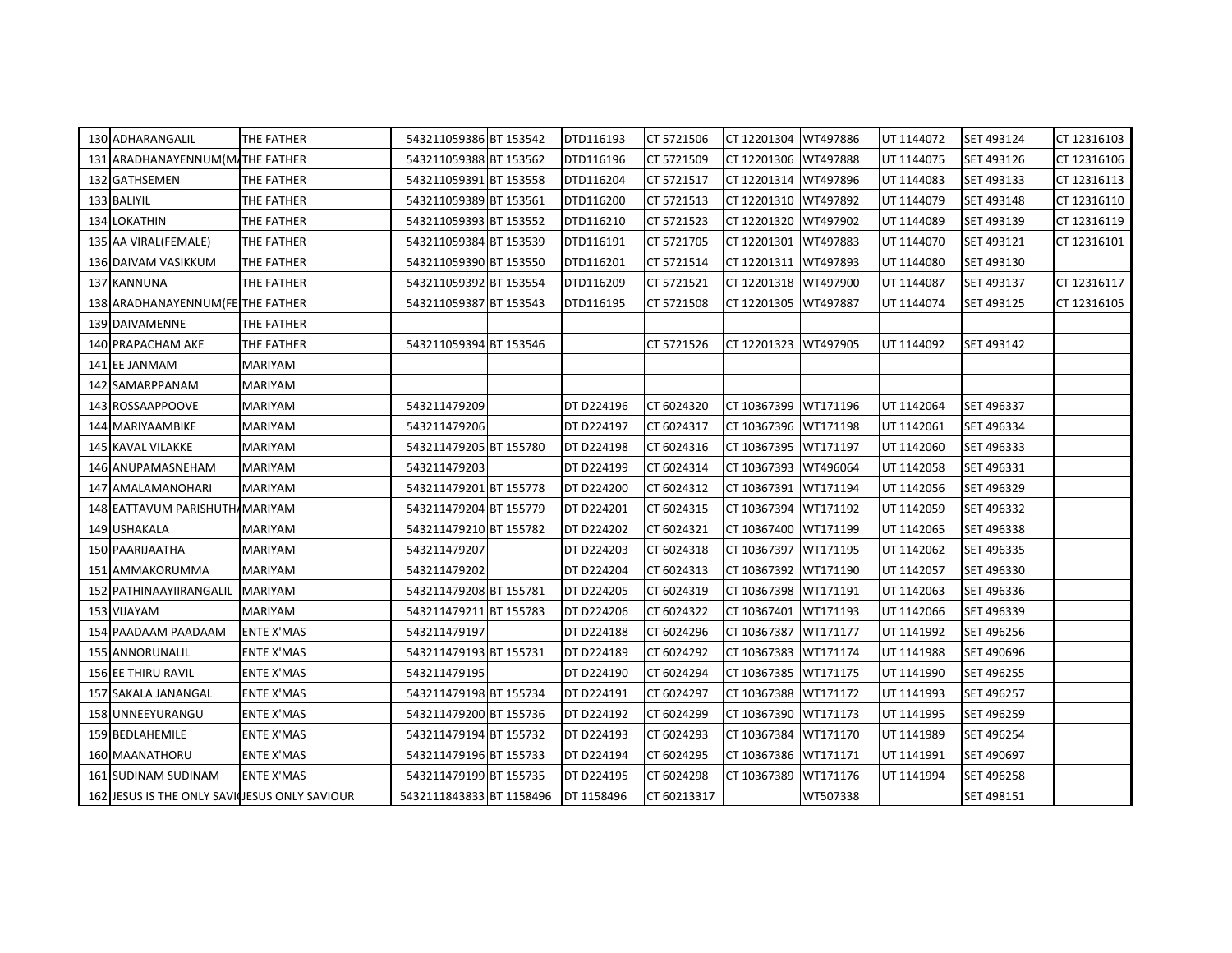| 163 BE HAPPY IN JESUS CHRIJESUS ONLY SAVIOUR |                           | 5432111843826 BT 1158480 | DT 1158480 | CT 60213310 |                      | WT507331 |            | SET 498144 |             |
|----------------------------------------------|---------------------------|--------------------------|------------|-------------|----------------------|----------|------------|------------|-------------|
| 164 GOD IS ALIVE                             | <b>JESUS ONLY SAVIOUR</b> | 5432111843827 BT 1158488 | DT 1158488 | CT 60213311 |                      | WT507332 |            | SET 498145 |             |
| 165 THE LORD IS MY FLAG                      | JESUS ONLY SAVIOUR        | 5432111843834 BT 1158497 | DT 1158497 | CT 60213318 |                      | WT507339 |            | SET 498152 |             |
| 166 JESUS AND ZACHAEUS                       | JESUS ONLY SAVIOUR        | 5432111843830 BT 1158495 | DT 1158495 | CT 60213314 |                      | WT507335 |            | SET 498148 |             |
| 167 JESUS I WANT TO LOVE JIESUS ONLY SAVIOUR |                           | 5432111843832 BT 1158492 | DT 1158492 | CT 60213316 |                      | WT507337 |            | SET 498150 |             |
| 168 JESUS CAN NEVER BE LATESUS ONLY SAVIOUR  |                           | 5432111843831 BT 1158491 | DT 1158491 | CT 60213315 |                      | WT507336 |            | SET 498149 |             |
| 169 GOD WILL MAKE A WAY JESUS ONLY SAVIOUR   |                           | 5432111843828 BT 1158487 | DT 1158487 | CT 60213312 |                      | WT507333 |            | SET 498146 |             |
| 170 WE CELEBRATE JESUS CHJESUS ONLY SAVIOUR  |                           | 5432111843835 BT 1158490 | DT 1158490 | CT 60213319 |                      | WT507340 |            | SET 498153 |             |
| 171 HE WILL BE THERE                         | <b>JESUS ONLY SAVIOUR</b> | 5432111843829 BT 1158481 | DT 1158481 | CT 60213313 |                      | WT507334 |            | SET 498147 |             |
| 172 THEME MUSIC                              | KARTHAVU                  | 543211479191             | DT D224230 | CT 6024310  | CT 10367412 WT171188 |          | UT 1142190 | SET 493246 | CT 12315976 |
| 173 00 DAIVAME                               | KARTHAVU                  | 543211479189 BT 151122   | DT D224232 | CT 6024308  | CT 10367410 WT171186 |          | UT 1142050 | SET 493244 | CT 12315974 |
| 174 NEE POLUMARIYATHE                        | <b>KARTHAVU</b>           |                          |            |             |                      |          |            |            |             |
| 175 HRIDAYANGAL CHERUM KARTHAVU              |                           | 543211479185             | DT D224233 | CT 6024304  | CT 10367406 WT171182 |          | UT 1142046 | SET 490701 | CT 12315970 |
| 176 SNEHATHIN NADHANAI KARTHAVU              |                           | 543211479190 BT 151125   | DT D224241 | CT 6024309  | CT 10367411 WT171187 |          | UT 1142051 | SET 493245 | CT 12315975 |
| 177 YESUVAM ODAKUZHALI KARTHAVU              |                           | 543211479192 BT 151126   | DT D224242 | CT 6024311  | CT 10367413 WT171189 |          | UT 1142053 | SET 493247 | CT 12315977 |
| 178 ONNUTHOTTAL                              | KARTHAVU                  | 543211479188             | DT D224236 | CT 6024307  | CT 10367409          | WT171185 | UT 1142049 | SET 490702 | CT 12315973 |
| 179 ENTE PAZHVILAKKIL                        | KARTHAVU                  | 543211479184             | DT D224237 | CT 6024303  | CT 10367405          | WT171181 | UT 1142045 | SET 493241 | CT 12315969 |
| 180 RAKTHAM KINIYUNNA (I KARTHAVU            |                           | 543211479187             | DT D224238 | CT 6024306  | CT 10367408          | WT171184 | UT 1142048 | SET 493243 | CT 12315972 |
| 181 AKALATHA SNEHATHIN                       | KARTHAVU                  | 543211479181 BT 151130   | DT D224233 | CT 6024300  | CT 10367402          | WT171178 | UT 1142042 | SET 493238 | CT 12315966 |
| 182 EESONIRAYUM MANASUKARTHAVU               |                           | 543211479183             | DT D224240 | CT 6024302  | CT 10367404          | WT171180 | UT 1142044 | SET 493240 | CT 12315968 |
| 183 MANASTHAPAMODE                           | KARTHAVU                  | 543211479186             | DT D224241 | CT 6024305  | CT 10367407          | WT171183 | UT 1142047 | SET 493242 | CT 12315971 |
| 184 ALAKALIL OLIVITHARI                      | <b>KARTHAVU</b>           | 543211479182 BT 151133   | DT D224234 | CT 6024301  | CT 10367403          | WT171179 | UT 1142043 | SET 493239 | CT 12315967 |
| 185 KURISSIL PIDAYUM                         | SRUSHTAVU                 | 543211479051 BT 155804   | DTD224219  | CT 6024326  | CT 10366889          | WT496068 | UT 1142114 | SET 496373 |             |
| 186 SNEHATHATHANTAE WI SRUSHTAVU             |                           | 543211479047 BT 155808   | DTD224220  | CT 6024330  | CT 10366897          | WT496073 | UT 1142118 | SET 496381 |             |
| <b>187 URUKUNNA</b>                          | SRUSHTAVU                 | 543211479046 BT 155807   | DTD224221  | CT 6024329  | CT 10366892          | WT496071 | UT 1142117 | SET 496376 |             |
| 188 VISHUTHANAGARAM                          | SRUSHTAVU                 | 543211479050 BT 155812   | DTD224222  | CT 6024334  | CT 10366896          | WT496076 | UT 1142122 | SET 496380 |             |
| 189 THIRIKE                                  | SRUSHTAVU                 | 543211479060 BT 155811   | DTD224223  | CT 6024333  | CT 10366895          | WT496075 | UT 1142121 | SET 496379 |             |
| 190 KUNJUNGAL                                | SRUSHTAVU                 | 543211479043 BT 155803   | DTD224224  | CT 6024325  | CT 10366888          | WT496067 | UT 1142113 | SET 496372 |             |
| 191 HRUTHAYANGAL                             | SRUSHTAVU                 | 543211479042 BT 155802   | DTD224225  | CT 6024324  | CT 10366887          | WT496066 | UT 1142112 | SET 496371 |             |
| 192 ORU PASHMULAM                            | SRUSHTAVU                 | 543211479045 BT 155806   | DTD224226  | CT 6024328  | CT 10366891          | WT496070 | UT 1142116 | SET 496375 |             |
| 193 AKALATHA                                 | SRUSHTAVU                 | 543211479049 BT 155810   | DTD224230  | CT 6024332  | CT 10366894          | WT496074 | UT 1142120 | SET 496378 |             |
| 194 SNEHATHATHANTAE( FE SRUSHTAVU            |                           | 543211479048 BT 155809   | DTD224227  | CT 6024331  | CT 10366893          | WT496072 | UT 1142119 | SET 496377 |             |
| 195 ORU NULLU                                | SRUSHTAVU                 | 543211479044 BT 155805   | DTD224228  | CT 6024327  | CT 10366890 WT496069 |          | UT 1142115 | SET 496374 |             |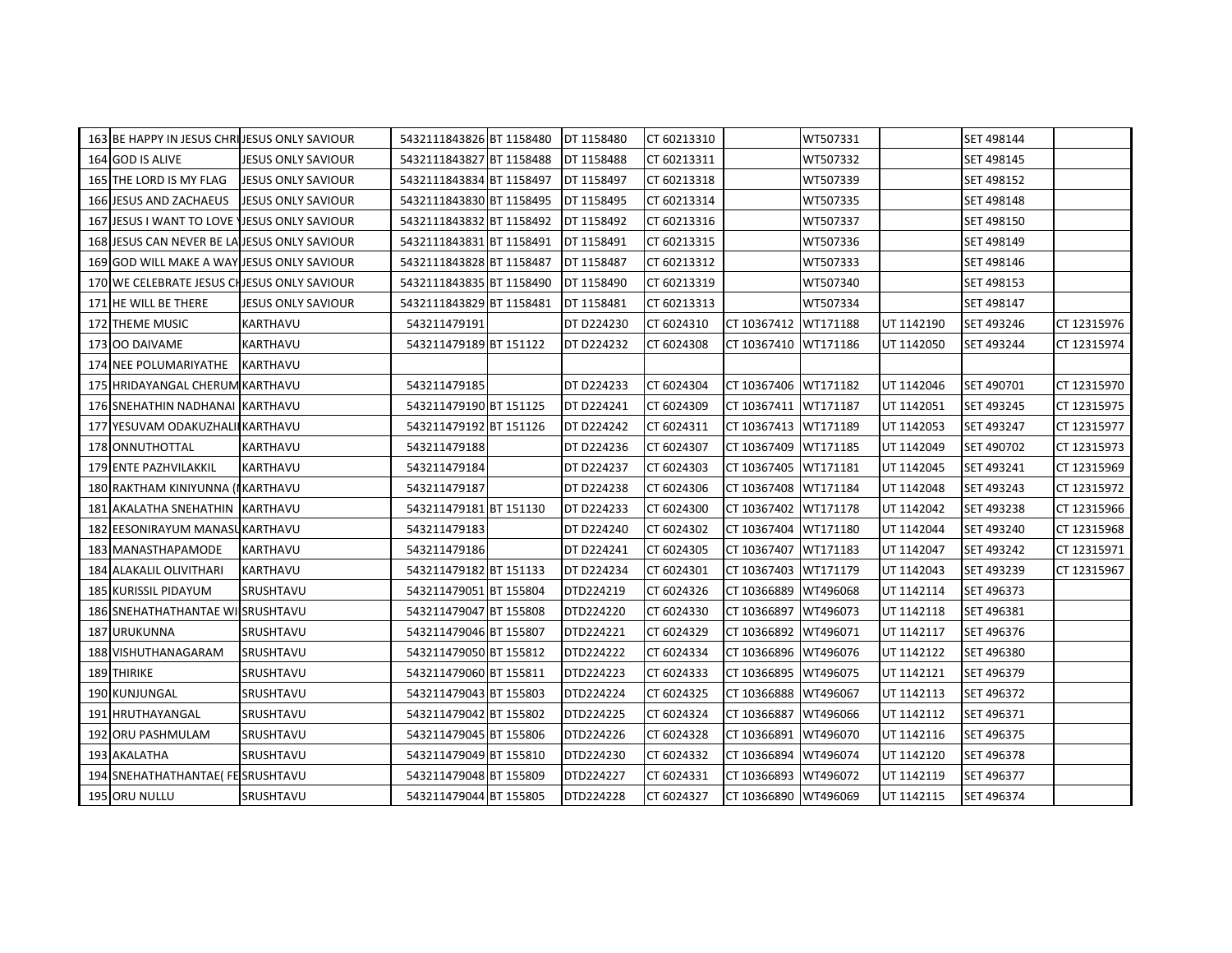| 196 ALTHARA VANI JAYARAI SRUSHTAVU |                | 543211479041 BT 155801 | DTD224229         | CT 6024323  | CT 10366886 WT496065 |          |            | SET 496370               |             |
|------------------------------------|----------------|------------------------|-------------------|-------------|----------------------|----------|------------|--------------------------|-------------|
| 197 YAHOVE VIJAY ESUDAS YAHOVE     |                | 543211479038           | DTD224207         | CT 6024345  | CT 10366885          | WT496086 | UT 1142139 | SET 496390               |             |
| 198 DIVASNEHAM ROOPA               | YAHOVE         | 543211479030           | DTD224208         | CT 6024337  | CT 10366882          | WT496079 | UT 1142131 | SET 496385               |             |
| 199 NADANENIKKEKIM                 | YAHOVE         | 543211479035 BT 155822 | DTD224215         | CT 6024342  | CT 10366877          | WT493535 | UT 1142136 | SET 490703               |             |
| 200 ARADHANAYUDE WILSO YAHOVE      |                | 543211479031           | DTD224210         | CT 6024335  | CT 10366880          | WT496077 | UT 1142129 | SET 496383               |             |
| 201 NADAN ENNE NANDHU YAHOVE       |                | 543211479034 BT 155821 | DTD224211         | CT 6024341  | CT 10366883          | WT496083 | UT 1142135 | SET 496392               |             |
| 202 YESUVE NEE                     | YAHOVE         | 543211479039 BT 155825 | DTD224212         | CT 6024346  | CT 10366879          | WT496087 | UT 1142140 | SET 496391               |             |
| 203 DAIVATHETHEDI WILSONYAHOVE     |                | 543211479029           | DTD224213         | CT 6024336  | CT 10366881          | WT496078 | UT 1142130 | SET 496384               |             |
| 204 HRIDAYAM THURAKKU              | YAHOVE         | 543211479040 BT 155818 | DTD224214         | CT 6024338  | CT 10366874          | WT496080 | UT 1142132 | SET 496386               |             |
| 205 NADHANENIKKEKUM ROYAHOVE       |                | 543211479036 BT 155823 | DTD224218         | CT 6024343  | CT 10366884          | WT496084 | UT 1142137 | SET 496393               |             |
| 206 THAZHMAYAAYI                   | YAHOVE         | 543211479037 BT 155824 | DTD224216         | CT 6024344  | CT 10366878          | WT496085 | UT 1142138 | SET 496389               |             |
| 207 JEEVIKKUNNENKIL                | YAHOVE         | 543211479032 BT 155819 | DTD224217         | CT 6024339  | CT 10366875          | WT496081 | UT 1142133 | SET 496387               |             |
| 208 NADANENIKKU                    | YAHOVE         | 543211479033 BT 155820 | DTD224209         | CT 6024340  | CT 10366876          | WT496082 | UT 1142134 | SET 496388               |             |
| 209 PRAPANCHA                      | <b>THATHAN</b> | 543211570526           |                   | CT 60213250 | CT 10376289          | WT240949 | UT 1142213 | SET 493293               | CT 12316098 |
| 210 EESSOYENIN A                   | THATHAN        | 543211570522           |                   | CT 60213246 | CT 10376285          | WT240946 | UT 1142126 | SET 493289               | CT 12316094 |
| 211 AZHAKAARNNA NIN                | THATHAN        | 543211570520           |                   | CT 60213244 | CT 10376283          | WT240943 | UT 1142209 | SET 493287               | CT 12316092 |
| 212 MURIYAPPEDUNNA                 | <b>THATHAN</b> | 543211570524           |                   | CT 60213248 | CT 10376287          | WT240948 | UT 1142211 | SET 493291               | CT 12316096 |
| 213 VARAMAAYORU                    | THATHAN        | 543211570528           |                   | CT 60213252 | CT 10376291          | WT240951 | UT 1142215 | SET 493296               | CT 12316100 |
| 214 EASSUVE ENN                    | THATHAN        | 543211570521           |                   | CT 60213245 | CT 10376284          | WT240945 | UT 142210  | SET 493288               | CT 12316093 |
| 215 ORU DHOOREYATHRACK THATHAN     |                | 543211570525           |                   | CT 60213249 | CT 10376288          | WT240944 | UT 1142212 | SET 493292               | CT 12316097 |
| 216 ARIYAATHE                      | THATHAN        | 543211570519           |                   | CT 60213243 | CT 10376282          | WT240942 | UT 1142125 | SET 493286               | CT 12316091 |
| 217 EESSOYENIN B                   | THATHAN        | 543211570523           |                   | CT 60213247 | CT 10376286          | WT240947 | UT 1142127 | SET 493290               | CT 12316095 |
| 218 ULLAM                          | THATHAN        | 543211570527           |                   | CT 60213251 | CT 10376290          | WT240950 | UT 1142214 | SET 493295               | CT 12316099 |
| 219 YOU ARE THE WAY                | PARISHUDHAN    | 543211572457 BT 542857 | DT D542857        | CT 6027081  | CT 10420925          | WT288869 | UT 1142076 | 543211190481 CT 12316021 |             |
| 220 MULLUKAL KUTHI                 | PARISHUDHAN    | 543211572453 BT 542859 | DT D542859        | CT 6027077  | CT 10420921          | WT288865 | UT 1142072 | 543211190477 CT 12316017 |             |
| 221 ARIYATHE POLUM                 | PARISHUDHAN    | 543211572448 BT 542862 | DT D542862        | CT 6027072  | CT 10420916          | WT288860 | UT 1142067 | 543211190472 CT 12316012 |             |
| 222 NEETHIMANAYAVANE               | PARISHUDHAN    | 543211572454 BT 542855 | DT D542855        | CT 6027078  | CT 10420922          | WT288866 | UT 1142073 | 543211190478 CT 12316018 |             |
| 223 MAZHAYUM VEYILUM               | PARISHUDHAN    | 543211572452 BT 542861 | <b>DT D542861</b> | CT 6027076  | CT 10420920          | WT288864 | UT 1142071 | 543211190476 CT 12316016 |             |
| 224 ORU VIRAL                      | PARISHUDHAN    | 543211572456 BT 542856 | DT D542856        | CT 6027080  | CT 10420924          | WT288868 | UT 1142075 | 543211190480 CT 12316020 |             |
| 225 LOKAPALAKA                     | PARISHUDHAN    | 543211572451 BT 542863 | DT D542863        | CT 6027075  | CT 10420919          | WT288863 | UT 1142070 | 543211190475 CT 12316015 |             |
| 226 NIDHANTHAMAM                   | PARISHUDHAN    | 543211572455 BT 542858 | DT D542858        | CT 6027079  | CT 10420923          | WT288867 | UT 1142074 | 543211190479 CT 12316019 |             |
| 227 KANNUKALIL                     | PARISHUDHAN    | 543211572450 BT 542854 | DT D542854        | CT 6027074  | CT 10420918          | WT288862 | UT 1142069 | 543211190474 CT 12316014 |             |
| 228 HOW GREAT                      | PARISHUDHAN    | 543211572449 BT 542860 | DT D542860        | CT 6027073  | CT 10420917 WT288861 |          | UT 1142068 | 543211190473 CT 12316013 |             |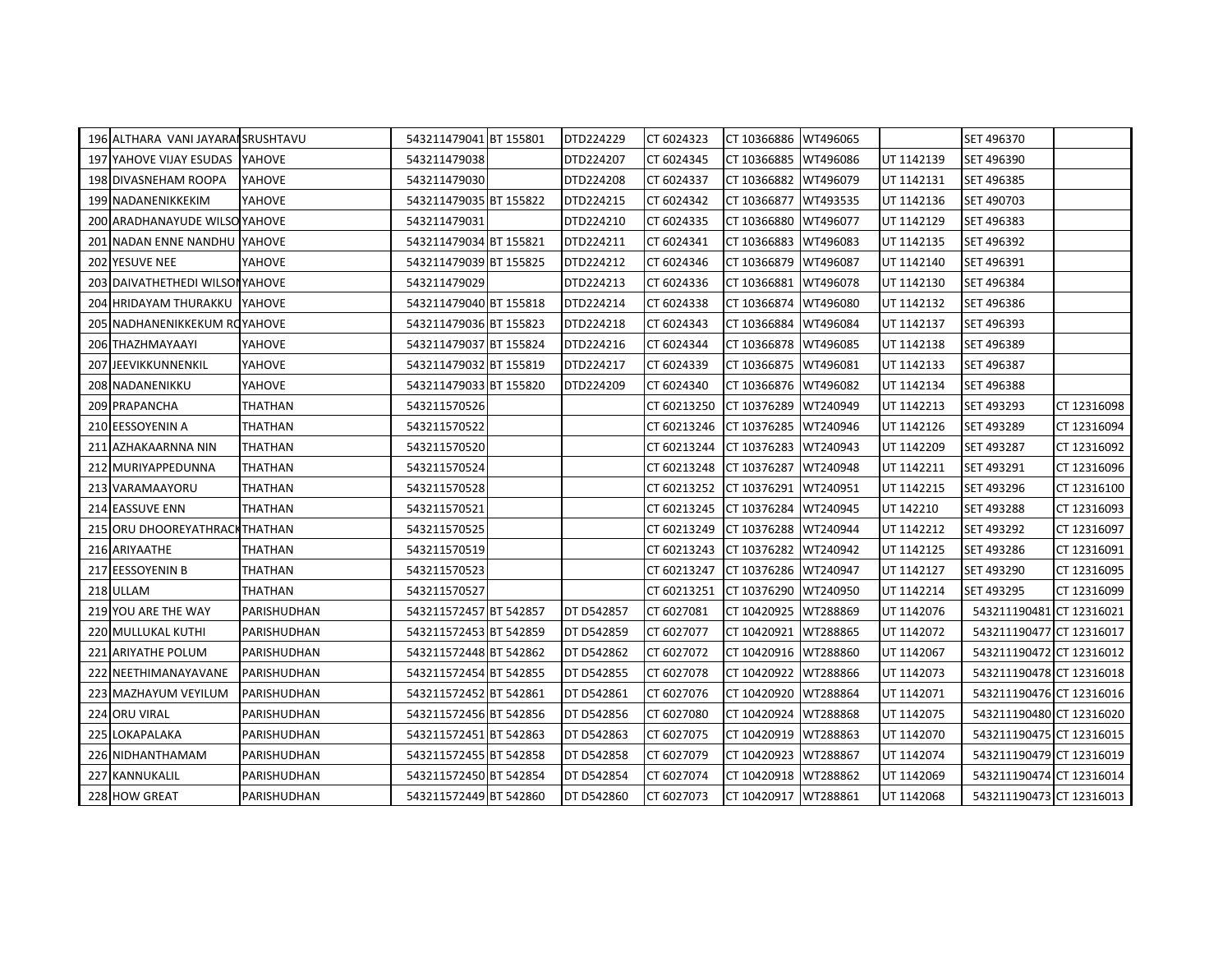| 229 SAHANATHILOODE                       | <b>WAY OF THE CROSS</b> | 5432111844214 BT 1161955 | DT 1161955        | CT 60213369                      | WT503105 | UT 2147942 | SET 500603        |             |
|------------------------------------------|-------------------------|--------------------------|-------------------|----------------------------------|----------|------------|-------------------|-------------|
| 230 KANMASHAMILLATHA                     | WAY OF THE CROSS        | 5432111844205 BT 1161944 | DT 1161944        | CT 60213361                      | WT503097 | UT 2147943 | SET 500595        |             |
| 231 KURISHUM CHUMANNU WAY OF THE CROSS   |                         | 5432111844207 BT 1161939 | DT 1161939        | CT 60213363                      | WT503099 | UT 2147944 | SET 500597        |             |
| 232 KROOSHINTE BHARAM                    | <b>WAY OF THE CROSS</b> | 5432111844206 BT 1161941 | DT 1161941        | CT 60213362                      | WT503098 | UT 2147945 | SET 500596        |             |
| 233 ORUKOOODIKAZHCHA                     | <b>WAY OF THE CROSS</b> | 5432111844212 BT 1161947 | DT 1161947        | CT 60213367                      | WT503103 | UT 2147946 | SET 500601        |             |
| 234 THALARUNNA                           | WAY OF THE CROSS        | 5432111844215 BT 1161949 | DT 1161949        | CT 60213370                      | WT503106 | UT 2147947 | SET 500604        |             |
| 235 VADITHALARNNA                        | <b>WAY OF THE CROSS</b> | 5432111844217 BT 1161952 | DT 1161952        | CT 60213372                      | WT503108 | UT 2147948 | SET 500606        |             |
| 236 UCHAMAM VEYILIL                      | WAY OF THE CROSS        | 5432111844216 BT 1161948 | DT 1161948        | CT 60213371                      | WT503107 | UT 2147949 | SET 500605        |             |
| 237 ORSLEMIN PUTHRIMAR WAY OF THE CROSS  |                         | 5432111844211 BT 1161954 | DT 1161954        | CT 60213366                      | WT503102 | UT 2147950 | <b>SET 500600</b> |             |
| 238 NADHANTE THIRUMENI WAY OF THE CROSS  |                         | 5432111844210 BT 1161950 | DT 1161950        | CT 60213365                      | WT503101 | UT 2147951 | SET 500599        |             |
| 239 KALVARIKKUNNIN                       | <b>WAY OF THE CROSS</b> | 5432111844204 BT 1161946 | DT 1161946        | CT 60213360                      | WT503096 | UT 2147952 | SET 500594        |             |
| <b>240 EESHOYE KURISHIL</b>              | <b>WAY OF THE CROSS</b> | 5432111844202 BT 1161942 | DT 1161942        | CT 60213358                      | WT503094 | UT 2147953 | SET 500592        |             |
| 241 PITHAVIN KAIKALIL                    | <b>WAY OF THE CROSS</b> | 5432111844213 BT 1161951 | DT 1161951        | CT 60213368                      | WT503104 | UT 2147954 | SET 500602        |             |
| 242 MATHAVU MADIYIL                      | WAY OF THE CROSS        | 5432111844208 BT 1161953 | DT 1161953        | CT 60213364                      | WT503100 | UT 2147955 | SET 500598        |             |
| 243 EESHOTHAN THIRIMENI WAY OF THE CROSS |                         | 5432111844201 BT 1161943 | DT 1161943        | CT 60213357                      | WT503093 | UT 2147956 | SET 500591        |             |
| 244 GURUSNEHAM                           | WAY OF THE CROSS        | 5432111844203 BT 1161940 | DT 1161940        | CT 60213359                      | WT503095 | UT 2147957 | SET 500593        |             |
| 245 OH COME                              | <b>DIVYA THEJAS</b>     | 543211572372 BT 539442   | DT D539442        | CT 6027030                       | WT280019 |            | 543211186520      |             |
| 246 SWARGEEYA GAYAKAR                    | <b>DIVYA THEJAS</b>     | 543211572374 BT 539441   | DT D539441        | CT 6027031                       | WT280017 | UT 1142152 | 543211186522      |             |
| 247 THARAKAPOOKKAL                       | <b>DIVYA THEJAS</b>     | 543211572376 BT 539458   | <b>DT D539458</b> | CT 6027032                       | WT280025 | UT 1142154 | 543211186524      |             |
| 248 RATHRI SUBHARATHRI                   | <b>DIVYA THEJAS</b>     | 543211572373 BT 539443   | DT D539443        | CT 6027033                       | WT280015 | UT 1142150 | 543211186521      |             |
| 249 THERUVORATHE                         | <b>DIVYA THEJAS</b>     | 543211572377 BT 539456   | DT D539456        | CT 6027034                       | WT280026 | UT 1142155 | 543211186525      |             |
| 250 VAVO VAVO                            | DIVYA THEJAS            | 543211572379 BT 539457   | DT D539457        | CT 6027035                       | WT280024 | UT 1142156 | 543211186527      |             |
| 251 DIVYA GEETHAM                        | DIVYA THEJAS            | 543211572368 BT 539446   | DT D539446        | CT 6027036                       | WT280022 | UT 1142146 | 543211186516      |             |
| 252 JESUS CHRIST                         | DIVYA THEJAS            | 543211572369 BT 539447   | DT D539447        | CT 6027037                       | WT280014 | UT 1142144 | 543211186517      |             |
| 253 MANUSHYANAY                          | <b>DIVYA THEJAS</b>     | 543211572371 BT 539439   | DT D539439        | CT 6027038                       | WT280021 | UT 1142149 | 543211186519      |             |
| 254 THARAM VANIL                         | <b>DIVYA THEJAS</b>     | 543211572375 BT 539444   | DT D539444        | CT 6027039                       | WT280018 | UT 1142153 | 543211186523      |             |
| 255 VANAMURALI                           | DIVYA THEJAS            | 543211572378 BT 539449   | DT D539449        | CT 6027040                       | WT280027 | UT 1142157 | 543211186526      |             |
| 256 CHAND NIKAL                          | <b>DIVYA THEJAS</b>     | 543211572366 BT 539445   | DT D539445        | CT 6027042                       | WT280020 | UT 1142145 | 543211186514      |             |
| 257 KHOSHIPPIN                           | <b>DIVYA THEJAS</b>     | 543211572370 BT 539448   | DT D539448        | CT 6027043                       | WT280023 | UT 1142148 | 543211186518      |             |
| 258 GLORY TO GOD                         | <b>DIVYATHEJAS</b>      |                          |                   |                                  |          |            |                   |             |
| 259 SILENT NIGHT                         | <b>DIVYATHEJAS</b>      |                          |                   |                                  |          |            |                   |             |
| 260 CHRISTMAS MESSAGE                    | <b>DIVYA THEJAS</b>     | 543211572367 BT 539440   | DT D539440        | CT 6027041                       | WT280016 |            | 543211186515      |             |
| 261 ANNAPESSAHA                          | <b>HOLLY MASS</b>       | 543211570492             |                   | CT 60213195 CT 10375891 WT249949 |          | UT 1141997 | SET 493177        | CT 12315950 |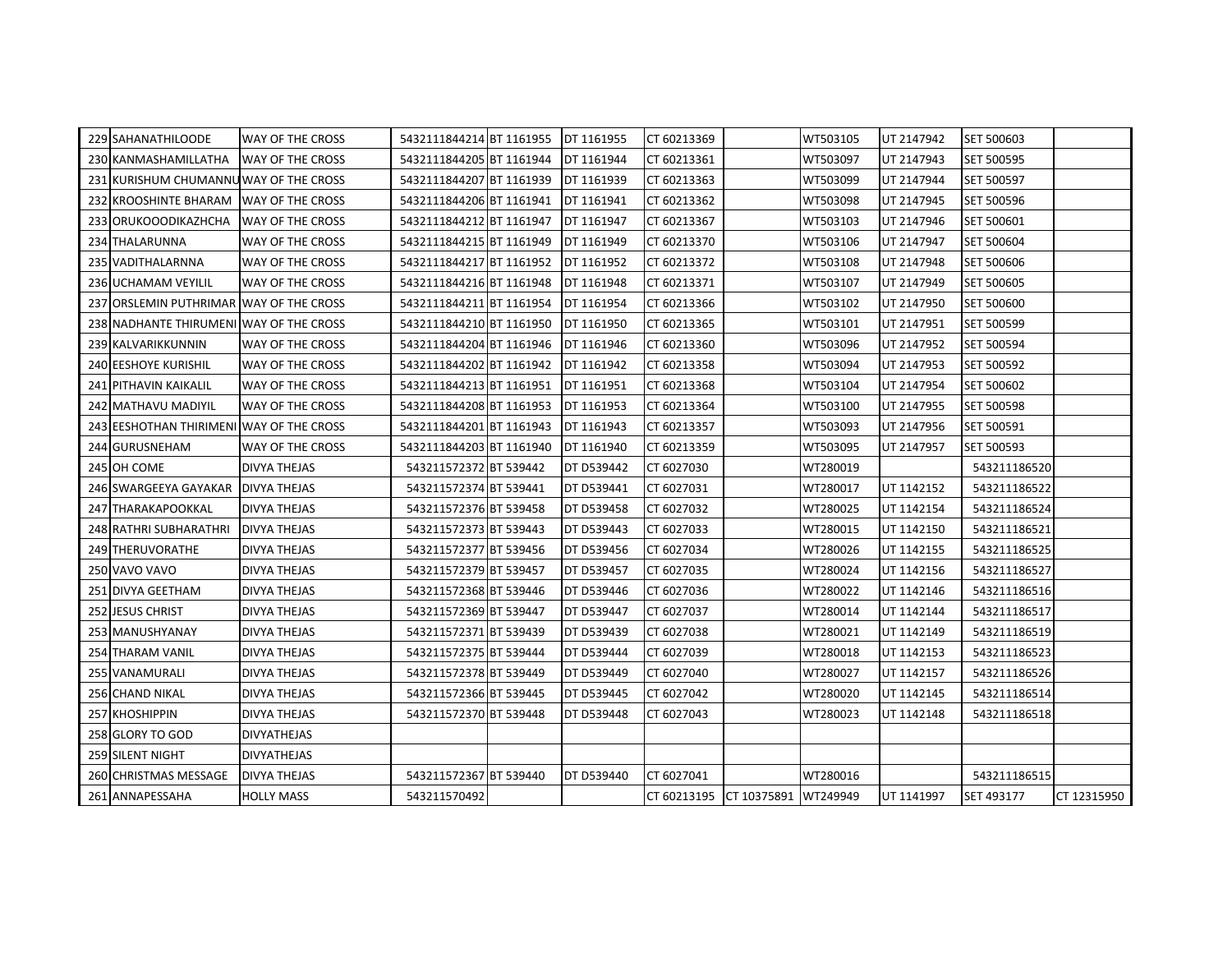| 262 ATHYUNNATHAMAAM             | <b>HOLLY MASS</b>                                         | 543211570493             |            | CT 60213196 CT 10375892 WT249950 |                      |          | UT 1142167 | SET 493178 | CT 12315951 |
|---------------------------------|-----------------------------------------------------------|--------------------------|------------|----------------------------------|----------------------|----------|------------|------------|-------------|
| 263 SWARGASTHANAM               | <b>HOLLY MASS</b>                                         | 543211570506             |            | CT 60213208                      | CT 10375905          | WT249963 | UT 1142180 | SET 493191 | CT 12315964 |
| 264 KARTHAVE MAMA               | <b>HOLLY MASS</b>                                         | 543211570495             |            | CT 60213198                      | CT 10375894          | WT249952 | UT 1142169 | SET 493180 | CT 12315953 |
| 265 SARVAADIPANAM               | <b>HOLLY MASS</b>                                         | 543211570503             |            | CT 60213205                      | CT 10375902          | WT249960 | UT 1142177 | SET 493188 | CT 12315961 |
| 266 SHABHAMUYARTHI              | <b>HOLLY MASS</b>                                         | 543211570505             |            | CT 60213207                      | CT 10375904          | WT249962 | UT 1142179 | SET 493190 | CT 12315963 |
| 267 AMBARAMANAVARATH HOLLY MASS |                                                           | 543211570491             |            | CT 60213194                      | CT 10375890 WT249948 |          | UT 1141996 | SET 493176 | CT 12315949 |
| 268 HALLELUYYA                  | <b>HOLLY MASS</b>                                         | 543211570494             |            | CT 60213197                      | CT 10375893          | WT249951 | UT 1142168 | SET 493179 | CT 12315952 |
| 269 KARTHAVIL NJAN              | <b>HOLLY MASS</b>                                         | 543211570497             |            | CT 60213200                      | CT 10375896          | WT249954 | UT 1142171 | SET 493182 | CT 12315955 |
| 270 THATHANUMATHUPOL            | <b>HOLLY MASS</b>                                         | 543211570507             |            | CT 60213209                      | CT 10375906          | WT249964 | UT 1142181 | SET 493192 | CT 12315965 |
| 271 SARVASHAKTHAN               | <b>HOLLY MASS</b>                                         | 543211570504             |            | CT 60213206                      | CT 10375903          | WT249961 | UT 1142178 | SET 493189 | CT 12315962 |
| 272 MISHIHAA KARTHAVIL          | <b>HOLLY MASS</b>                                         | 543211570499             |            | CT 60213202                      | CT 10375898          | WT249956 | UT 1142173 | SET 493184 | CT 12315957 |
| 273 ONNAIYUCHA                  | <b>HOLLY MASS</b>                                         | 543211570501             |            | CT 60213204                      | CT 10375900          | WT249958 | UT 1142175 | SET 493186 | CT 12315959 |
| 274 POOJYAMAYIDUM               | <b>HOLLY MASS</b>                                         | 543211570502             |            |                                  | CT 10375901          | WT249959 | UT 1142176 | SET 493187 | CT 12315960 |
| 275 NJAN SWARGATHIL             | <b>HOLLY MASS</b>                                         | 543211570500             |            | CT 60213203                      | CT 10375899          | WT249957 | UT 1142174 | SET 493185 | CT 12315958 |
| 276 MANASSIL NIRAYUM            | <b>HOLLY MASS</b>                                         | 543211570498             |            | CT 60213201                      | CT 10375897          | WT249955 | UT 1142172 | SET 493183 | CT 12315956 |
| 277 KARTHAVVAM MISSIHA          | <b>HOLLY MASS</b>                                         | 543211570496             |            | CT 60213199                      | CT 10375895          | WT249953 | UT 1142170 | SET 493181 | CT 12315954 |
| 278 JEEVANTE                    | KARTHAVU MP3(HRUDAYAN                                     | 5432111843838 BT 1162021 | DT 1162021 | CT 60213322                      |                      | WT503086 | UT 2147958 | SET 500549 | CT 12315978 |
| 279 HRUDAYAMITHA                | KARTHAVU MP3(HRUDAYAN                                     | 5432111843837 BT 1162019 | DT 1162019 | CT 60213321                      |                      | WT503085 | UT 2147959 | SET 500547 | CT 12315979 |
| 280 SADARAMEE                   | KARTHAVU MP3(HRUDAYAN                                     | 5432111843843 BT 1161945 | DT 1161945 | CT 60213327                      |                      | WT503091 | UT 2147960 | SET 500561 | CT 12315980 |
| 281 PAVANAROOPI                 | KARTHAVU MP3(HRUDAYAN                                     | 5432111843842 BT 1161938 | DT 1161938 | CT 60213326                      |                      | WT503090 | UT 2147961 | SET 500560 | CT 12315981 |
| 282 NADHA THARIKA               | KARTHAVU MP3(HRUDAYAN                                     | 5432111843841 BT 1162017 | DT 1162017 | CT 60213325                      |                      | WT503089 | UT 2147962 | SET 500558 | CT 12315982 |
| 283 VAZHTHUNNU                  | KARTHAVU MP3(HRUDAYAN                                     | 5432111843844 BT 1161937 | DT 1161937 | CT 60213328                      |                      | WT503092 | UT 2147963 | SET 500563 | CT 12315983 |
| 284 JERUSALEMIL                 | KARTHAVU MP3(HRUDAYAN                                     | 5432111843839 BT 1162018 | DT 1162018 | CT 60213323                      |                      | WT503087 | UT 2147964 | SET 500552 | CT 12315984 |
| 285 ARUNAKIRANAM                | KARTHAVU MP3(HRUDAYAN                                     | 5432111843836 BT 1162014 | DT 1162014 | CT 60213320                      |                      | WT503084 | UT 2147965 | SET 500544 | CT 12315985 |
| 286 KAZHCHAYAI                  | KARTHAVU MP3(HRUDAYAN                                     | 5432111843840 BT 1162020 | DT 1162020 | CT 60213324                      |                      | WT503088 | UT 2147966 | SET 500555 | CT 12315986 |
| 287 NIN MAHIMA                  | KARTHAVU MP3 (SWARGEE)                                    | 5432111843850 BT 1172693 | DT 1172693 | CT 60214384                      |                      | WT511545 | UT 2147967 | SET 501191 | CT 12315987 |
| 288 EE NENJIL                   | KARTHAVU MP3(SWARGEE)                                     | 5432111843846 BT 1172635 | DT 1172635 | CT 60214380                      |                      | WT511559 | UT 2147968 | SET 501185 |             |
| 289 SWARGEEYABHAGYAM            | <b>KARTHAVU MP3(SWARGEE)</b>                              | 5432111843853 BT 1172701 | DT 1172701 | CT 60214387                      |                      | WT511420 | UT 2147969 | SET 501195 | CT 12315988 |
| 290 THEDI                       | KARTHAVU MP3(SWARGEE)                                     | 5432111843854 BT 1172702 | DT 1172702 | CT 60214388                      |                      | WT511561 | UT 2147970 | SET 501196 | CT 12315989 |
| 291 GADSAMAM                    | KARTHAVU MP3(SWARGEE)                                     | 5432111843848 BT 1172698 | DT 1172698 | CT 60214382                      |                      | WT511418 | UT 2147971 | SET 501188 | CT 12315990 |
| 292 PARISHUDHA                  | KARTHAVU MP3(SWARGEE)                                     | 5432111843852 BT 1172697 | DT 1172697 | CT 60214386                      |                      | WT511560 | UT 2147972 | SET 501193 | CT 12315991 |
| 293 VILIKKUMBAM                 | KARTHAVU MP3(SWARGEE)                                     | 5432111843855 BT 1172694 | DT 1172694 | CT 60214389                      |                      | WT511562 | UT 2147973 | SET 501197 | CT 12315992 |
| 294 ORU PIDI                    | KARTHAVU MP3(SWARGEE) 5432111843851 BT 1172696 DT 1172696 |                          |            | CT 60214385                      |                      | WT511509 | UT 2147974 | SET 501192 | CT 12315993 |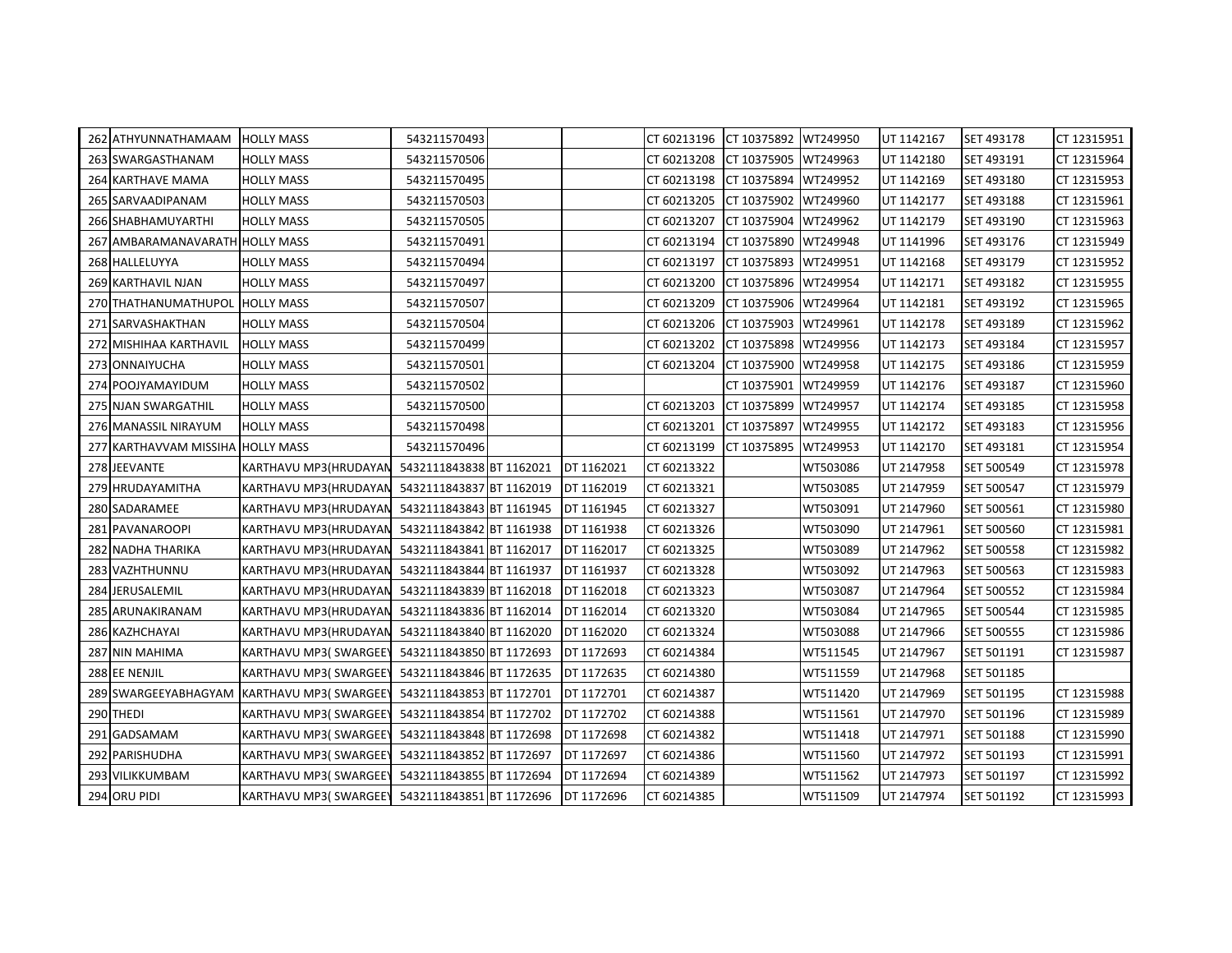| 295 EE NENJILAKE            | KARTHAVU MP3(SWARGEE) | 5432111843847 BT 1172695 | DT 1172695 | CT 60214381 |             | WT511581 | UT 2147975 | SET 501186               |             |
|-----------------------------|-----------------------|--------------------------|------------|-------------|-------------|----------|------------|--------------------------|-------------|
| 296 NEEYEVIDE               | KARTHAVU MP3(SWARGEE) | 5432111843849 BT 1172700 | DT 1172700 | CT 60214383 |             | WT511419 | UT 2147976 | SET 501189               | CT 12315994 |
| 297 AKHILA                  | KARTHAVU MP3(SWARGEE) | 5432111843845 BT 1172631 | DT 1172631 | CT 60214379 |             | WT511544 | UT 2147977 | SET 501183               | CT 12315995 |
| <b>298 KAVAL VILAKK</b>     | <b>GURU</b>           | 543211477061 BT 153635   | DTD116226  | CT 6021778  | CT 12202870 | WT496058 | UT 1143324 | SET 496281               |             |
| 299 JEEVANAM EN             | <b>GURU</b>           | 543211477059 BT 153634   | DTD116225  | CT 6021776  | CT 12202868 | WT493533 | UT 1143322 | SET 490699               |             |
| <b>300 KRUSHITHANAM EN</b>  | <b>GURU</b>           | 543211477062 BT 153636   | DTD116227  | CT 6021779  | CT 12202871 | WT496059 | UT 1143325 | SET 496282               |             |
| 301 DAHIHUKESHUNNU          | <b>GURU</b>           | 543211477058 BT 153633   | DTD116224  | CT 6021775  | CT 12202867 | WT493532 | UT 1143321 | SET 490698               |             |
| 302 THIRUMATHURAM           | <b>GURU</b>           | 543211477065 BT 153638   | DTD116229  | CT 6021782  | CT 12202874 | WT493534 | UT 1143328 | SET 490700               |             |
| 303 KALOCHA KETTU           | <b>GURU</b>           | 543211477060 BT 153639   | DTD116230  | CT 6021777  | CT 12202869 | WT496057 | UT 1143323 | SET 496307               |             |
| 304 MANATHARIL ENNUM        | <b>GURU</b>           | 543211477063 BT 153637   | DTD116228  | CT 6021780  | CT 12202872 | WT496061 | UT 1143326 | SET 496308               |             |
| 305 NEE ROGIYANENNALUM GURU |                       | 543211477064 BT 154067   | DTD134071  | CT 6021781  | CT 12202873 | WT496062 | UT 1143327 | SET 496284               |             |
| 306 JEEVANAM EN (M)         | <b>GURU</b>           | 543211477232 BT 154068   | DTD134072  | CT 6021986  | CT 12203233 | WT496055 |            | SET 496306               |             |
| 307 KALOCHA KETTU(F)        | <b>GURU</b>           | 543211477233 BT 154069   | DTD134073  | CT 6021987  | CT 12203234 | WT496056 |            | SET 496280               |             |
| 308 MANATHARIL ENNUM(NGURU  |                       | 543211477234 BT 154070   | DTD134074  | CT 6021988  | CT 12203235 | WT496060 |            | SET 496283               |             |
| 309 VIOLIN SOLO             | <b>GURU</b>           | 543211477235 BT 154071   | DTD134075  | CT 6021989  | CT 12203236 | WT496063 |            | SET 496285               |             |
| 310 UDHAYAM                 | DIVYANAKSHATHRAM      | 543211572299 BT 534634   | DT D534634 | CT 6027014  |             | WT276182 | UT 1143329 | 543211183598 CT 12315915 |             |
| 311 NAKSHATHRAM             | DIVYANAKSHATHRAM      | 543211572295 BT 534623   | DT D534623 | CT 6027015  |             | WT276176 | UT 1143330 | 543211183592 CT 12315909 |             |
| 312 KALAMEREYAY             | DIVYANAKSHATHRAM      | 543211572291 BT 534626   | DT D534626 | CT 6027016  |             | WT276172 | UT 1143331 | 543211183588 CT 12315905 |             |
| 313 CHRISTMAS RATHRI        | DIVYANAKSHATHRAM      | 543211572287 BT 534622   | DT D534622 | CT 6027017  |             | WT276167 | UT 1143332 | 543211183583 CT 12315900 |             |
| 314 GAYAKARE                | DIVYANAKSHATHRAM      | 543211572290 BT 534624   | DT D534624 | CT 6027018  |             | WT276170 | UT 1143333 | 543211183586 CT 12315903 |             |
| 315 KUNJIKKATTU             | DIVYANAKSHATHRAM      | 543211572292 BT 534627   | DT D534627 | CT 6027019  |             | WT276173 | UT 1143334 | 543211183589 CT 12315906 |             |
| 316 KURUNNU                 | DIVYANAKSHATHRAM      | 543211572293 BT 534621   | DT D534621 | CT 6027020  |             | WT276174 | UT 1143335 | 543211183590 CT 12315907 |             |
| 317 SAMMANAM                | DIVYANAKSHATHRAM      | 543211572296 BT 534630   | DT D534630 | CT 6027021  |             | WT276178 | UT 1143336 | 543211183594 CT 12315911 |             |
| 318 MANJUMAZHA              | DIVYANAKSHATHRAM      | 543211572294 BT 534620   | DT D534620 | CT 6027022  |             | WT276175 | UT 1143337 | 543211183591 CT 12315908 |             |
| 319 EE KATTIL               | DIVYANAKSHATHRAM      | 543211572289 BT 534625   | DT D534625 | CT 6027023  |             | WT276169 | UT 1143338 | 543211183585 CT 12315902 |             |
| 320 THARAKA SOBHA           | DIVYANAKSHATHRAM      | 543211572298 BT 534633   | DT D534633 | CT 6027024  |             | WT276181 | UT 1143339 | 543211183597 CT 12315914 |             |
| 321 NAMUKKORU               | DIVYANAKSHATHRAM      | 543211572301 BT 534631   | DT D534631 | CT 6027025  |             | WT276177 | UT 1143340 | 543211183593 CT 12315910 |             |
| 322 EDAYA GAYAKAR           | DIVYANAKSHATHRAM      | 543211572300 BT 534628   | DT D534628 | CT 6027026  |             | WT276171 | UT 1143341 | 543211183587 CT 12315904 |             |
| 323 SARVESAN                | DIVYANAKSHATHRAM      | 543211572297 BT 534632   | DT D534632 | CT 6027027  |             | WT276179 | UT 1143342 | 543211183595 CT 12315912 |             |
| 324 CHRISTMAS WISHES        | DIVYANAKSHATHRAM      | 543211572288 BT 534629   | DT D534629 | CT 6027029  |             | WT276168 | UT 1143344 | 543211183584 CT 12315901 |             |
| 325 SILENT NIGHT            | DIVYANAKSHATHRAM      | 543211572302 BT 534635   | DT D534635 | CT 6027028  |             | WT276180 | UT 1142151 | 543211183596 CT 12315913 |             |
| 326 KARUNAYULLORU           | KARUNAYUDE JAPAMALA   | 5432111843856 BT 1172699 | DT 1172699 | CT 60214390 |             | WT511491 | UT 2147978 | SET 501221               | CT 12315996 |
| 327 PITHAVINUM              | KARUNAYUDE JAPAMALA   | 5432111843860 BT 1172709 | DT 1172709 | CT 60214394 |             | WT511565 | UT 2147979 | SET 501225               | CT 12315997 |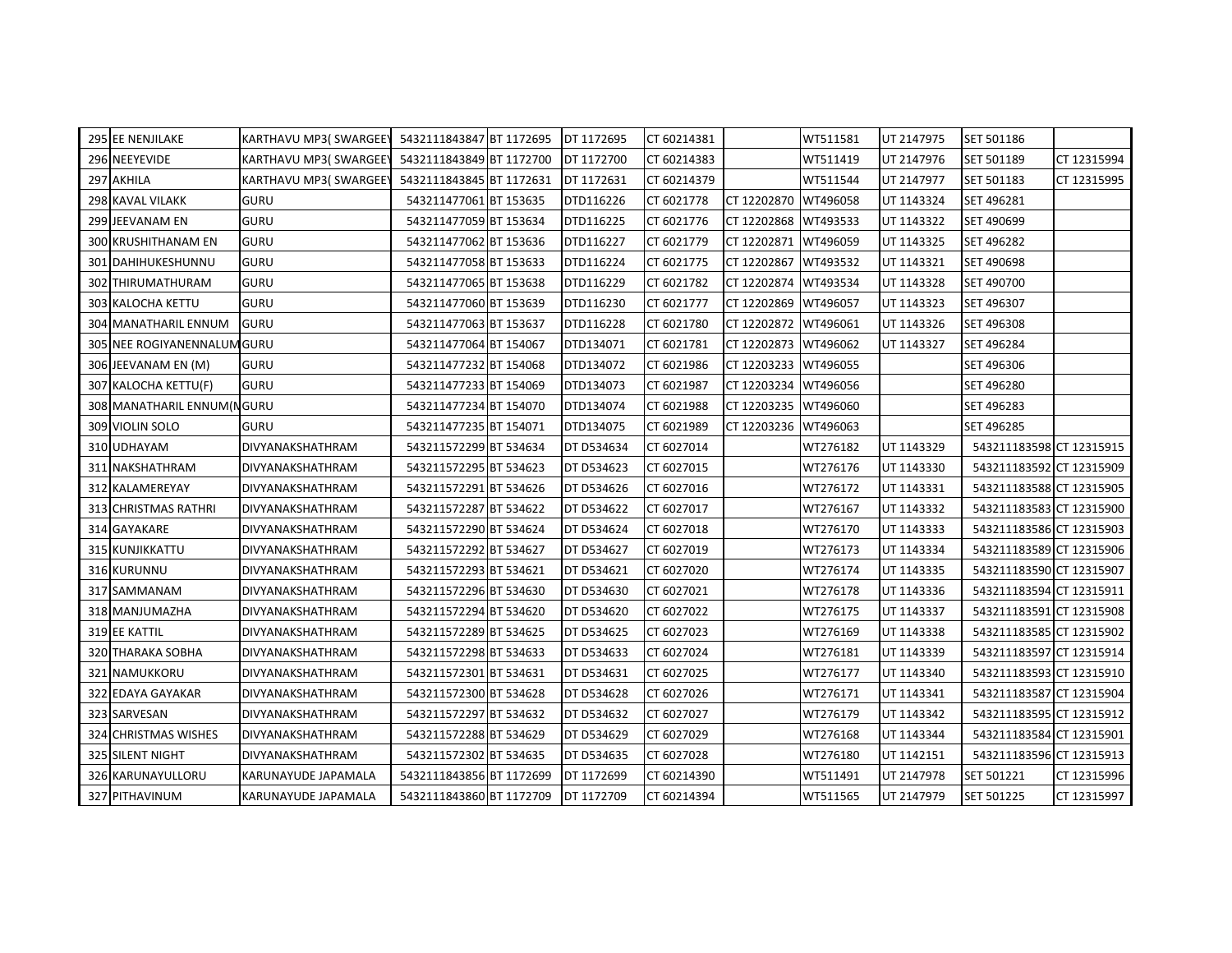| 328 VISWASAPRAMANAM                       | KARUNAYUDE JAPAMALA        | 5432111843861 BT 1172711 | DT 1172711 | CT 60214395 | WT511608 | UT 2147980 | SET 501226 | CT 12315998 |
|-------------------------------------------|----------------------------|--------------------------|------------|-------------|----------|------------|------------|-------------|
| 329 NITHYAPITHAVE                         | KARUNAYUDE JAPAMALA        | 5432111843858 BT 1172710 | DT 1172710 | CT 60214392 | WT511563 | UT 2147981 | SET 501223 | CT 12315999 |
| 330 MALAKHAMARUDE                         | KARUNAYUDE JAPAMALA        | 5432111843857 BT 1172712 | DT 1172712 | CT 60214391 | WT511607 | UT 2147982 | SET 501222 | CT 12316000 |
| 331 ORU ILAYIDE                           | KARUNAYUDE JAPAMALA        | 5432111843859 BT 1172704 | DT 1172704 | CT 60214393 | WT511564 | UT 2147983 | SET 501224 | CT 12316001 |
| 332 ENIKKAI                               | ENIKKAY ENTE DAIVAM        | 5432111843821 BT 1172630 | DT 1172630 | CT 60213400 | WT511569 | UT 2147984 | SET 501285 | CT 12315944 |
| 333 AA VIRAL                              | ENIKKAY ENTE DAIVAM        | 5432111843816 BT 1172621 | DT 1172621 | CT 60213395 | WT511546 | UT 2147985 | SET 501280 | CT 12315939 |
| 334 ARADHANAKKETTAM YOENIKKAY ENTE DAIVAM |                            | 5432111843820 BT 1172637 | DT 1172637 | CT 60213399 | WT511568 | UT 2147986 | SET 501284 | CT 12315943 |
| 335 ONNU THOTTAL MATHI                    | <b>ENIKKAY ENTE DAIVAM</b> | 5432111843822 BT 1172638 | DT 1172638 | CT 60213401 | WT511548 | UT 2147987 | SET 501286 | CT 12315945 |
| 336 ALTHARA ORU                           | ENIKKAY ENTE DAIVAM        | 5432111843818 BT 1172632 | DT 1172632 | CT 60213397 | WT511566 | UT 2147988 | SET 501282 | CT 12315941 |
| 337 SNEHARPPANAM                          | ENIKKAY ENTE DAIVAM        | 5432111843825 BT 1172636 | DT 1172636 | CT 60213404 | WT511605 | UT 2147989 | SET 501289 | CT 12315948 |
| 338 RAKTHAM                               | ENIKKAY ENTE DAIVAM        | 5432111843824 BT 1172634 | DT 1172634 | CT 60213403 | WT511570 | UT 2147990 | SET 501288 | CT 12315947 |
| 339 ORU KODI                              | ENIKKAY ENTE DAIVAM        | 5432111843823 BT 1172633 | DT 1172633 | CT 60213402 | WT511549 | UT 2147991 | SET 501287 | CT 12315946 |
| 340 ADHARANGAL                            | ENIKKAY ENTE DAIVAM        | 5432111843817 BT 1172628 | DT 1172628 | CT 60213396 | WT511547 | UT 2147992 | SET 501281 | CT 12315940 |
| 341 APPATHIN ROOPAM                       | ENIKKAY ENTE DAIVAM        | 5432111843819 BT 1172639 | DT 1172639 | CT 60213398 | WT511567 | UT 2147993 | SET 501283 | CT 12315942 |
| 342 BHAYAPPEDENDA                         | ANUGRAHAVARSHAM            | 5432111843802 BT 1172682 | DT 1172682 | CT 60214366 | WT511538 | UT 2147994 | SET 501277 | CT 12315887 |
| 343 YESHUVE EN                            | ANUGRAHAVARSHAM            | 5432111843813 BT 1172626 | DT 1172626 | CT 60214376 | WT511554 | UT 2147995 | SET 501279 | CT 12315888 |
| 344 DAIVASNEHAMARIYAN                     | ANUGRAHAVARSHAM            | 5432111843804 BT 1172688 | DT 1172688 | CT 60214368 | WT511551 | UT 2147996 | SET 501265 | CT 12315889 |
| 345 NIRMALARAKAM                          | ANUGRAHAVARSHAM            | 5432111843811 BT 1172627 | DT 1172627 | CT 60214374 | WT511506 | UT 2147997 | SET 501270 | CT 12315890 |
| 346 YOODAYAYIL                            | ANUGRAHAVARSHAM            | 5432111843815 BT 1172623 | DT 1172623 | CT 60214378 | WT511555 | UT 2147998 | SET 501273 | CT 12315891 |
| 347 NALLA DAIVAME                         | ANUGRAHAVARSHAM            | 5432111843808 BT 1172622 | DT 1172622 | CT 60214371 | WT511553 | UT 2147999 | SET 501278 | CT 12315892 |
| 348 KUDUMBAJAEEVITHATH ANUGRAHAVARSHAM    |                            | 5432111843807 BT 1172685 | DT 1172685 | CT 60214370 | WT511539 | UT 2148000 | SET 501267 | CT 12315893 |
| 349 NIN NAMAM PADI                        | ANUGRAHAVARSHAM            | 5432111843810 BT 1172620 | DT 1172620 | CT 60214373 | WT511519 | UT 2148001 | SET 501269 | CT 12315894 |
| 350 BHAYAPPEDENDA (F)                     | ANUGRAHAVARSHAM            | 5432111843803 BT 1172686 | DT 1172686 | CT 60214367 | WT511550 | UT 2148002 | SET 501264 | CT 12315895 |
| 351 RATHRIYUM PAKALUM                     | ANUGRAHAVARSHAM            | 5432111843812 BT 1172625 | DT 1172625 | CT 60214375 | WT511415 | UT 2148003 | SET 501271 | CT 12315896 |
| 352 KATHUNILPPOO                          | ANUGRAHAVARSHAM            | 5432111843805 BT 1172683 | DT 1172683 | CT 60214369 | WT511552 | UT 2148004 | SET 501266 | CT 12315897 |
| 353 NALLA DAIVAME (M)                     | ANUGRAHAVARSHAM            | 5432111843809 BT 1172629 | DT 1172629 | CT 60214372 | WT511451 | UT 2148005 | SET 501268 | CT 12315898 |
| 354 YESHUVE EN NADHA                      | ANUGRAHAVARSHAM            | 5432111843814 BT 1172624 | DT 1172624 | CT 60214377 | WT511540 | UT 2148006 | SET 501272 | CT 12315899 |
| 355 DIVYAKARUNYAME                        | THE LIGHT                  | 5432111843973 BT 1172653 | DT 1172653 | CT 60213515 | WT511492 | UT 2148007 | SET 502658 | CT 12316125 |
| <b>356 ENIKKU DAHIKKUNNU</b>              | THE LIGHT                  | 5432111843976 BT 1172652 | DT 1172652 | CT 60213518 | WT511508 | UT 2148008 | SET 502661 | CT 12316126 |
| 357 YESHUVE                               | THE LIGHT                  | 5432111843980 BT 1172661 | DT 1172661 | CT 60213522 | WT511536 | UT 2148009 | SET 502667 | CT 12316127 |
| 358 EESHO VARENAM                         | THE LIGHT                  | 5432111843974 BT 1172658 | DT 1172658 | CT 60213516 | WT511542 | UT 2148010 | SET 502659 | CT 12316128 |
| 359 ESHUVE NEE EN                         | THE LIGHT                  | 5432111843977 BT 1172657 | DT 1172657 | CT 60213519 | WT511557 | UT 2148011 | SET 502662 | CT 12316129 |
| 360 DIVYAKARUNYAME (F)                    | <b>THE LIGHT</b>           | 5432111843972 BT 1172655 | DT 1172655 | CT 60213514 | WT511541 | UT 2148012 | SET 502657 | CT 12316130 |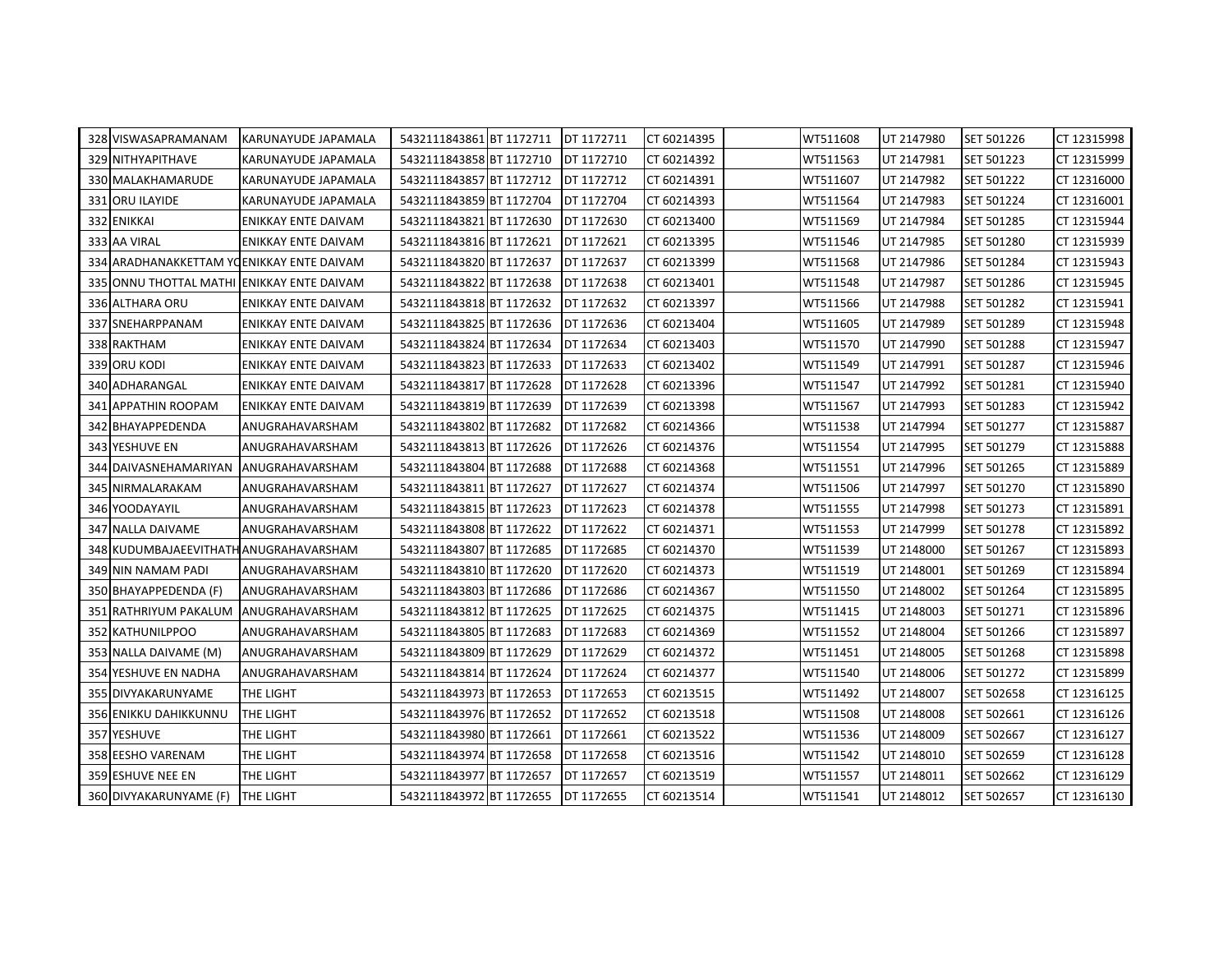| 361 EESHOMISHIHAYE                    | THE LIGHT          | 5432111843975 BT 1172656 | DT 1172656 | CT 60213517                      |             | WT511453 | UT 2148013 | SET 502660 | CT 12316131 |
|---------------------------------------|--------------------|--------------------------|------------|----------------------------------|-------------|----------|------------|------------|-------------|
| <b>362 POKAM VAYALIL</b>              | THE LIGHT          | 5432111843978 BT 1172654 | DT 1172654 | CT 60213520                      |             | WT511543 | UT 2148014 | SET 502663 | CT 12316132 |
| 363 SWAGATHAM                         | THE LIGHT          | 5432111843979 BT 1172667 | DT 1172667 | CT 60213521                      |             | WT511416 | UT 2148015 | SET 502664 | CT 12316133 |
| 364 YESHUVIN SHISHYANMATHE LIGHT      |                    | 5432111843982 BT 1172663 | DT 1172663 | CT 60213524                      |             | WT511558 | UT 2148016 | SET 502666 | CT 12316134 |
| 365 YESHUVE NEEYEN (F)                | THE LIGHT          | 5432111843981 BT 1172664 | DT 1172664 | CT 60213523                      |             | WT511417 | UT 2148017 | SET 502665 | CT 12316135 |
| 366 ADIYIL DAIVAM                     | THE LIGHT          | 5432111843971 BT 1172650 | DT 1172650 | CT 60213513                      |             | WT511606 | UT 2148018 | SET 502656 | CT 12316136 |
| 367 UNNIYESHU                         | SNEHAVARTHA        | 5432111843969 BT 1172659 | DT 1172659 | CT 60213799                      |             | WT511556 | UT 2148019 | SET 502629 |             |
| 368 RARIRO RARIRO                     | SNEHAVARTHA        | 5432111843968 BT 1172648 | DT 1172648 | CT 60213798                      |             | WT511571 | UT 2148020 | SET 502631 |             |
| <b>369 KARTHAVE NIN</b>               | SNEHAVARTHA        | 5432111843966 BT 1172645 | DT 1172645 | CT 60213796                      |             | WT511490 | UT 2148021 | SET 502627 |             |
| 370 AMALOTHBHAVE (M)                  | <b>SNEHAVARTHA</b> | 5432111843964 BT 1172643 | DT 1172643 | CT 60213794                      |             | WT511452 | UT 2148022 | SET 502625 |             |
| 371 HALLELOOYA                        | SNEHAVARTHA        | 5432111843965 BT 1172647 | DT 1172647 | CT 60213795                      |             | WT511507 | UT 2148023 | SET 502626 |             |
| 372 VINNIL ORAYIRAM                   | SNEHAVARTHA        | 5432111843970 BT 1172651 | DT 1172651 | CT 60213800                      |             | WT511604 | UT 2148024 | SET 502630 |             |
| 373 RAREERO                           | SNEHAVARTHA        | 5432111843967 BT 1172649 | DT 1172649 | CT 60213797                      |             | WT511535 | UT 2148025 | SET 502628 |             |
| 374 AMALOLBHAVE (F)                   | SNEHAVARTHA        | 5432111843963 BT 1172640 | DT 1172640 | CT 60213793                      |             | WT511510 | UT 2148026 | SET 502624 |             |
| 375 ATHIRILLATHA A                    | SNEHAPITHAVU       | 543211570541             |            | CT 60213213                      | CT 10376783 | WT240925 | UT 1142100 | SET 493256 | CT 12316043 |
| 376 KANAYIL A                         | SNEHAPITHAVU       | 543211570547             |            | CT 60213219                      | CT 10376787 | WT240931 | UT 1142102 | SET 493261 | CT 12316049 |
| 377 MEZHUKUTHHIRI A                   | SNEHAPITHAVU       | 543211570554             |            | CT 60213226                      | CT 10376794 | WT240937 | UT 1142106 | SET 493268 | CT 12316056 |
| 378 KUNJUNGAL 1                       | SNEHAPITHAVU       | 543211570549             |            | CT 60213221                      | CT 10376789 | WT496053 | UT 1142196 | SET 493263 | CT 12316051 |
| 379 ST.ALPHONSA                       | SNEHAPITHAVU       | 543211570559             |            | CT 60213231                      | CT 10376799 | WT240941 | UT 1142110 | SET 493273 | CT 12316061 |
| 380 PUNYAVATHY A                      | SNEHAPITHAVU       | 543211570556             |            | CT 60213228                      | CT 10376796 | WT496054 | UT 1142108 | SET 493270 | CT 12316058 |
| 381 MATHAVE                           | SNEHAPITHAVU       | 543211570551             |            | CT 60213223                      | CT 10376791 | WT240934 | UT 1142198 | SET 493265 | CT 12316053 |
| 382 EESHO WILSON PIRAVOLSNEHAPITHAVU  |                    |                          |            | CT 60213217                      | CT 10376801 | WT240929 | UT 1142194 | SET 493274 | CT 12316047 |
| 383 MALAHAMAROTH                      | SNEHAPITHAVU       | 543211570550             |            | CT 60213222                      | CT 10376790 | WT240933 | UT 1142197 | SET 493264 | CT 12316052 |
| 384 ATHIRILLATHA B                    | SNEHAPITHAVU       | 543211570542             |            | CT 60213214                      | CT 10376784 | WT240926 | UT 1142101 | SET 493257 | CT 12316044 |
| 385 ALAVUKALILLA A                    | SNEHAPITHAVU       | 543211570538             |            | CT 60213210                      | CT 10376780 | WT240922 | UT 1142097 | SET 493253 | CT 12316040 |
| 386 MALORE A                          | SNEHAPITHAVU       | 543211570552             |            | CT 60213224                      | CT 10376792 | WT240935 | UT 1142104 | SET 493266 | CT 12316054 |
| 387 MEZHUKUTHHIRI B                   | SNEHAPITHAVU       | 543211570555             |            | CT 60213227                      | CT 10376795 | WT240938 | UT 1142107 | SET 493269 | CT 12316057 |
| 388 KANAYIL B                         | SNEHAPITHAVU       | 543211570548             |            | CT 60213220                      | CT 10376788 | WT240932 | UT 1142103 | SET 493262 | CT 12316050 |
| 389 ST ALPHONSA                       | SNEHAPITHAVU       | 543211570558             |            | CT 60213230                      | CT 10376798 | WT240940 | UT 1142199 | SET 493272 | CT 12316060 |
| 390 EK DHIYA SAMAN                    | SNEHAPITHAVU       | 543211570546             |            | CT 60213218                      | CT 10376786 | WT240930 | UT 1142195 | SET 493260 | CT 12316048 |
| 391 BECHE HAM THERE SATH SNEHAPITHAVU |                    | 543211570543             |            | CT 60213215                      | CT 10376785 | WT240927 | UT 1142192 | SET 493258 | CT 12316045 |
| 392 PUNYAVATHY B                      | SNEHAPITHAVU       | 543211570557             |            | CT 60213229                      | CT 10376797 | WT240939 | UT 1142109 | SET 493271 | CT 12316059 |
| 393 ACHANJALA SNEHAM                  | SNEHAPITHAVU       | 543211570540             |            | CT 60213212 CT 10376782 WT240924 |             |          | UT 1142099 | SET 493255 | CT 12316042 |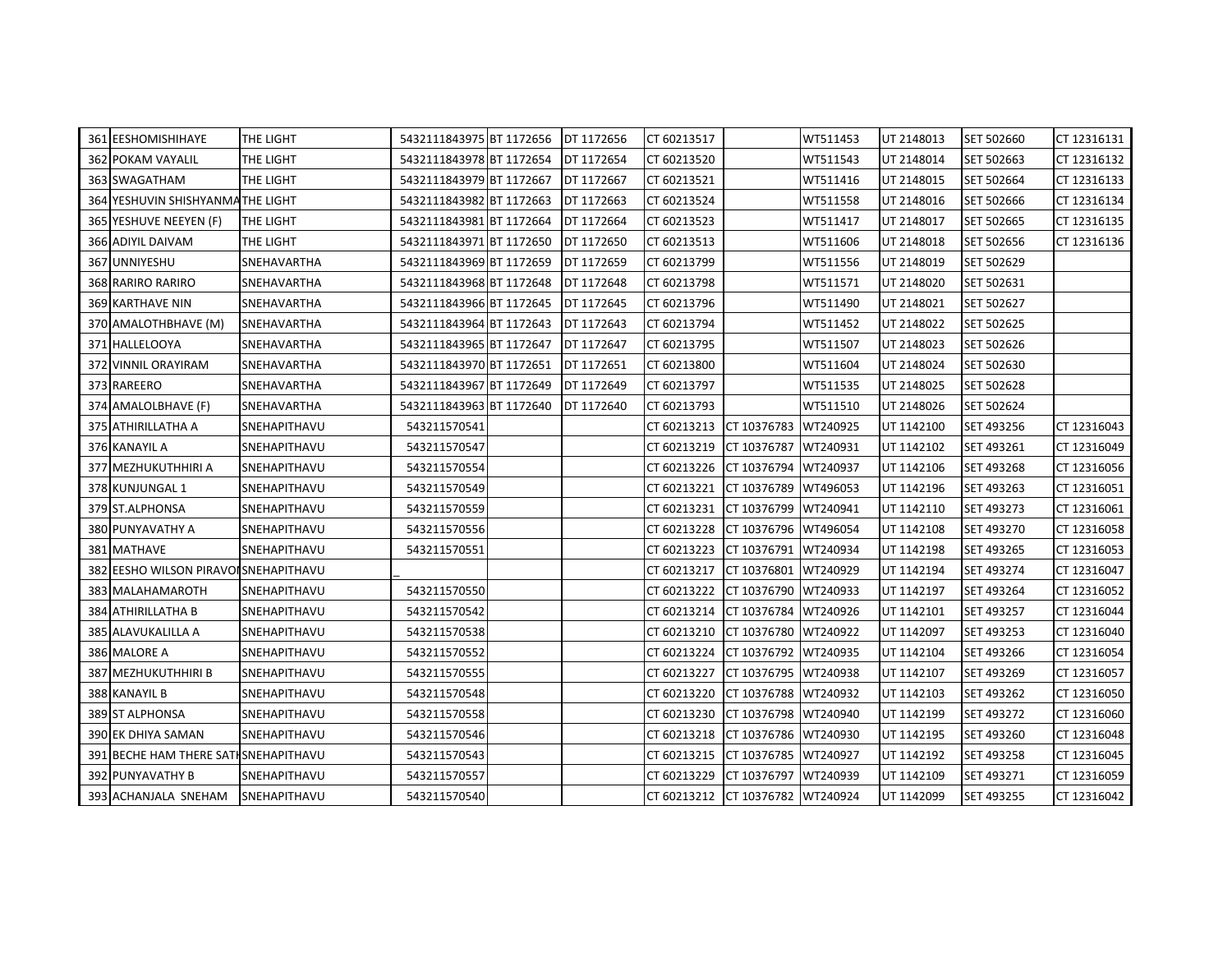| 394 MALAKAMAR F                   | SNEHAPITHAVU      |              |  |             |                      |          |            |            |             |
|-----------------------------------|-------------------|--------------|--|-------------|----------------------|----------|------------|------------|-------------|
| 395 EESHO SISILY                  | SNEHAPITHAVU      |              |  | CT 60213216 | CT 10376800 WT240928 |          | UT 1142193 | SET 493259 | CT 12316046 |
| 396 NINGALARINJO                  | SNEHAPITHAVU      |              |  |             |                      |          |            |            |             |
| 397 ALAVUKALILLA B                | SNEHAPITHAVU      | 543211570539 |  | CT 60213211 | CT 10376781          | WT240923 | UT 1142098 | SET 493254 | CT 12316041 |
| 398 ST ALPHONSA                   | SNEHAPITHAVU      | 543211570553 |  | CT 60213225 | CT 10376793 WT240936 |          | UT 1142105 | SET 493267 | CT 12316055 |
| 399 DAIVASNEHAM                   | <b>MAHATHWAM</b>  |              |  |             |                      |          |            |            |             |
| 400 UNNEESHOYKORU                 | <b>MAHATHWAM</b>  |              |  |             |                      |          |            |            |             |
| <b>401 ENTE DUKHAVELAYIL</b>      | <b>MAHATHWAM</b>  |              |  |             |                      |          |            |            |             |
| 402 EE LOKA                       | <b>MAHATHWAM</b>  |              |  |             |                      |          |            |            |             |
| 403 PUTHIYA PRABHATHATH MAHATHWAM |                   |              |  |             |                      |          |            |            |             |
| 404 AMME                          | <b>MAHATHWAM</b>  |              |  |             |                      |          |            |            |             |
| 405 AZHANGALARIYUNNA              | <b>MAHATHWAM</b>  |              |  |             |                      |          |            |            |             |
| 406 CHETTANUM                     | <b>MAHATHWAM</b>  |              |  |             |                      |          |            |            |             |
| 407 PERUCHOLLI                    | <b>MAHATHWAM</b>  |              |  |             |                      |          |            |            |             |
| 408 DAIVASNEHAM (F)               | <b>MAHATHWAM</b>  |              |  |             |                      |          |            |            |             |
| 409 EESHO EE NIMISHAM             | <b>MAHATHWAM</b>  |              |  |             |                      |          |            |            |             |
| 410 PUTHIYA PRABHATHATH MAHATHWAM |                   |              |  |             |                      |          |            |            |             |
| 411 EE LOKA (M)                   | <b>MAHATHWAM</b>  |              |  |             |                      |          |            |            |             |
| 412 AMME (F)                      | <b>MAHATHWAM</b>  |              |  |             |                      |          |            |            |             |
| 413 PERUCHOLLI (F)                | <b>MAHATHWAM</b>  |              |  |             |                      |          |            |            |             |
| 414 ENTE DUKHA                    | <b>MAHATHWAM</b>  |              |  |             |                      |          |            |            |             |
| 415 AAZHANGALARIYUNNA MAHATHWAM   |                   |              |  |             |                      |          |            |            |             |
| 416 ORMAKAL                       | <b>ENTE YESHU</b> |              |  |             |                      |          |            |            |             |
| 417 EE BHOOMIYAIL                 | <b>ENTE YESHU</b> |              |  |             |                      |          |            |            |             |
| 418 KARTHAVIN                     | <b>ENTE YESHU</b> |              |  |             |                      |          |            |            |             |
| 419 KAIPUNEER                     | <b>ENTE YESHU</b> |              |  |             |                      |          |            |            |             |
| 420 KUTHIYA KUNTHAM               | <b>ENTE YESHU</b> |              |  |             |                      |          |            |            |             |
| 421 THANAYARIL                    | <b>ENTE YESHU</b> |              |  |             |                      |          |            |            |             |
| 422 VITHUMBUNNA                   | <b>ENTE YESHU</b> |              |  |             |                      |          |            |            |             |
| 423 DAIVEEKA                      | <b>ENTE YESHU</b> |              |  |             |                      |          |            |            |             |
| 424 EE BHOOMIYIL                  | <b>ENTE YESHU</b> |              |  |             |                      |          |            |            |             |
| 425 NEETHIYIN                     | <b>ENTE YESHU</b> |              |  |             |                      |          |            |            |             |
| 426 NITHYAPUROHITHAN              | <b>ENTE YESHU</b> |              |  |             |                      |          |            |            |             |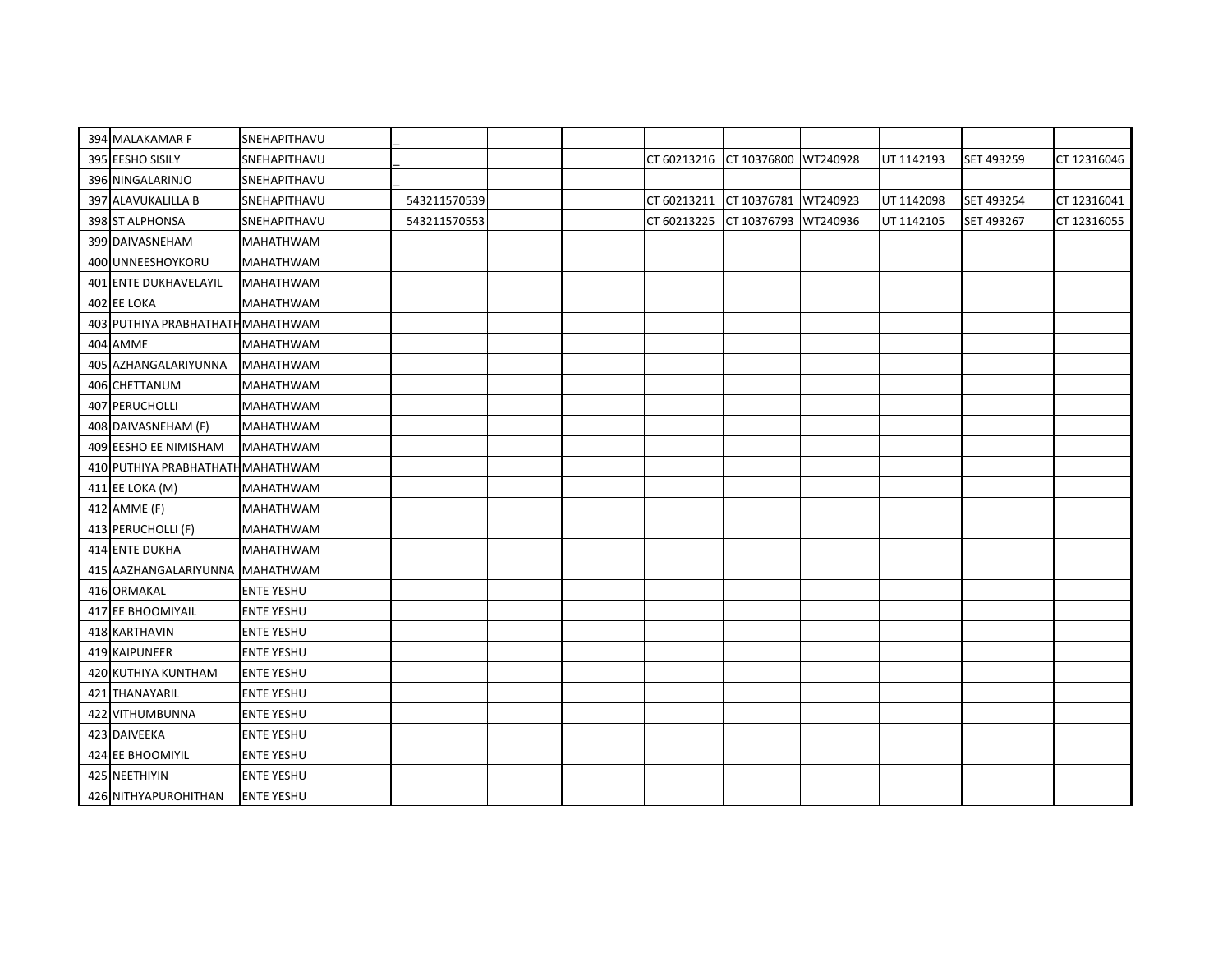| 427 ALTHARA                          | AGAMAM              |                        |                   |             |                      |          |            |            |             |
|--------------------------------------|---------------------|------------------------|-------------------|-------------|----------------------|----------|------------|------------|-------------|
| 428 PAVANATHMAVE                     | AGAMAM              |                        |                   |             |                      |          |            |            |             |
| 429 ISHTANGAL ENNE                   | AGAMAM              |                        |                   |             |                      |          |            |            |             |
| 430 ETHEN THOTTAM                    | AGAMAM              |                        |                   |             |                      |          |            |            |             |
| 431 NJANORU                          | <b>AGAMAM</b>       |                        |                   |             |                      |          |            |            |             |
| 432 MANSSU THURANNU                  | AGAMAM              |                        |                   |             |                      |          |            |            |             |
| 433 KANYAKAMERI                      | AGAMAM              |                        |                   |             |                      |          |            |            |             |
| 434 ATHMAVIL                         | AGAMAM              |                        |                   |             |                      |          |            |            |             |
| 435 UNNATHATHIL                      | AGAMAM              |                        |                   |             |                      |          |            |            |             |
| 436 STHUTHI GEETHAM                  | AGAMAM              |                        |                   |             |                      |          |            |            |             |
| 437 SWARGATHATHANE                   | <b>SWANTHANAM</b>   | 543211570517           |                   | CT 60213241 | CT 10375888          | WT234957 | UT 1142207 | SET 493283 | CT 12316071 |
| 438 NADHAA A                         | SWANTHANAM          | 543211570510           |                   | CT 60213234 | CT 10375881          | WT234950 | UT 1142056 | SET 493277 | CT 12316064 |
| <b>439 OH ENN</b>                    | SWANTHANAM          | 543211570514           |                   | CT 60213238 | CT 10375885          | WT234954 | UT 1142060 | SET 493281 | CT 12316068 |
| 440 NJANENTHU                        | SWANTHANAM          | 543211570513           |                   | CT 60213237 | CT 10375884          | WT234953 | UT 1142059 | SET 493280 | CT 12316067 |
| 441 SWANTHANATHIN                    | SWANTHANAM          | 543211570515           |                   | CT 60213239 | CT 10375886          | WT234955 | UT 1142205 | SET 493282 | CT 12316069 |
| 442 ATHYUNNATHANGALIL                | SWANTHANAM          | 543211570508           |                   | CT 60213232 | CT 10375879          | WT234948 | UT 1142054 | SET 493275 | CT 12316062 |
| 443 SWANTHANAM                       | <b>SWANTHANAM</b>   | 543211570516           |                   | CT 60213240 | CT 10375887          | WT234956 | UT 1142206 | SET 493285 | CT 12316070 |
| 444 YESUVE KESTER                    | SWANTHANAM          | 543211570518           |                   | CT 60213242 | CT 10375889          | WT234958 | UT 1142208 | SET 493284 | CT 12316072 |
| 445 KARUNAROOPANE                    | <b>SWANTHANAM</b>   | 543211570509           |                   | CT 60213233 | CT 10375880          | WT234949 | UT 1142055 | SET 493276 | CT 12316063 |
| 446 NEELANILAVU                      | SWANTHANAM          | 543211570512           |                   | CT 60213236 | CT 10375883          | WT234952 | UT 1142058 | SET 493279 | CT 12316066 |
| 447 NADHAA B                         | SWANTHANAM          | 543211570511           |                   | CT 60213235 | CT 10375882          | WT234951 | UT 1142057 | SET 493278 | CT 12316065 |
| 448 KANNEER MALAYALAM DIVYAARCHANA   |                     | 543211570584 BT 156333 | DT D239413        | CT 6025098  | CT 10377169          | WT269957 | UT 1141978 | SET 496226 |             |
| 449 NITHYA MAHATHWATHI DIVYAARCHANA  |                     | 543211570585 BT 156334 | <b>DT D239415</b> | CT 6025099  | CT 10377170          | WT269955 | UT 1141979 | SET 496227 |             |
| 450 ANAYUNNITHA                      | <b>DIVYAARCHANA</b> | 543211570581 BT 156330 | DT D239411        | CT 6025095  | CT 10377166          | WT269953 | UT 1141975 | SET 496223 |             |
| 451 THIRUMIZHIKAL(M)                 | <b>DIVYAARCHANA</b> | 543211570588 BT 156337 | DT D239417        | CT 6025102  | CT 10377176          | WT269960 | UT 1141983 | SET 496233 |             |
| 452 OHH DIVYA KARUNYAM DIVYAARCHANA  |                     | 543211570586 BT 156335 | DT D239414        | CT 6025100  | CT 10377171          | WT269951 | UT 1141980 | SET 496228 |             |
| 453 KAIKAL KUPPUNNEETHA DIVYAARCHANA |                     | 543211570583 BT 156332 | DT D239412        | CT 6025097  | CT 10377168          | WT269954 | UT 1141977 | SET 496225 |             |
| 454 ALPHONSAMAY (m)                  | <b>DIVYAARCHANA</b> | 543211570579 BT 156329 | DT D239410        | CT 6025093  | CT 10377165          | WT269958 | UT 1141973 | SET 496222 |             |
| 455 SATHYA VACHANAME                 | <b>DIVYAARCHANA</b> | 543211570587 BT 156336 | DT D239416        | CT 6025101  | CT 10377172          | WT269956 | UT 1141981 | SET 496229 |             |
| 456 AVARNANEEYA                      | <b>DIVYAARCHANA</b> | 543211570582 BT 156331 | DT D239421        | CT 6025096  | CT 10377167          | WT269950 | UT 1141976 | SET 496224 |             |
| 457 THIRUMIZHIKAL(f)                 | <b>DIVYAARCHANA</b> | 543211570589 BT 156338 | DT D239420        | CT 6025103  | CT 10377173          | WT269959 | UT 1141982 | SET 496230 |             |
| 458 ALPHONSAMAY (F)                  | DIVYAARCHANA        | 543211570580 BT 156328 | DT D239419        | CT 6025094  | CT 10377175          | WT269952 | UT 1141974 | SET 496232 |             |
| 459 VISUDHEEKARANATHIN DIVYAARCHANA  |                     | 543211570590 BT 156339 | DT D239418        | CT 6025104  | CT 10377174 WT269961 |          | UT 1141984 | SET 496231 |             |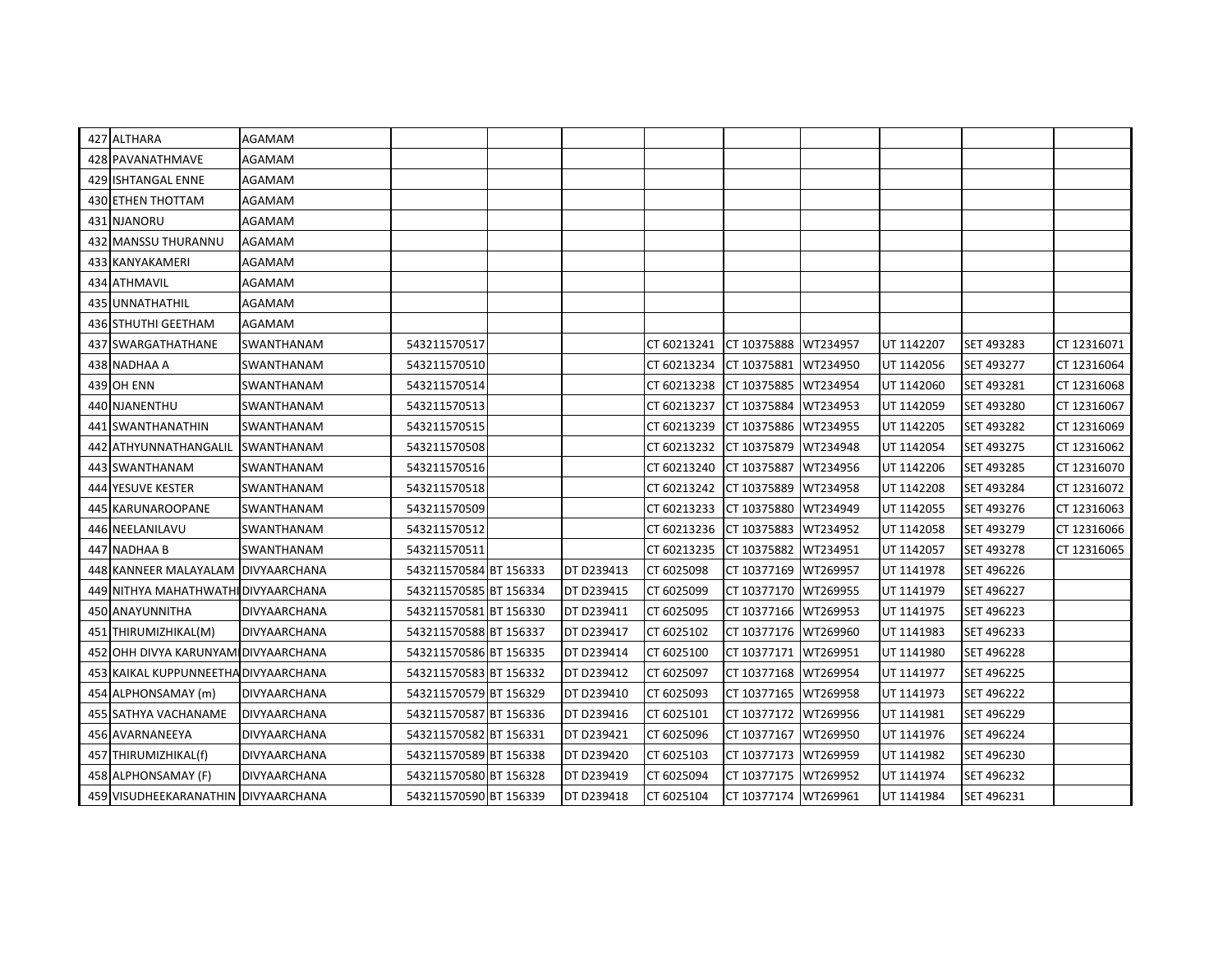| 460 DAIVA SUTHANU                        | <b>DIVYAPRAKASHAM</b> | 5432111844190 BT 1172703 | DT 1172703 | CT 60213384 | WT511572 | UT 2148027 | SET 502599 | CT 12315916 |
|------------------------------------------|-----------------------|--------------------------|------------|-------------|----------|------------|------------|-------------|
| 461 ETHRAKALAMAY                         | <b>DIVYAPRAKASHAM</b> | 5432111844191 BT 1172706 | DT 1172706 | CT 60213385 | WT511573 | UT 2148028 | SET 502600 | CT 12315917 |
| 462 JALAKAM                              | <b>DIVYAPRAKASHAM</b> | 5432111844192 BT 1172708 | DT 1172708 | CT 60213386 | WT511574 | UT 2148029 | SET 502601 | CT 12315918 |
| <b>463 PATHIRAKKATTU</b>                 | DIVYAPRAKASHAM        | 5432111844193 BT 1172705 | DT 1172705 | CT 60213387 | WT511575 | UT 2148030 | SET 502602 | CT 12315919 |
| 464 POONILAVIL                           | <b>DIVYAPRAKASHAM</b> | 5432111844194 BT 1172707 | DT 1172707 | CT 60213388 | WT511432 | UT 2148031 | SET 502603 | CT 12315920 |
| 465 PUTHUMANJU                           | DIVYAPRAKASHAM        | 5432111844195 BT 1172714 | DT 1172714 | CT 60213389 | WT511576 | UT 2148032 | SET 502604 | CT 12315921 |
| 466 SWARGAM                              | <b>DIVYAPRAKASHAM</b> | 5432111844196 BT 1172713 | DT 1172713 | CT 60213390 | WT511577 | UT 2148033 | SET 502605 | CT 12315922 |
| 467 THARAKANGALE (F)                     | <b>DIVYAPRAKASHAM</b> | 5432111844198 BT 1172642 | DT 1172642 | CT 60213392 | WT511578 | UT 2148036 | SET 502606 | CT 12315925 |
| 468 THARAKANGALE                         | <b>DIVYAPRAKASHAM</b> | 5432111844197 BT 1172644 | DT 1172644 | CT 60213391 | WT511421 | UT 2148035 | SET 502609 | CT 12315924 |
| 469 THARAKARAJAVIN                       | <b>DIVYAPRAKASHAM</b> | 5432111844199 BT 1172646 | DT 1172646 | CT 60213393 | WT511579 | UT 2148034 | SET 502607 | CT 12315923 |
| 470 VAZHI                                | <b>DIVYAPRAKASHAM</b> | 5432111844200 BT 1172641 | DT 1172641 | CT 60213394 | WT511580 | UT 2148037 | SET 502608 | CT 12315926 |
| 471 POKUVIN                              | KNANAYA KUDIYATTAM    |                          |            |             |          |            |            |             |
| 472 KALAM NALAM NOOTTAKNANAYA KUDIYATTAM |                       |                          |            |             |          |            |            |             |
| 473 ORU PURAPPADIN                       | KNANAYA KUDIYATTAM    |                          |            |             |          |            |            |             |
| 474 DOOREYAY                             | KNANAYA KUDIYATTAM    |                          |            |             |          |            |            |             |
| 475 RAJASADASS                           | KNANAYA KUDIYATTAM    |                          |            |             |          |            |            |             |
| 476 NOOTTANDUKAL                         | KNANAYA KUDIYATTAM    |                          |            |             |          |            |            |             |
| 477 EESHO MISHIHAYE                      | THE LIGHT MP3         |                          |            |             |          |            |            |             |
| 478 ANUGRAHAM                            | THE LIGHT MP3         |                          |            |             |          |            |            |             |
| 479 BHAYAPPEDILLA                        | THE LIGHT MP3         |                          |            |             |          |            |            |             |
| 480 ARUL                                 | THE LIGHT MP3         |                          |            |             |          |            |            |             |
| 481 JUBILIGANAM                          | THE LIGHT MP3         |                          |            |             |          |            |            |             |
| 482 YESHUVIN                             | THE LIGHT MP3         |                          |            |             |          |            |            |             |
| 483 ENNE SRISHTICHA                      | THE LIGHT MP3         |                          |            |             |          |            |            |             |
| 484 YATHRA CHODIKKAN                     | THE LIGHT MP3         |                          |            |             |          |            |            |             |
| 485 CHUNAKKUTTANE                        | THE LIGHT MP3         |                          |            |             |          |            |            |             |
| 486 EESHOVARENAM                         | THE LIGHT MP3         |                          |            |             |          |            |            |             |
| 487 ENTE DAIVAME                         | THE LIGHT MP3         |                          |            |             |          |            |            |             |
| 488 DAIVATHINONNUM                       | THE LIGHT MP3         |                          |            |             |          |            |            |             |
| 489 POKAM                                | THE LIGHT MP3         |                          |            |             |          |            |            |             |
| 490 NADHA NIN DAYA                       | THE LIGHT MP3         |                          |            |             |          |            |            |             |
| 491 KIZHAKKUNINNORU                      | THE LIGHT MP3         |                          |            |             |          |            |            |             |
| 492 PAVANAROOHA                          | THE LIGHT MP3         |                          |            |             |          |            |            |             |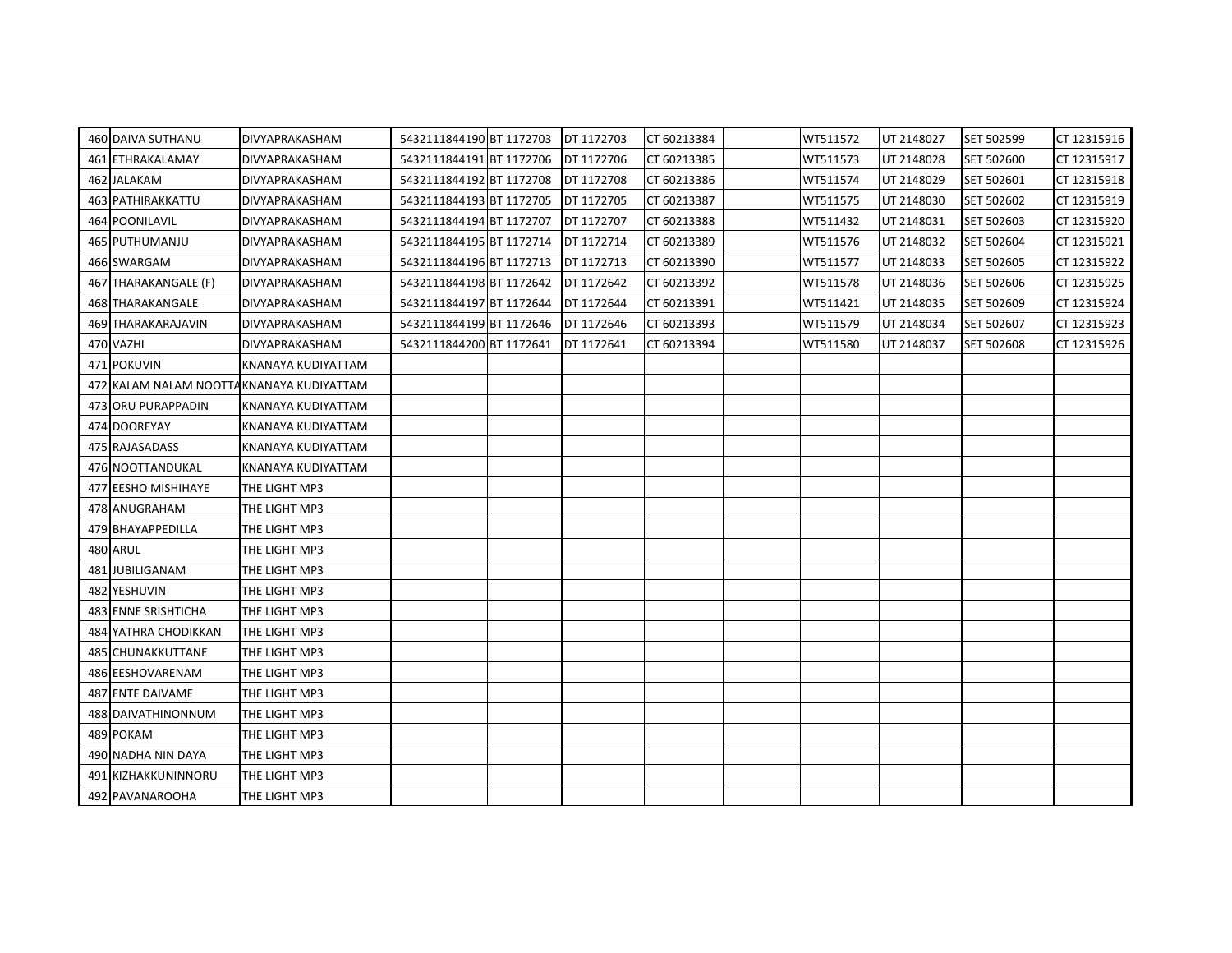| 493 EESHO NEE<br>THE LIGHT MP3<br>494 KURISHIL DAIVAM<br>THE LIGHT MP3<br>495 BALIKA<br>THE LIGHT MP3<br>496 ANTHIMAYANGUMBOL THE LIGHT MP3<br>497 EESHOYIL<br>THE LIGHT MP3<br>498 KOOTTUKOODI<br>THE LIGHT MP3<br>499 ELIMAYUM<br>THE LIGHT MP3<br>500 KUNJUNGAL NAMMODUTHE LIGHT MP3<br>501 SARVASAKTHANAM<br>THE LIGHT MP3<br>502 VASANTHAKALAM<br>THE LIGHT MP3<br>503 ENTHORANANTHAM<br>THE LIGHT MP3<br>504 ALAVUKALILLATHA<br>THE LIGHT MP3<br>505 EESHO SNEHIKKUNNU (ITHE LIGHT MP3<br>506 YUVAKKALE<br>THE LIGHT MP3<br>507 EE KUDUMBAM<br>THE LIGHT MP3<br>508 VARUNNU NJANGAL<br>THE LIGHT MP3<br>509 VANIL THARAKAL<br>THE LIGHT MP3<br>510 EESHO VARENAM<br>THE LIGHT MP3<br>511 EESHO EN<br>THE LIGHT MP3<br>512 IDAYANESHUVE<br>THE LIGHT MP3<br>513 KUTTIKALE<br>THE LIGHT MP3<br>514 SNEHAMENIN<br>THE LIGHT MP3<br>515 ALAYUM<br>THE LIGHT MP3<br>516 PADAM STHUTHI<br>THE LIGHT MP3<br>517 ROGANGALUM<br>THE LIGHT MP3<br>518 PAVANANAMAM<br>THE LIGHT MP3<br>519 THIRUMUNPIL<br>THE LIGHT MP3<br>THE LIGHT MP3<br>520 YESHUVANNITHA<br>521 DAIVAME<br><b>SNEHAPALAKAN MP3</b><br>522 PARIPALAKANAKUM<br><b>SNEHAPALAKAN MP3</b><br>523 SREE YESSU<br>SNEHAPALAKAN MP3<br>524 BALIVEDI<br>SNEHAPALAKAN MP3<br>525 DEEPAM THELINJU<br><b>SNEHAPALAKAN MP3</b> |  |  |  |  |  |  |
|----------------------------------------------------------------------------------------------------------------------------------------------------------------------------------------------------------------------------------------------------------------------------------------------------------------------------------------------------------------------------------------------------------------------------------------------------------------------------------------------------------------------------------------------------------------------------------------------------------------------------------------------------------------------------------------------------------------------------------------------------------------------------------------------------------------------------------------------------------------------------------------------------------------------------------------------------------------------------------------------------------------------------------------------------------------------------------------------------------------------------------------------------------------------------------------------------------------------------------------------------------------------------------|--|--|--|--|--|--|
|                                                                                                                                                                                                                                                                                                                                                                                                                                                                                                                                                                                                                                                                                                                                                                                                                                                                                                                                                                                                                                                                                                                                                                                                                                                                                  |  |  |  |  |  |  |
|                                                                                                                                                                                                                                                                                                                                                                                                                                                                                                                                                                                                                                                                                                                                                                                                                                                                                                                                                                                                                                                                                                                                                                                                                                                                                  |  |  |  |  |  |  |
|                                                                                                                                                                                                                                                                                                                                                                                                                                                                                                                                                                                                                                                                                                                                                                                                                                                                                                                                                                                                                                                                                                                                                                                                                                                                                  |  |  |  |  |  |  |
|                                                                                                                                                                                                                                                                                                                                                                                                                                                                                                                                                                                                                                                                                                                                                                                                                                                                                                                                                                                                                                                                                                                                                                                                                                                                                  |  |  |  |  |  |  |
|                                                                                                                                                                                                                                                                                                                                                                                                                                                                                                                                                                                                                                                                                                                                                                                                                                                                                                                                                                                                                                                                                                                                                                                                                                                                                  |  |  |  |  |  |  |
|                                                                                                                                                                                                                                                                                                                                                                                                                                                                                                                                                                                                                                                                                                                                                                                                                                                                                                                                                                                                                                                                                                                                                                                                                                                                                  |  |  |  |  |  |  |
|                                                                                                                                                                                                                                                                                                                                                                                                                                                                                                                                                                                                                                                                                                                                                                                                                                                                                                                                                                                                                                                                                                                                                                                                                                                                                  |  |  |  |  |  |  |
|                                                                                                                                                                                                                                                                                                                                                                                                                                                                                                                                                                                                                                                                                                                                                                                                                                                                                                                                                                                                                                                                                                                                                                                                                                                                                  |  |  |  |  |  |  |
|                                                                                                                                                                                                                                                                                                                                                                                                                                                                                                                                                                                                                                                                                                                                                                                                                                                                                                                                                                                                                                                                                                                                                                                                                                                                                  |  |  |  |  |  |  |
|                                                                                                                                                                                                                                                                                                                                                                                                                                                                                                                                                                                                                                                                                                                                                                                                                                                                                                                                                                                                                                                                                                                                                                                                                                                                                  |  |  |  |  |  |  |
|                                                                                                                                                                                                                                                                                                                                                                                                                                                                                                                                                                                                                                                                                                                                                                                                                                                                                                                                                                                                                                                                                                                                                                                                                                                                                  |  |  |  |  |  |  |
|                                                                                                                                                                                                                                                                                                                                                                                                                                                                                                                                                                                                                                                                                                                                                                                                                                                                                                                                                                                                                                                                                                                                                                                                                                                                                  |  |  |  |  |  |  |
|                                                                                                                                                                                                                                                                                                                                                                                                                                                                                                                                                                                                                                                                                                                                                                                                                                                                                                                                                                                                                                                                                                                                                                                                                                                                                  |  |  |  |  |  |  |
|                                                                                                                                                                                                                                                                                                                                                                                                                                                                                                                                                                                                                                                                                                                                                                                                                                                                                                                                                                                                                                                                                                                                                                                                                                                                                  |  |  |  |  |  |  |
|                                                                                                                                                                                                                                                                                                                                                                                                                                                                                                                                                                                                                                                                                                                                                                                                                                                                                                                                                                                                                                                                                                                                                                                                                                                                                  |  |  |  |  |  |  |
|                                                                                                                                                                                                                                                                                                                                                                                                                                                                                                                                                                                                                                                                                                                                                                                                                                                                                                                                                                                                                                                                                                                                                                                                                                                                                  |  |  |  |  |  |  |
|                                                                                                                                                                                                                                                                                                                                                                                                                                                                                                                                                                                                                                                                                                                                                                                                                                                                                                                                                                                                                                                                                                                                                                                                                                                                                  |  |  |  |  |  |  |
|                                                                                                                                                                                                                                                                                                                                                                                                                                                                                                                                                                                                                                                                                                                                                                                                                                                                                                                                                                                                                                                                                                                                                                                                                                                                                  |  |  |  |  |  |  |
|                                                                                                                                                                                                                                                                                                                                                                                                                                                                                                                                                                                                                                                                                                                                                                                                                                                                                                                                                                                                                                                                                                                                                                                                                                                                                  |  |  |  |  |  |  |
|                                                                                                                                                                                                                                                                                                                                                                                                                                                                                                                                                                                                                                                                                                                                                                                                                                                                                                                                                                                                                                                                                                                                                                                                                                                                                  |  |  |  |  |  |  |
|                                                                                                                                                                                                                                                                                                                                                                                                                                                                                                                                                                                                                                                                                                                                                                                                                                                                                                                                                                                                                                                                                                                                                                                                                                                                                  |  |  |  |  |  |  |
|                                                                                                                                                                                                                                                                                                                                                                                                                                                                                                                                                                                                                                                                                                                                                                                                                                                                                                                                                                                                                                                                                                                                                                                                                                                                                  |  |  |  |  |  |  |
|                                                                                                                                                                                                                                                                                                                                                                                                                                                                                                                                                                                                                                                                                                                                                                                                                                                                                                                                                                                                                                                                                                                                                                                                                                                                                  |  |  |  |  |  |  |
|                                                                                                                                                                                                                                                                                                                                                                                                                                                                                                                                                                                                                                                                                                                                                                                                                                                                                                                                                                                                                                                                                                                                                                                                                                                                                  |  |  |  |  |  |  |
|                                                                                                                                                                                                                                                                                                                                                                                                                                                                                                                                                                                                                                                                                                                                                                                                                                                                                                                                                                                                                                                                                                                                                                                                                                                                                  |  |  |  |  |  |  |
|                                                                                                                                                                                                                                                                                                                                                                                                                                                                                                                                                                                                                                                                                                                                                                                                                                                                                                                                                                                                                                                                                                                                                                                                                                                                                  |  |  |  |  |  |  |
|                                                                                                                                                                                                                                                                                                                                                                                                                                                                                                                                                                                                                                                                                                                                                                                                                                                                                                                                                                                                                                                                                                                                                                                                                                                                                  |  |  |  |  |  |  |
|                                                                                                                                                                                                                                                                                                                                                                                                                                                                                                                                                                                                                                                                                                                                                                                                                                                                                                                                                                                                                                                                                                                                                                                                                                                                                  |  |  |  |  |  |  |
|                                                                                                                                                                                                                                                                                                                                                                                                                                                                                                                                                                                                                                                                                                                                                                                                                                                                                                                                                                                                                                                                                                                                                                                                                                                                                  |  |  |  |  |  |  |
|                                                                                                                                                                                                                                                                                                                                                                                                                                                                                                                                                                                                                                                                                                                                                                                                                                                                                                                                                                                                                                                                                                                                                                                                                                                                                  |  |  |  |  |  |  |
|                                                                                                                                                                                                                                                                                                                                                                                                                                                                                                                                                                                                                                                                                                                                                                                                                                                                                                                                                                                                                                                                                                                                                                                                                                                                                  |  |  |  |  |  |  |
|                                                                                                                                                                                                                                                                                                                                                                                                                                                                                                                                                                                                                                                                                                                                                                                                                                                                                                                                                                                                                                                                                                                                                                                                                                                                                  |  |  |  |  |  |  |
|                                                                                                                                                                                                                                                                                                                                                                                                                                                                                                                                                                                                                                                                                                                                                                                                                                                                                                                                                                                                                                                                                                                                                                                                                                                                                  |  |  |  |  |  |  |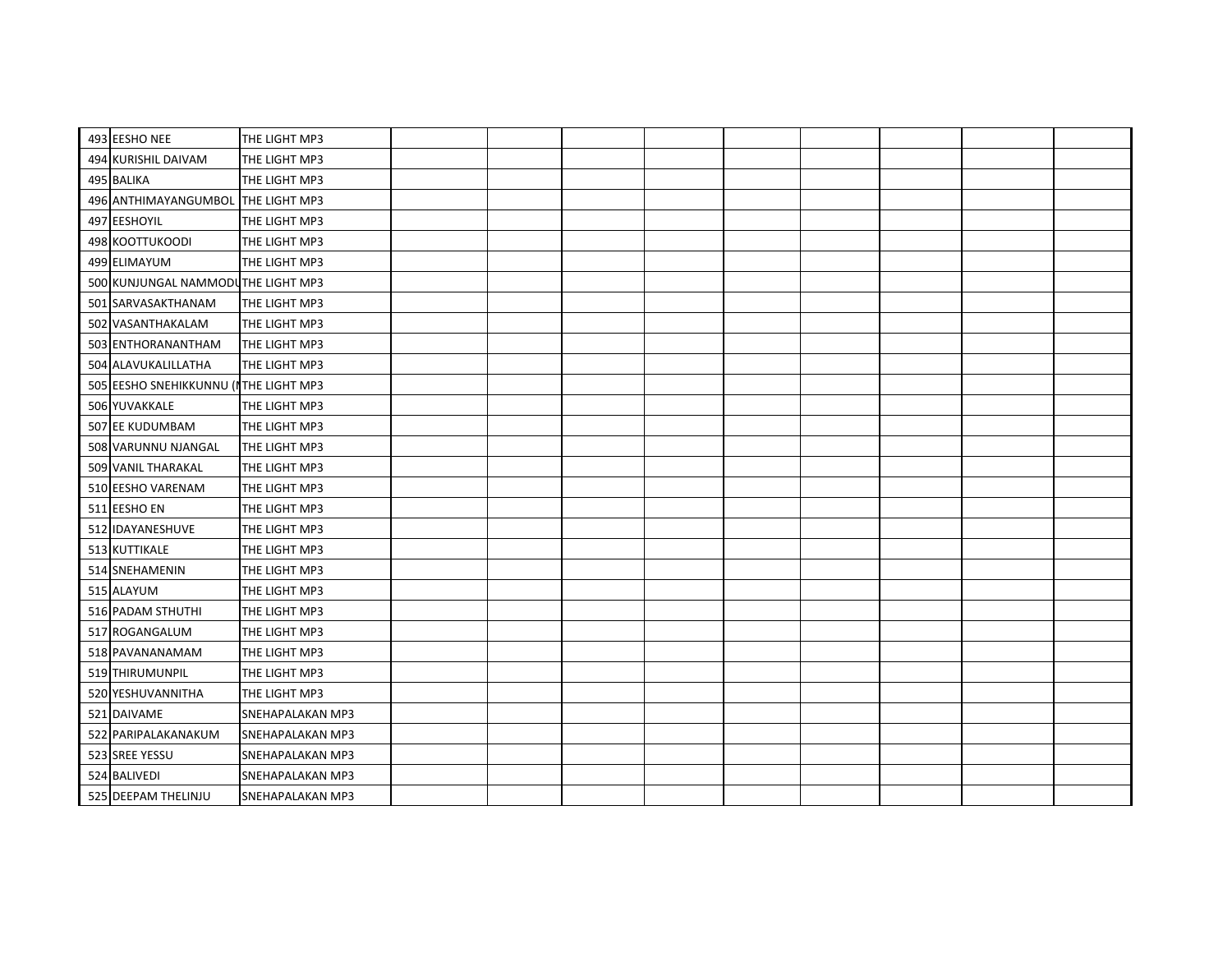| 526 ARCHANA                             | <b>SNEHAPALAKAN MP3</b> |  |  |  |  |  |
|-----------------------------------------|-------------------------|--|--|--|--|--|
| 527 KANNIMERI                           | <b>SNEHAPALAKAN MP3</b> |  |  |  |  |  |
| 528 OOSTHIYIL                           | SNEHAPALAKAN MP3        |  |  |  |  |  |
| 529 STHUTHIKKUNNU                       | <b>SNEHAPALAKAN MP3</b> |  |  |  |  |  |
| 530 DIVYA PRAKASHAME                    | <b>SNEHAPALAKAN MP3</b> |  |  |  |  |  |
| 531 KARUNAYEZHUNNA                      | <b>SNEHAPALAKAN MP3</b> |  |  |  |  |  |
| 532 BALIVEDI                            | SNEHAPALAKAN MP3        |  |  |  |  |  |
| 533 OOSTHIYIL                           | <b>SNEHAPALAKAN MP3</b> |  |  |  |  |  |
| 534 ALTHARA                             | <b>SNEHAPALAKAN MP3</b> |  |  |  |  |  |
| 535 KARTHAVE                            | SNEHAPALAKAN MP3        |  |  |  |  |  |
| 536 MAKANE                              | <b>SNEHAPALAKAN MP3</b> |  |  |  |  |  |
| 537 JEEVANEKUU                          | SNEHAPALAKAN MP3        |  |  |  |  |  |
| 538 VARANAME                            | <b>SNEHAPALAKAN MP3</b> |  |  |  |  |  |
| 539 ARCHANA                             | <b>SNEHAPALAKAN MP3</b> |  |  |  |  |  |
| 540 ARIYUNNU                            | <b>SNEHAPALAKAN MP3</b> |  |  |  |  |  |
| 541 AGNINALAM                           | SNEHAPALAKAN MP3        |  |  |  |  |  |
| 542 ARPPIKKUVAN                         | <b>SNEHAPALAKAN MP3</b> |  |  |  |  |  |
| 543 ENNE NEE                            | SNEHAPALAKAN MP3        |  |  |  |  |  |
| 544 BALIYAKUVAN                         | SNEHAPALAKAN MP3        |  |  |  |  |  |
| 545 PONDEEPANGAL                        | SNEHAPALAKAN MP3        |  |  |  |  |  |
| 546 NJANETHRA DHANYAN SNEHAPALAKAN MP3  |                         |  |  |  |  |  |
| 547 EESOYE NEE VARUUU                   | SNEHAPALAKAN MP3        |  |  |  |  |  |
| 548 SNEHA SWAROOPA                      | SNEHAPALAKAN MP3        |  |  |  |  |  |
| 549 NINNULLAM                           | SNEHAPALAKAN MP3        |  |  |  |  |  |
| 550 THIRUSANNIDHANAM                    | SNEHAPALAKAN MP3        |  |  |  |  |  |
| 551 PUTHUPOOKKALARPPIK SNEHAPALAKAN MP3 |                         |  |  |  |  |  |
| 552 ANNAMAY                             | SNEHAPALAKAN MP3        |  |  |  |  |  |
| 553 SATHYA DAIVAME                      | <b>SNEHAPALAKAN MP3</b> |  |  |  |  |  |
| <b>554 BALI</b>                         | SNEHAPALAKAN MP3        |  |  |  |  |  |
| 555 AARATHI                             | <b>SNEHAPALAKAN MP3</b> |  |  |  |  |  |
| 556 MANASA NATHA                        | SNEHAPALAKAN MP3        |  |  |  |  |  |
| 557 AATHMAVIL                           | SNEHAPALAKAN MP3        |  |  |  |  |  |
| 558 NJANURANGEEDATTE                    | SNEHAPALAKAN MP3        |  |  |  |  |  |
|                                         |                         |  |  |  |  |  |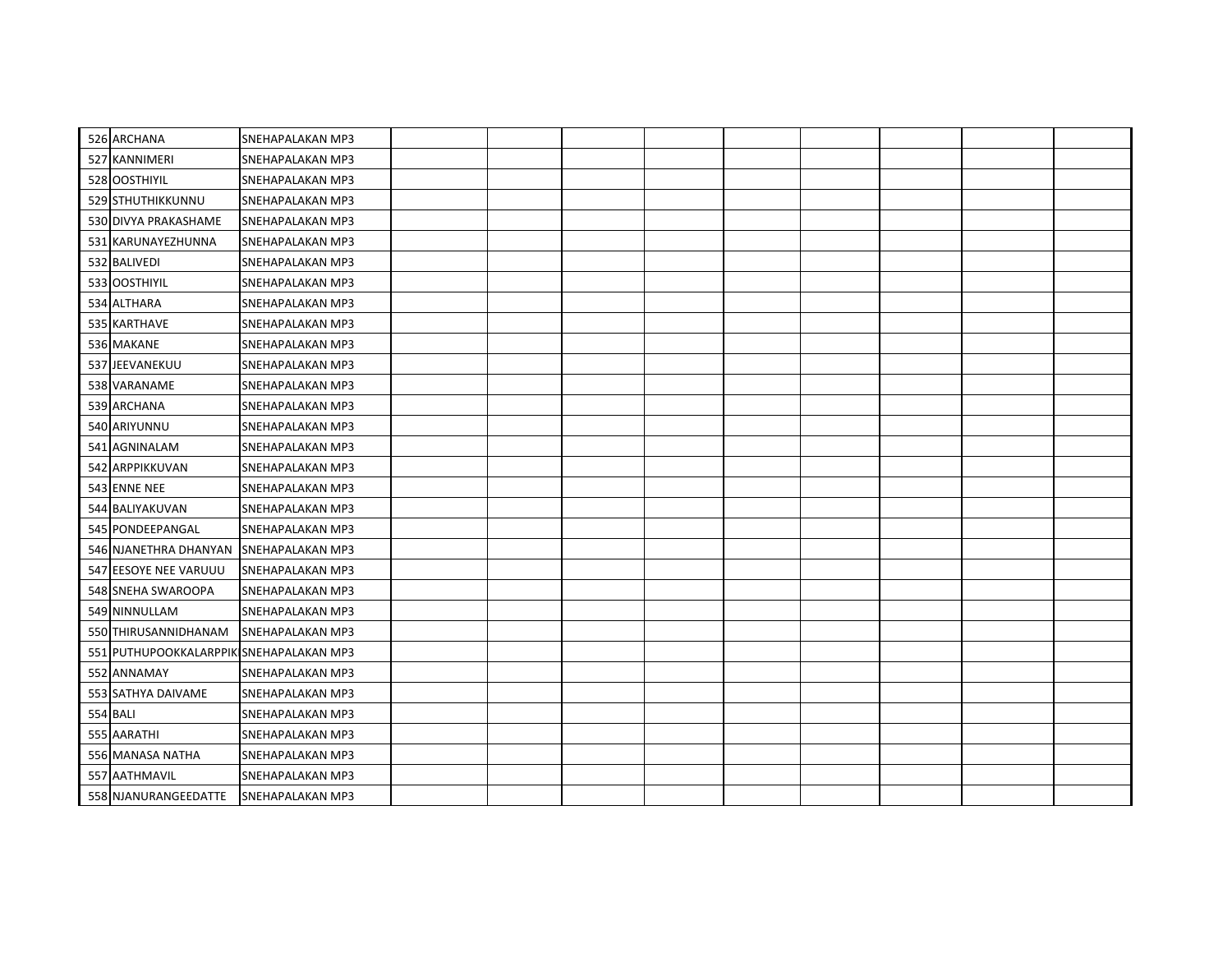| 559 SAKALARKKUM                    | <b>SNEHAPALAKAN MP3</b> |                          |            |             |                      |          |            |            |  |
|------------------------------------|-------------------------|--------------------------|------------|-------------|----------------------|----------|------------|------------|--|
| 560 EESO VILIKKUNNU                | SNEHAPALAKAN MP3        |                          |            |             |                      |          |            |            |  |
| 561 SARVASAKTHANAM                 | <b>SNEHAPALAKAN MP3</b> |                          |            |             |                      |          |            |            |  |
| 562 MANNI MUZHANGI                 | SNEHAPALAKAN MP3        |                          |            |             |                      |          |            |            |  |
| 563 VISWASAMODE                    | <b>SNEHAPALAKAN MP3</b> |                          |            |             |                      |          |            |            |  |
| 564 KUDUMBATHIN                    | SNEHAPALAKAN MP3        |                          |            |             |                      |          |            |            |  |
| 565 ONNICHU NINNAL                 | SNEHAPALAKAN MP3        |                          |            |             |                      |          |            |            |  |
| 566 KARUNYASARAME                  | SNEHAPALAKAN MP3        |                          |            |             |                      |          |            |            |  |
| 567 DEEPAM THELINJU                | <b>SNEHAPALAKAN MP3</b> |                          |            |             |                      |          |            |            |  |
| 568 NAKSHATHRA SOBHA               | <b>SNEHAPALAKAN MP3</b> |                          |            |             |                      |          |            |            |  |
| 569 PARISUDHA                      | SNEHAPALAKAN MP3        |                          |            |             |                      |          |            |            |  |
| 570 DHANYARAY                      | SNEHAPALAKAN MP3        |                          |            |             |                      |          |            |            |  |
| 571 NJAN                           | SNEHAPALAKAN MP3        |                          |            |             |                      |          |            |            |  |
| 572 EN MUKKAM                      | SNEHAPALAKAN MP3        |                          |            |             |                      |          |            |            |  |
| 573 ALTHARA                        | <b>SNEHAPALAKAN MP3</b> |                          |            |             |                      |          |            |            |  |
| 574 NANMASWAROOPINI                | <b>SNEHAPALAKAN MP3</b> |                          |            |             |                      |          |            |            |  |
| 575 DIVYA KARUNYAM                 | <b>SNEHAPALAKAN MP3</b> |                          |            |             |                      |          |            |            |  |
| 576 ARIKILANAYOO                   | SNEHAPALAKAN MP3        |                          |            |             |                      |          |            |            |  |
| 577 LOKASANTHI                     | SNEHAPALAKAN MP3        |                          |            |             |                      |          |            |            |  |
| 578 NJANENTHU                      | SNEHAPALAKAN MP3        |                          |            |             |                      |          |            |            |  |
| 579 ORU NIMISHAM                   | SNEHAPALAKAN MP3        |                          |            |             |                      |          |            |            |  |
| 580 PAPANGAL                       | VACHANAPARIJA           |                          |            |             |                      |          |            |            |  |
| 581 AMMAYENTE                      | VACHANAPARIJA           |                          |            |             |                      |          |            |            |  |
| 582 POKAAM                         | VACHANAPARIJA           |                          |            |             |                      |          |            |            |  |
| 583 ENTE NALLA                     | VACHANAPARIJA           |                          |            |             |                      |          |            |            |  |
| 584 VISWASA                        | VACHANAPARIJA           |                          |            |             |                      |          |            |            |  |
| 585 PARISHUDHA                     | VACHANAPARIJA           |                          |            |             |                      |          |            |            |  |
| 586 PAPAM                          | VACHANAPARIJA           |                          |            |             |                      |          |            |            |  |
| 587 NJAN NINAKKU                   | VACHANAPARIJA           |                          |            |             |                      |          |            |            |  |
| 588 ENTE NALLA                     | VACHANAPARIJA           |                          |            |             |                      |          |            |            |  |
| 589 NANMAYUM THINMAYUVACHANAPARIJA |                         |                          |            |             |                      |          |            |            |  |
| 590 AA SNEHATHIN                   | <b>KAZHCHA</b>          | 5432111842948 BT 1114191 | DT 1114191 | CT 60212572 | CT 10471015          | WT475221 | UT 2146914 | SET 474602 |  |
| 591 AARADHANAKATTOM                | <b>KAZHCHA</b>          | 5432111842949 BT 1114193 | DT 1114193 | CT 60212573 | CT 10471016 WT475222 |          | UT 2146915 | SET 474603 |  |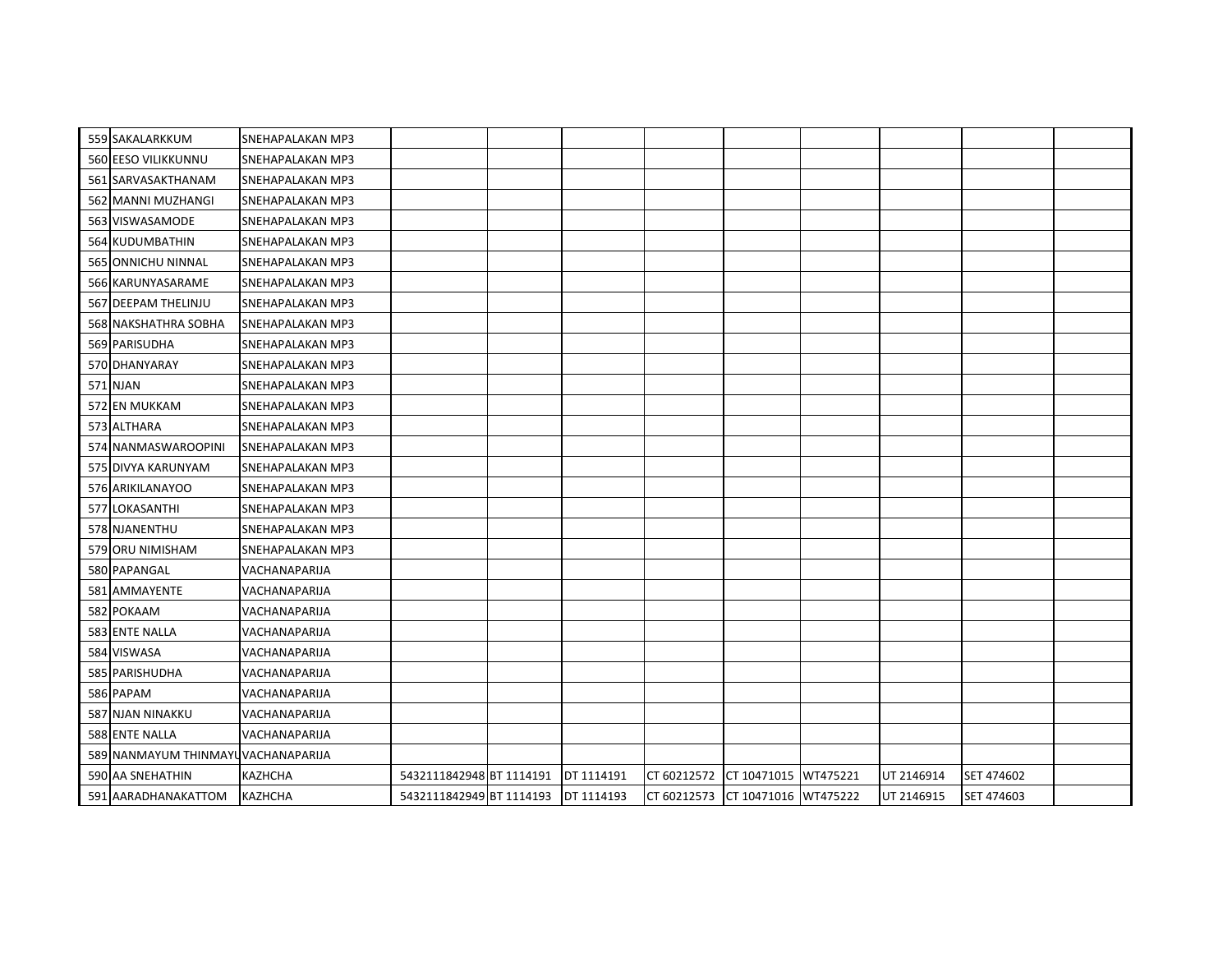| 592 DAVEEDIN                | KAZHCHA                                           | 5432111842950 BT 1114194 | DT 1114194 | CT 60212574 CT 10471017 WT475223 |                      |          | UT 2146918 | SET 474605 |  |
|-----------------------------|---------------------------------------------------|--------------------------|------------|----------------------------------|----------------------|----------|------------|------------|--|
| 593 ENNESHU                 | <b>KAZHCHA</b>                                    | 5432111842951 BT 1114198 | DT 1114198 | CT 60212575                      | CT 10471018 WT475224 |          | UT 2146913 | SET 474606 |  |
| 594 ETHRA VALARNNALUM       | <b>KAZHCHA</b>                                    | 5432111842952 BT 1114195 | DT 1114195 | CT 60212576                      | CT 10471019 WT475225 |          | UT 2146910 | SET 474608 |  |
| 595 ETHRA VALARNNALUM       | <b>KAZHCHA</b>                                    | 5432111842953 BT 1114192 | DT 1114192 | CT 60212577                      | CT 10471025          | WT475226 | UT 2146916 | SET 474660 |  |
| 596 JEEVANAM                | <b>KAZHCHA</b>                                    | 5432111842954 BT 1114196 | DT 1114196 | CT 60212578                      | CT 10471020 WT475227 |          | UT 2146912 | SET 474610 |  |
| 597 KALVARY                 | KAZHCHA                                           | 5432111842955 BT 1114197 | DT 1114197 | CT 60212579                      | CT 10471021          | WT475228 | UT 2146917 | SET 474612 |  |
| 598 MARAKKURISSU            | KAZHCHA                                           | 5432111842956 BT 1114201 | DT 1114201 | CT 60212580                      | CT 10471022          | WT475229 | UT 2146911 | SET 474613 |  |
| 599 PAPA VAZHI              | KAZHCHA                                           | 5432111842957 BT 1114199 | DT 1114199 | CT 60212581                      | CT 10471023 WT475230 |          | UT 2146919 | SET 474615 |  |
| 600 SNEHIKKAN               | KAZHCHA                                           | 5432111842958 BT 1114200 | DT 1114200 | CT 60212582                      | CT 10471024          | WT475231 | UT 2146920 | SET 474616 |  |
| 601 AMINTHA                 | YA MEHJABI(MUSLIM DEVOT                           | 5432111843336 BT 1148884 | DT 1148884 | CT 60212915                      |                      | WT493739 | UT 2147461 | SET 486316 |  |
| 602 THARIVALA               | YA MEHJABI(MUSLIM DEVOT                           | 5432111843342 BT 1148907 | DT 1148907 | CT 60212921                      |                      | WT493745 | UT 2147462 | SET 486322 |  |
| 603 KUDU KUDE               | YA MEHJABI(MUSLIM DEVOT                           | 5432111843339 BT 1148906 | DT 1148906 | CT 60212918                      |                      | WT493742 | UT 2147463 | SET 486319 |  |
|                             | 604 MAMPULLI MARUKULLA YA MEHJABI (MUSLIM DEVO    | 5432111843340 BT 1148904 | DT 1148904 | CT 60212919                      |                      | WT493743 | UT 2147464 | SET 486320 |  |
| 605 HAKKANE                 | YA MEHJABI(MUSLIM DEVOT                           | 5432111843338 BT 1148905 | DT 1148905 | CT 60212917                      |                      | WT493741 | UT 2147465 | SET 486318 |  |
|                             | 606 THUDARU MADDALAM YA MEHJABI (MUSLIM DEVO      | 5432111843343 BT 1148902 | DT 1148902 | CT 60212922                      |                      | WT493746 | UT 2147466 | SET 486323 |  |
| <b>607 AAKE CHUTTILAKAM</b> | YA MEHJABI(MUSLIM DEVOT                           | 5432111843335 BT 1148889 | DT 1148889 | CT 60212914                      |                      | WT493738 | UT 2147467 | SET 486315 |  |
|                             | 608 EMMALAYALATHEKURI YA MEHJABI(MUSLIM DEVOT     | 5432111843337 BT 1148903 | DT 1148903 | CT 60212916                      |                      | WT493740 | UT 2147468 | SET 486317 |  |
|                             | 609 SAMKRUTHA PAMAGIRI YA MEHJABI (MUSLIM DEVO    | 5432111843341 BT 1148901 | DT 1148901 | CT 60212920                      |                      | WT493744 | UT 2147469 | SET 486321 |  |
| 610 ALLA                    | RAMSAN NILAVIL(MUSLIM D                           | 5432111843313 BT 1148886 | DT 1148886 | CT 60212910                      |                      | WT493442 | UT 2147457 | SET 486311 |  |
| 611 PAPAMOCHANAM            | RAMSAN NILAVIL(MUSLIM D                           | 5432111843316 BT 1148888 | DT 1148888 | CT 60212913                      |                      | WT493445 | UT 2147458 | SET 486314 |  |
| 612 ARBANA MUTTIN           | RAMSAN NILAVIL(MUSLIM D                           | 5432111843315 BT 1148881 | DT 1148881 | CT 60212912                      |                      | WT493444 | UT 2147459 | SET 486313 |  |
|                             | 613 ANNADANA PRABHUVE RAMSAN NILAVIL(MUSLIM D     | 5432111843314 BT 1148883 | DT 1148883 | CT 60212911                      |                      | WT493443 | UT 2147460 | SET 486312 |  |
|                             | 614 MAMALAYIL VANARULU SARANAM (HINDU DEVOTION    | 5432111843417 BT 1154902 | DT 1154902 | CT 60212978                      |                      | WT493502 | UT 2148213 | SET 487936 |  |
|                             | 615 PAMBA PANINEER(MAL SARANAM(HINDU DEVOTION     | 5432111843419 BT 1154903 | DT 1154903 | CT 60212980                      |                      | WT493504 | UT 2148208 | SET 487938 |  |
|                             | 616 SARANA VILIKAL (MALAY SARANAM (HINDU DEVOTION | 5432111843421 BT 1154904 | DT 1154904 | CT 60212982                      |                      | WT493506 | UT 2148209 | SET 487940 |  |
|                             | 617 THIRUMUMPIL(MALAYA SARANAM(HINDU DEVOTIO      | 5432111843422 BT 1154901 | DT 1154901 | CT 60212983                      |                      | WT493507 | UT 2148210 | SET 487941 |  |
|                             | 618 ELLAM SWAMI(MALAYA SARANAM(HINDU DEVOTION     | 5432111843413 BT 1154898 | DT 1154898 | CT 60212974                      |                      | WT493498 | UT 2148211 | SET 487932 |  |
|                             | 619 ENDRA PADAM(MALAYA SARANAM(HINDU DEVOTIOI     | 5432111843414 BT 1154899 | DT 1154899 | CT 60212975                      |                      | WT493499 | UT 2148212 | SET 487933 |  |
|                             | 620 MAMALAYIL VAZHUM(N SARANAM (HINDU DEVOTIOI    | 5432111843418 BT 1154907 | DT 1154907 | CT 60212979                      |                      | WT493503 | UT 2148207 | SET 487937 |  |
|                             | 621 MALAYITTU (MALAYALAI SARANAM (HINDU DEVOTION  | 5432111843416 BT 1154900 | DT 1154900 | CT 60212977                      |                      | WT493501 | UT 2148214 | SET 487935 |  |
|                             | 622 JATHIKAL(MALAYALAM) SARANAM(HINDU DEVOTION    | 5432111843415 BT 1154905 | DT 1154905 | CT 60212976                      |                      | WT493500 | UT 2148215 | SET 487934 |  |
|                             | 623 PONMALA (MALAYALAM SARANAM (HINDU DEVOTION    | 5432111843420 BT 1154897 | DT 1154897 | CT 60212981                      |                      | WT493505 | UT 2148216 | SET 487939 |  |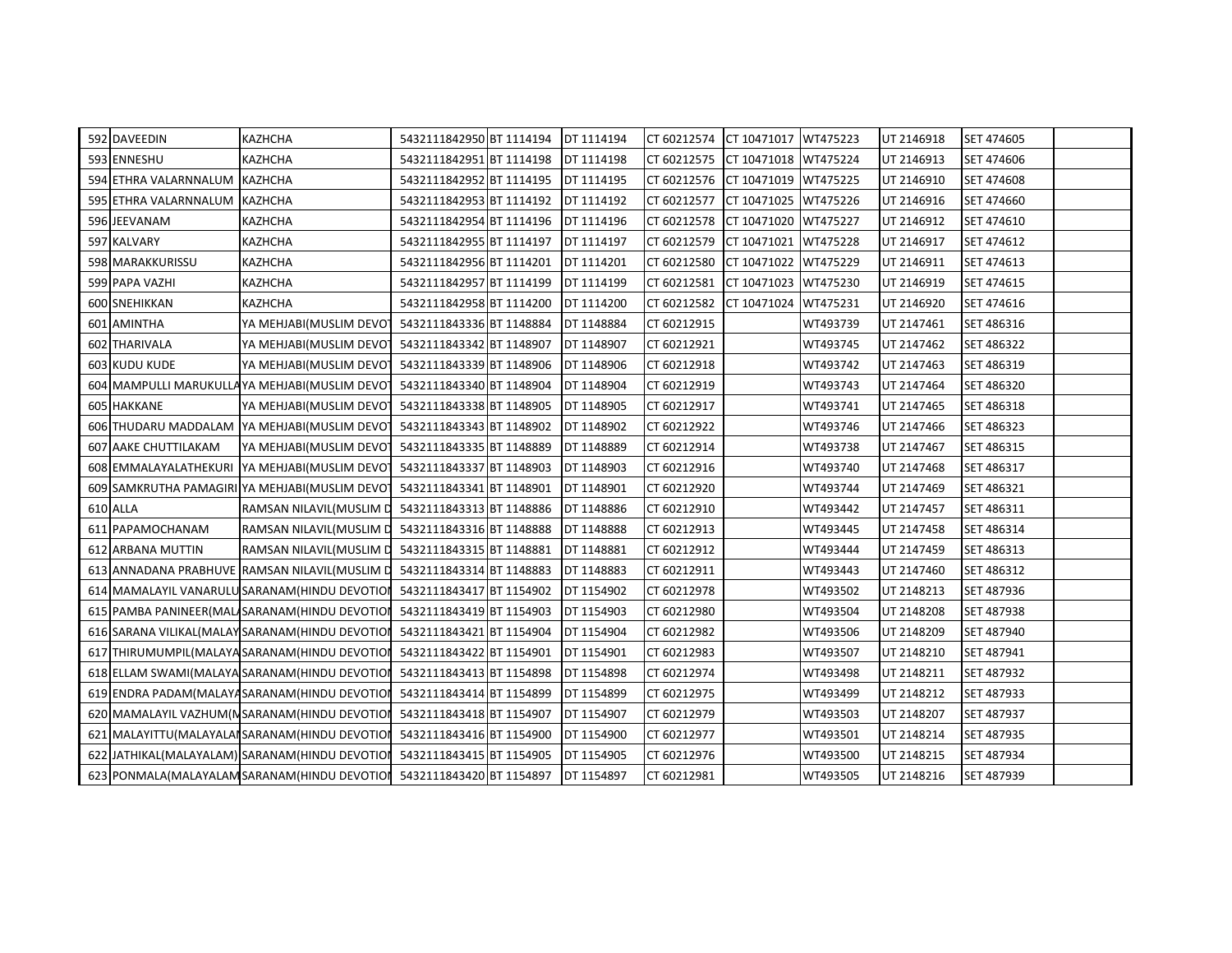|                                             | SARANAM(HINDU            |  |  |  |  |  |
|---------------------------------------------|--------------------------|--|--|--|--|--|
| 624 MAMALAYIL VANARULU DEVOTIONAL SONGS)    |                          |  |  |  |  |  |
|                                             | SARANAM(HINDU            |  |  |  |  |  |
| 625 PAMBA PANINEER (TAM DEVOTIONAL SONGS)   |                          |  |  |  |  |  |
|                                             | SARANAM(HINDU            |  |  |  |  |  |
| 626 SARANA VILIKAL(TAMIL) DEVOTIONAL SONGS) |                          |  |  |  |  |  |
|                                             | SARANAM(HINDU            |  |  |  |  |  |
| 627 THIRUMUMPIL(TAMIL) DEVOTIONAL SONGS)    |                          |  |  |  |  |  |
|                                             | SARANAM(HINDU            |  |  |  |  |  |
| 628 ELLAM SWAMI(TAMIL)                      | <b>DEVOTIONAL SONGS)</b> |  |  |  |  |  |
|                                             | SARANAM(HINDU            |  |  |  |  |  |
| 629 ENDRA PADAM(TAMIL) DEVOTIONAL SONGS)    |                          |  |  |  |  |  |
|                                             | SARANAM(HINDU            |  |  |  |  |  |
| 630 MAMALAYIL VAZHUM(T DEVOTIONAL SONGS)    |                          |  |  |  |  |  |
|                                             | SARANAM(HINDU            |  |  |  |  |  |
| 631 MALAYITTU(TAMIL)                        | <b>DEVOTIONAL SONGS)</b> |  |  |  |  |  |
|                                             | SARANAM(HINDU            |  |  |  |  |  |
| 632 JATHIKAL(TAMIL)                         | <b>DEVOTIONAL SONGS)</b> |  |  |  |  |  |
|                                             | SARANAM(HINDU            |  |  |  |  |  |
| 633 PONMALA (TAMIL)                         | <b>DEVOTIONAL SONGS)</b> |  |  |  |  |  |
|                                             | SARANAM(HINDU            |  |  |  |  |  |
| 634 MAMALAYIL VANARULU DEVOTIONAL SONGS)    |                          |  |  |  |  |  |
|                                             | SARANAM(HINDU            |  |  |  |  |  |
| 635 PAMBA PANINEER(KANI DEVOTIONAL SONGS)   |                          |  |  |  |  |  |
|                                             | SARANAM(HINDU            |  |  |  |  |  |
| 636 SARANA VILIKAL (KANNA DEVOTIONAL SONGS) |                          |  |  |  |  |  |
|                                             | SARANAM(HINDU            |  |  |  |  |  |
| 637 THIRUMUMPIL(KANNAD DEVOTIONAL SONGS)    |                          |  |  |  |  |  |
|                                             | SARANAM(HINDU            |  |  |  |  |  |
| 638 ELLAM SWAMI(KANNAD DEVOTIONAL SONGS)    |                          |  |  |  |  |  |
|                                             | SARANAM(HINDU            |  |  |  |  |  |
| 639 ENDRA PADAM (KANNAI DEVOTIONAL SONGS)   |                          |  |  |  |  |  |
|                                             | SARANAM(HINDU            |  |  |  |  |  |
| 640 MAMALAYIL VAZHUM(K DEVOTIONAL SONGS)    |                          |  |  |  |  |  |
|                                             | SARANAM(HINDU            |  |  |  |  |  |
| 641 MALAYITTU(KANNADA) DEVOTIONAL SONGS)    |                          |  |  |  |  |  |
|                                             | SARANAM(HINDU            |  |  |  |  |  |
| 642 JATHIKAL(KANNADA)                       | <b>DEVOTIONAL SONGS)</b> |  |  |  |  |  |
|                                             | SARANAM(HINDU            |  |  |  |  |  |
| 643 PONMALA(KANNADA)                        | <b>DEVOTIONAL SONGS)</b> |  |  |  |  |  |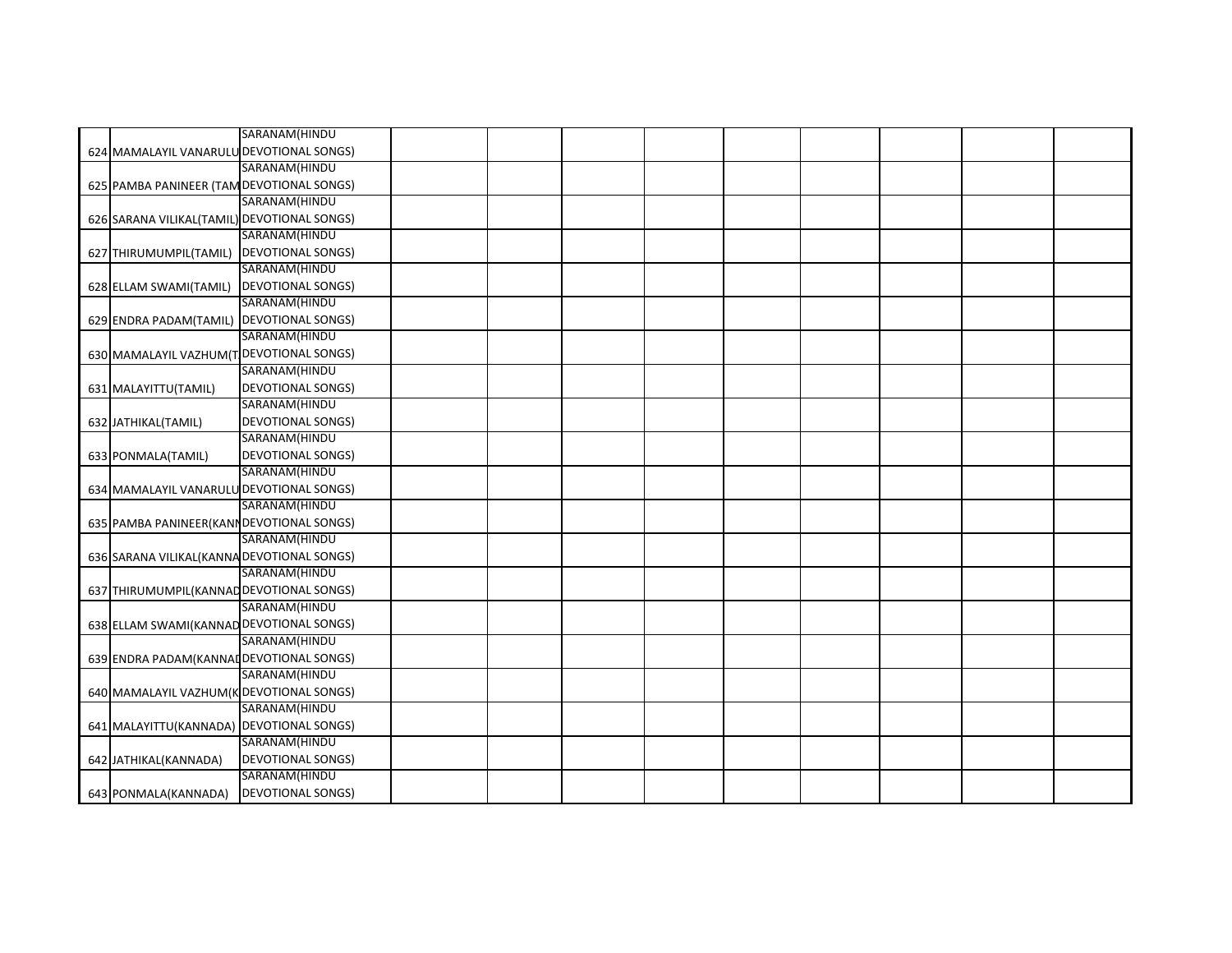|                                             | SARANAM(HINDU                                  |                          |            |             |          |            |            |             |
|---------------------------------------------|------------------------------------------------|--------------------------|------------|-------------|----------|------------|------------|-------------|
| 644 MAMALAYIL VANARULU DEVOTIONAL SONGS)    |                                                |                          |            |             |          |            |            |             |
|                                             | SARANAM(HINDU                                  |                          |            |             |          |            |            |             |
| 645 PAMBA PANINEER(TELU DEVOTIONAL SONGS)   |                                                |                          |            |             |          |            |            |             |
|                                             | SARANAM(HINDU                                  |                          |            |             |          |            |            |             |
| 646 SARANA VILIKAL (TELUG DEVOTIONAL SONGS) |                                                |                          |            |             |          |            |            |             |
|                                             | SARANAM(HINDU                                  |                          |            |             |          |            |            |             |
| 647 THIRUMUMPIL (TELUGU DEVOTIONAL SONGS)   |                                                |                          |            |             |          |            |            |             |
|                                             | SARANAM(HINDU                                  |                          |            |             |          |            |            |             |
| 648 ELLAM SWAMI (TELUGU DEVOTIONAL SONGS)   |                                                |                          |            |             |          |            |            |             |
|                                             | SARANAM(HINDU                                  |                          |            |             |          |            |            |             |
| 649 ENDRA PADAM (TELUGUDEVOTIONAL SONGS)    |                                                |                          |            |             |          |            |            |             |
|                                             | SARANAM(HINDU                                  |                          |            |             |          |            |            |             |
| 650 MAMALAYIL VAZHUM (TDEVOTIONAL SONGS)    | SARANAM(HINDU                                  |                          |            |             |          |            |            |             |
| 651 MALAYITTU (TELUGU)                      | <b>DEVOTIONAL SONGS)</b>                       |                          |            |             |          |            |            |             |
|                                             | SARANAM(HINDU                                  |                          |            |             |          |            |            |             |
| 652 JATHIKAL (TELUGU)                       | DEVOTIONAL SONGS)                              |                          |            |             |          |            |            |             |
|                                             | SARANAM(HINDU                                  |                          |            |             |          |            |            |             |
| 653 PONMALA (TELUGU)                        | <b>DEVOTIONAL SONGS)</b>                       |                          |            |             |          |            |            |             |
| 654 NEELA NILAVIL                           | NEELA NILAVU(LOVE SONGS                        | 5432111843401 BT 1154883 | DT 1154883 | CT 60212972 | WT493495 | UT 2148202 | SET 487624 |             |
| 655 KITHNA HASI (HINDI)                     | NEELA NILAVU(LOVE SONGS                        | 5432111843399 BT 1154882 | DT 1154882 | CT 60212966 | WT493493 |            | SET 487622 |             |
|                                             | 656 GOOD MORNING (ENGL NEELA NILAVU(LOVE SONGS | 5432111843397            |            | CT 60212963 | WT493491 |            | SET 487620 |             |
| 657 AARO VARACHA                            | NEELA NILAVU(LOVE SONGS                        | 5432111843392 BT 1154923 | DT 1154923 | CT 60212968 | WT493486 | UT 2148203 | SET 487615 |             |
| 658 TO NIGHT THE NIGHY                      | NEELA NILAVU(LOVE SONGS                        | 5432111843403            |            | CT 60212965 | WT493497 |            | SET 487626 |             |
| 659 KUKKURU KUKKURU                         | NEELA NILAVU(LOVE SONGS                        | 5432111843400 BT 1154879 | DT 1154879 | CT 60212971 | WT493494 | UT 2148204 | SET 487623 |             |
| 660 AAYIRAM RAGANGAL                        | NEELA NILAVU(LOVE SONGS                        | 5432111843393 BT 1154922 | DT 1154922 | CT 60212969 | WT493487 | UT 2148205 | SET 487616 |             |
| 661 HANG OVER (ENGLISH)                     | NEELA NILAVU(LOVE SONGS                        | 5432111843398            |            | CT 60212964 | WT493492 |            | SET 487621 |             |
| 662 PASS AAYIYE (HINDI)                     | NEELA NILAVU(LOVE SONGS                        | 5432111843402 BT 1154881 | DT 1154881 | CT 60212967 | WT493496 |            | SET 487625 |             |
| 663 CHANGAMPUZHA                            | NEELA NILAVU(LOVE SONGS                        | 5432111843395 BT 1154921 | DT 1154921 | CT 60212970 | WT493489 | UT 2148206 | SET 487618 |             |
| 664 BABE                                    | NEELA NILAVU(LOVE SONGS                        | 5432111843394            |            | CT 60212962 | WT493488 |            | SET 487617 |             |
|                                             | 665 ENNAI KONCHAM (TAM NEELA NILAVU(LOVE SONGS | 5432111843396 BT 1154884 | DT 1154884 | CT 60212973 | WT493490 | UT 2148217 | SET 487619 |             |
| 666 Akasha Deepangal                        | Believe                                        | 5432111846930 BT 1273631 | DT 1273631 |             | WT566630 |            | SET 612492 | CT 12338209 |
| 667 Akkare Akkare                           | Believe                                        | 5432111846931 BT 1273632 | DT 1273632 |             | WT566631 |            | SET 612493 | CT 12338208 |
| 668 Galeela Kadappurathu                    | <b>Believe</b>                                 | 5432111846932 BT 1273634 | DT 1273634 |             | WT566632 |            | SET 612494 | CT 12338204 |
| 669 Innu Njan                               | Believe                                        | 5432111846933 BT 1273639 | DT 1273639 |             | WT566633 |            | SET 612495 | CT 12338207 |
| 670 Karayan                                 | Believe                                        | 5432111846934 BT 1273633 | DT 1273633 |             | WT566634 |            | SET 612496 | CT 12338206 |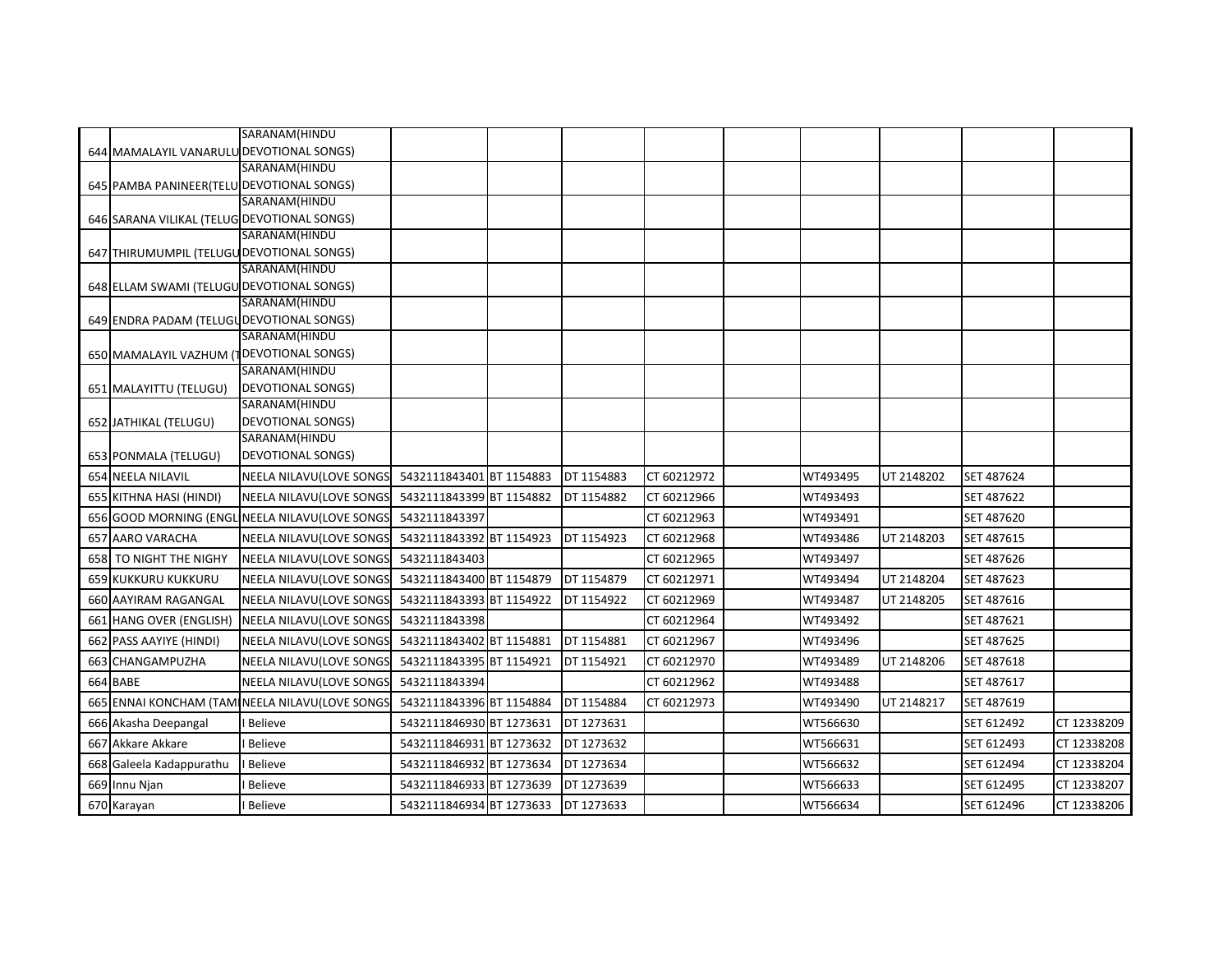| 671 Nadha Nin                       | Believe               | 5432111846935 BT 1273650 | DT 1273650 |  | WT566635 | SET 612497 | CT 12338205 |
|-------------------------------------|-----------------------|--------------------------|------------|--|----------|------------|-------------|
| 672 Paduvanai Vannu Femal I Believe |                       | 5432111846936 BT 1273645 | DT 1273645 |  | WT566636 | SET 612498 | CT 12338210 |
| 673 Paduvanay Vannu Male I Believe  |                       | 5432111846937 BT 1273670 | DT 1273670 |  | WT566637 | SET 612499 | CT 12338203 |
| 674 Yerushalem                      | Believe               | 5432111846938 BT 1273671 | DT 1273671 |  | WT566638 | SET 612500 | CT 12338211 |
| 675 Ente Nadhante                   | SNEHALALLANAM         |                          |            |  |          |            |             |
| 676 Kalvari                         | SNEHALALLANAM         |                          |            |  |          |            |             |
| 677 Vijanathayil                    | SNEHALALLANAM         |                          |            |  |          |            |             |
| 678 Vachanaghosham                  | SNEHALALLANAM         |                          |            |  |          |            |             |
| 679 Nimisham                        | SNEHALALLANAM         |                          |            |  |          |            |             |
| 680 Vinnin Nadhane                  | SNEHALALLANAM         |                          |            |  |          |            |             |
| 681 Athmasamarpanam                 | SNEHALALLANAM         |                          |            |  |          |            |             |
| 682 Aanandhamohanam                 | SNEHALALLANAM         |                          |            |  |          |            |             |
| 683 Daivam vazhunnu                 | SNEHALALLANAM         |                          |            |  |          |            |             |
| 684 Thozhukaikalumay                | SNEHALALLANAM         |                          |            |  |          |            |             |
| 685 Sarvvanjanathin                 | SNEHALALLANAM         |                          |            |  |          |            |             |
| 686 Thuvellamanjinte                | SNEHALALLANAM         |                          |            |  |          |            |             |
| 687 Aathmasamarpanam                | SNEHALALLANAM         |                          |            |  |          |            |             |
| 688 Manassil Deivam                 | PARISUDHAN MP3        |                          |            |  |          |            |             |
| 689 Maninadam Muzhangi              | PARISUDHAN MP3        |                          |            |  |          |            |             |
| 690 Nadhan Vannallo                 | PARISUDHAN MP3        |                          |            |  |          |            |             |
| 691 Yeshuve Nadha Ninne             | PARISUDHAN MP3        |                          |            |  |          |            |             |
| 692 Yeshuvinithra Sneham            | <b>PARISUDHAN MP3</b> |                          |            |  |          |            |             |
| 693 Thirakal Alari                  | PARISUDHAN MP3        |                          |            |  |          |            |             |
| 694 Eeso Enne                       | PARISUDHAN MP3        |                          |            |  |          |            |             |
| 695 Bethlahemile                    | PARISUDHAN MP3        |                          |            |  |          |            |             |
| 696 Kurishinte Munnil               | PARISUDHAN MP3        |                          |            |  |          |            |             |
| 697 Sahanathin Malakhe              | PARISUDHAN MP3        |                          |            |  |          |            |             |
| 698 Thoomanju Pole                  | <b>PARISUDHAN MP3</b> |                          |            |  |          |            |             |
| 699 Vinnile Malakhamar              | PARISUDHAN MP3        |                          |            |  |          |            |             |
| 700 Akannupoya                      | PARISUDHAN MP3        |                          |            |  |          |            |             |
| 701 Bhavana                         | PARISUDHAN MP3        |                          |            |  |          |            |             |
| 702 Ennile                          | PARISUDHAN MP3        |                          |            |  |          |            |             |
| 703 Karanjal                        | PARISUDHAN MP3        |                          |            |  |          |            |             |